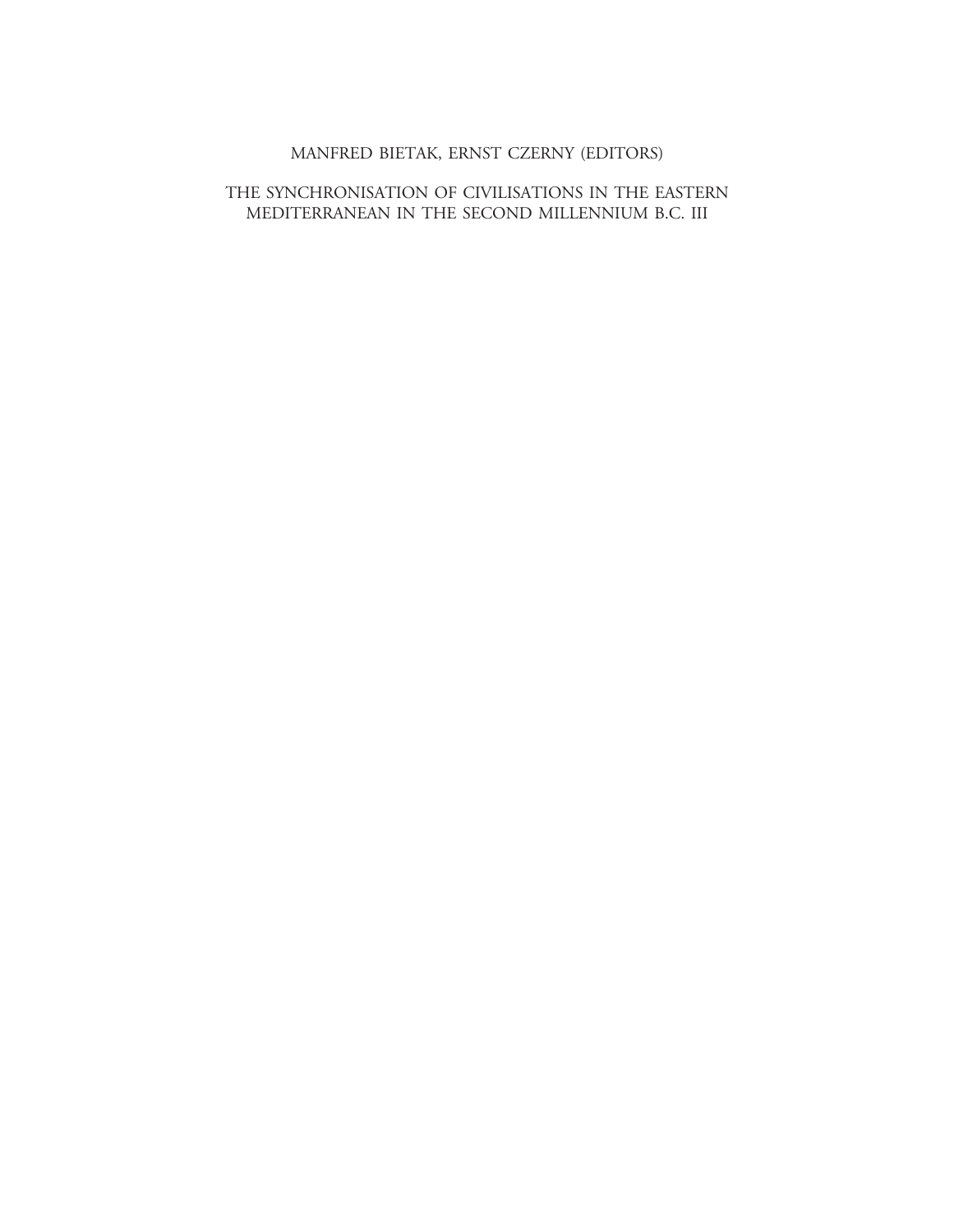Contributions to the Chronology of the Eastern Mediterranean

> Edited by Manfred Bietak and Hermann Hunger

> > Volume IX

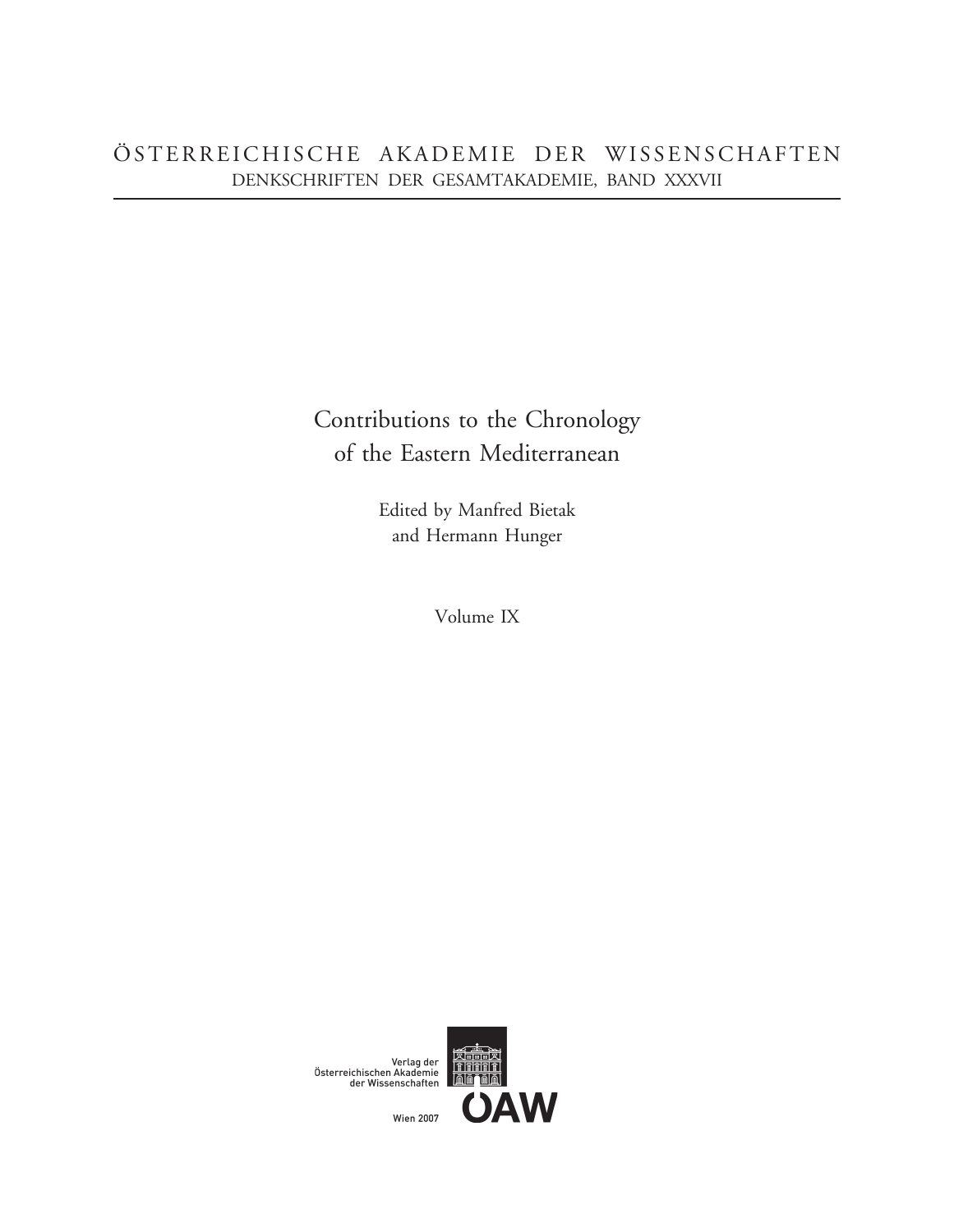# THE SYNCHRONISATION OF CIVILISATIONS IN THE EASTERN MEDITERRANEAN IN THE SECOND MILLENNIUM B.C. III

Proceedings of the SCIEM 2000 – 2nd EuroConference Vienna,  $28<sup>th</sup>$  of May –  $1<sup>st</sup>$  of June 2003

> Edited by

## MANFRED BIETAK and ERNST CZERNY

Editorial Committee: Irene Kaplan and Angela Schwab

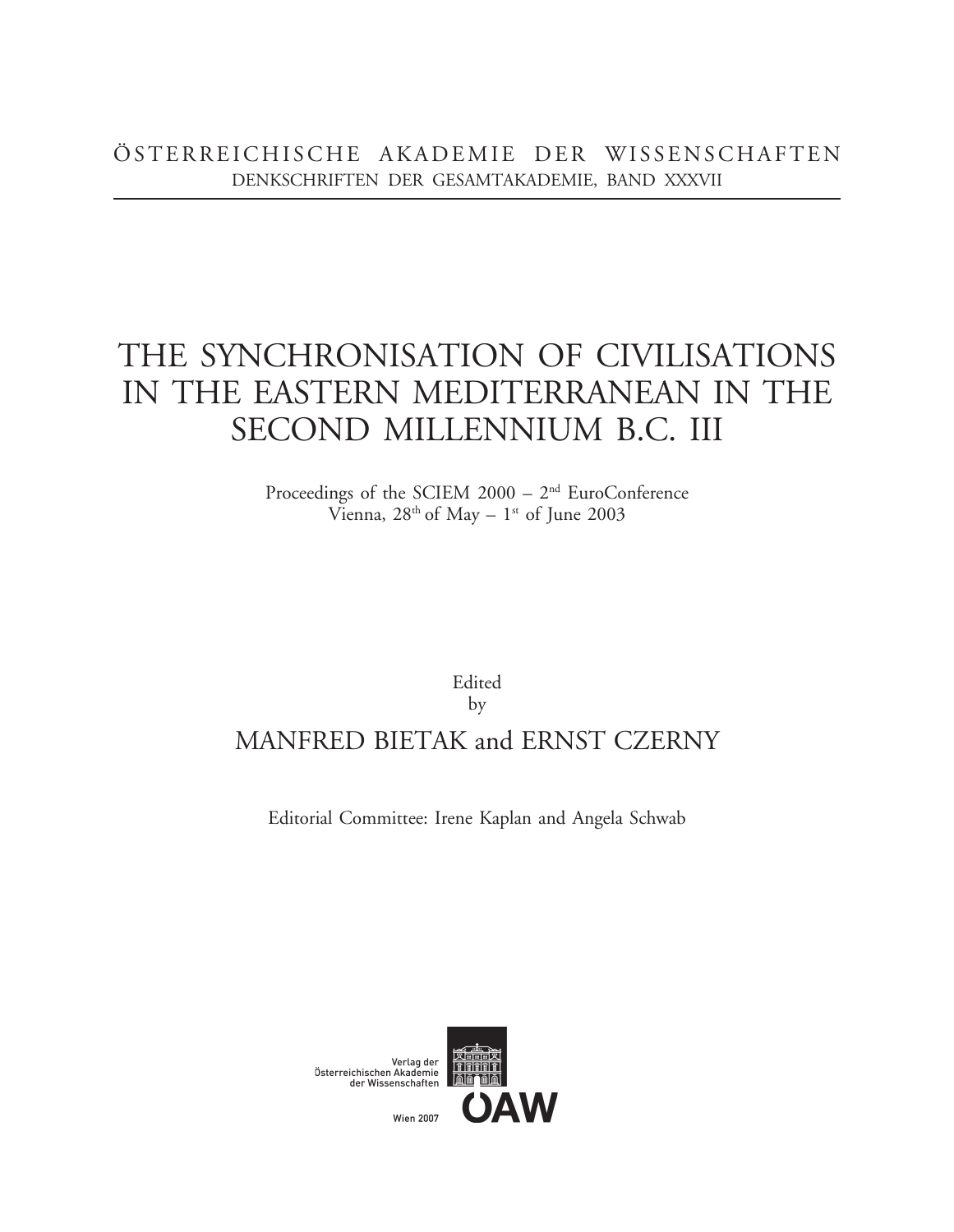Vorgelegt von w. M. MANFRED BIETAK in der Sitzung am 24. Juni 2005

Gedruckt mit Unterstützung der European Commission, High-level Scientific Conferences www.cordis.lu/improving/conferences

> Spezialforschungsbereich SCIEM 2000 "Die Synchronisierung der Hochkulturen im östlichen Mittelmeerraum im 2. Jahrtausend v. Chr." der Österreichischen Akademie der Wissenschaften beim Fonds zur Förderung der wissenschaftlichen Forschung.



Special Research Programme SCIEM 2000 "The Synchronisation of Civilisations in the Eastern Mediterranean in the Second Millennium B.C." of the Austrian Academy of Sciences at the Austrian Science Fund

British Library Cataloguing in Publication data. A Catalogue record of this book is available from the British Library.

Die verwendete Papiersorte ist aus chlorfrei gebleichtem Zellstoff hergestellt, frei von säurebildenden Bestandteilen und alterungsbeständig.

Alle Rechte vorbehalten

ISBN 978-3-7001-3527-2

Copyright © 2007 by Österreichische Akademie der Wissenschaften, Wien

Grafik, Satz, Layout: Angela Schwab Druck: Druckerei Ferdinand Berger & Söhne GesmbH, Horn

Printed and bound in Austria

http://hw.oeaw.ac.at/3527-2 http://verlag.oeaw.ac.at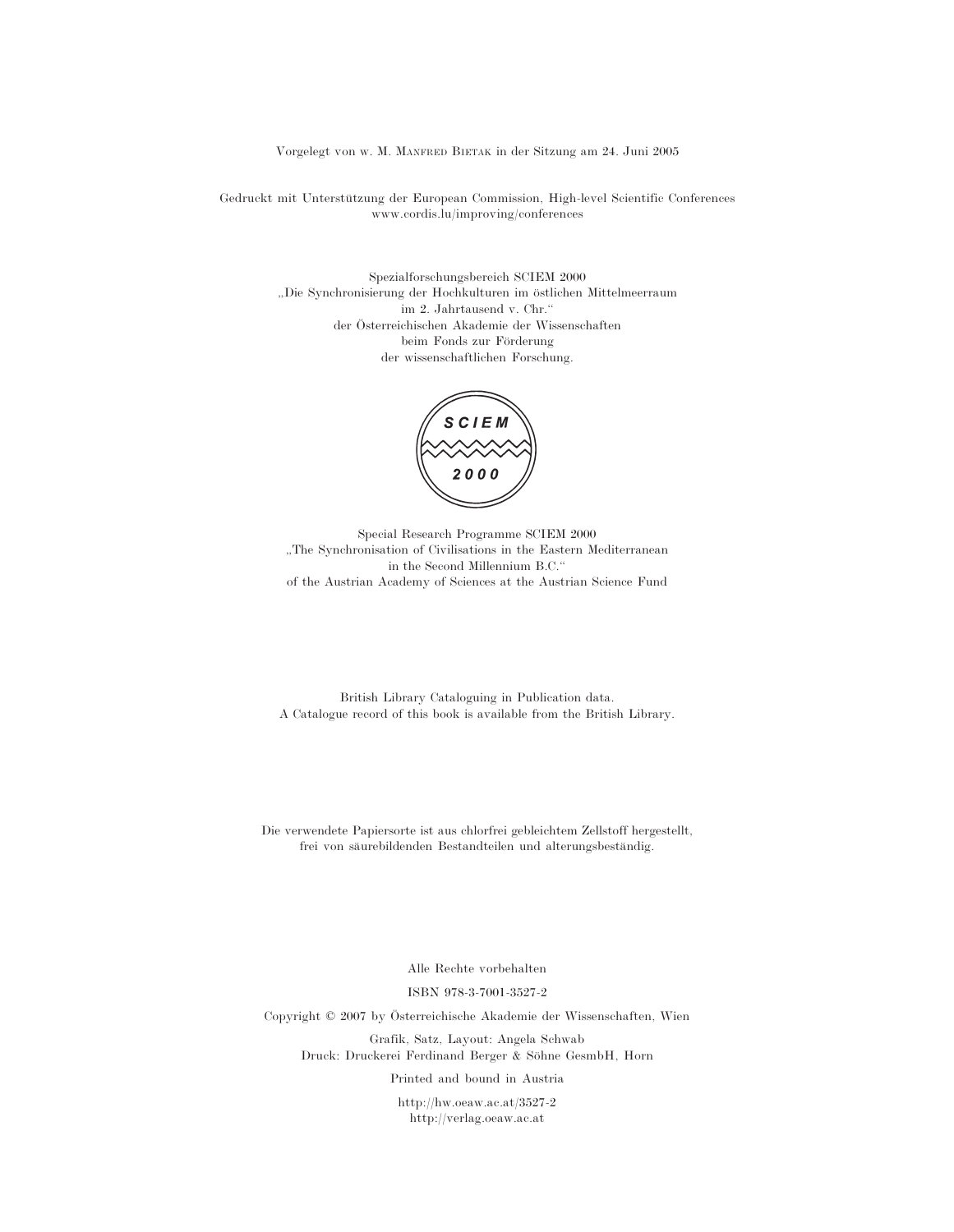## **CONTENTS**

|                                                                                                                                                                                                                                                                                               | 9   |
|-----------------------------------------------------------------------------------------------------------------------------------------------------------------------------------------------------------------------------------------------------------------------------------------------|-----|
|                                                                                                                                                                                                                                                                                               | 11  |
| <b>INTRODUCTION: HIGH AND LOW CHRONOLOGY</b>                                                                                                                                                                                                                                                  |     |
|                                                                                                                                                                                                                                                                                               | 13  |
| <b>SCIENCE AND CHRONOLOGY</b>                                                                                                                                                                                                                                                                 |     |
| MALCOLM H. WIENER<br>Times Change: The Current State of the Debate in Old World Chronology                                                                                                                                                                                                    | 25  |
| MAX BICHLER, BARBARA DUMA, HEINZ HUBER, and ANDREAS MUSILEK                                                                                                                                                                                                                                   | 49  |
| MAX BICHLER, HEINZ HUBER, and PETER WARREN                                                                                                                                                                                                                                                    | 59  |
| HENDRIK J. BRUINS                                                                                                                                                                                                                                                                             | 65  |
| HENDRIK J. BRUINS, AMIHAI MAZAR, and JOHANNES VAN DER PLICHT<br>The End of the 2 <sup>nd</sup> Millennium BCE and the Transition from Iron I to Iron IIA: Radiocarbon                                                                                                                         | 79  |
| STURT W. MANNING<br>Clarifying the 'High' v. 'Low' Aegean/Cypriot Chronology for the Mid Second Millennium BC:<br>Assessing the Evidence, Interpretive Frameworks, and Current State of the Debate                                                                                            | 101 |
| NICOLAS J.G. PEARCE, JOHN A. WESTGATE, SHERI J. PREECE, WARREN J. EASTWOOD,<br>WILLIAM T. PERKINS, and JOANNA S. HART<br>Reinterpretation of Greenland Ice-core Data Recognises the Presence of the Late<br>Holocene Aniakchak Tephra (Alaska), not the Minoan Tephra (Santorini), at 1645 BC | 139 |
| ILAN SHARON, AYELET GILBOA, and ELISABETTA BOARETTO<br><sup>14</sup> C and the Early Iron Age of Israel – Where are we really at? A Commentary on the                                                                                                                                         | 149 |
| UROŠ ANDERLIČ and MARIA G. FIRNEIS                                                                                                                                                                                                                                                            | 157 |
| CHRONOLOGICAL AND ARCHAEOLOGICAL STATEMENTS: EGYPT                                                                                                                                                                                                                                            |     |
| KENNETH A. KITCHEN<br>Egyptian and Related Chronologies – Look, no Sciences, no Pots!                                                                                                                                                                                                         | 163 |
| <b>ROLF KRAUSS</b>                                                                                                                                                                                                                                                                            | 173 |
| <b>KATHERINA ASLANIDOU</b><br>Some Ornamental Scenes on the Wall Paintings from Tell el Dab <sup>c</sup> a: Iconography and Context                                                                                                                                                           | 191 |
| DAVID A. ASTON                                                                                                                                                                                                                                                                                | 207 |
| <b>BETTINA BADER</b><br>A Tale of Two Cities: First Results of a Comparison Between Avaris and Memphis                                                                                                                                                                                        | 249 |
| <b>MANFRED BIETAK</b><br>Bronze Age Paintings in the Levant: Chronological and Cultural Considerations                                                                                                                                                                                        | 269 |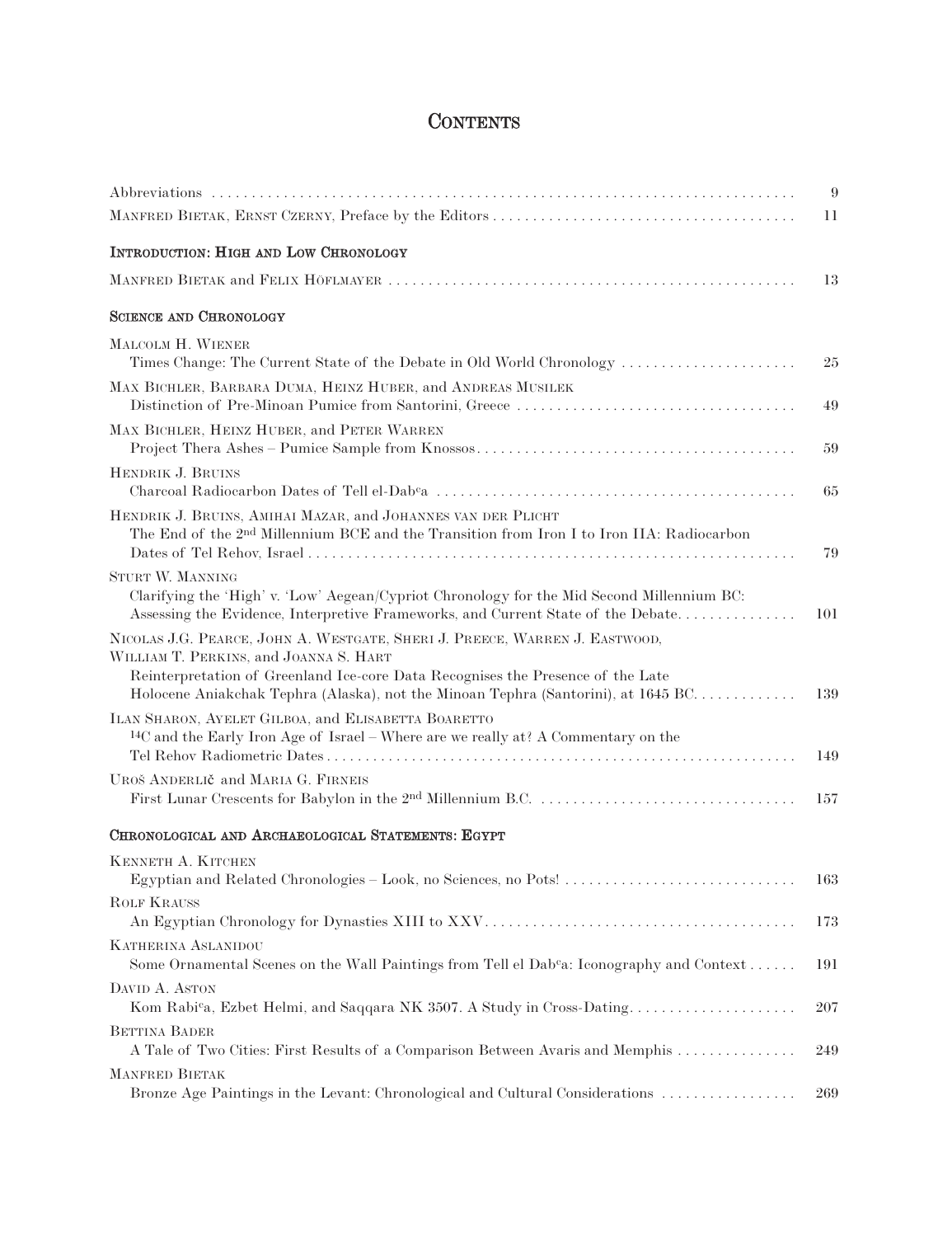| PERLA FUSCALDO<br>Tell el-Dab <sup>c</sup> a: Some Remarks on the Pottery from <sup>c</sup> Ezbet Helmi               | 301 |
|-----------------------------------------------------------------------------------------------------------------------|-----|
| HELEN JACQUET-GORDON                                                                                                  | 317 |
| TEODOZJA RZEUSKA                                                                                                      | 325 |
| CHRONOLOGICAL AND ARCHAEOLOGICAL STATEMENTS: THE LEVANT AND SYRIA                                                     |     |
| <b>SANDRA ANTONETTI</b><br>Intra moenia Middle Bronze Age Burials at Tell es-Sultan: A Chronological Perspective      | 337 |
| MICHAL ARTZY                                                                                                          | 357 |
| FRANS VAN KOPPEN                                                                                                      | 367 |
| MARIO A.S. MARTIN<br>A Collection of Egyptian and Egyptian-style Pottery at Beth Shean                                | 375 |
| MIRKO NOVÁK                                                                                                           |     |
| Mittani Empire and the Question of Absolute Chronology: Some Archaeological Considerations                            | 389 |
| LUCA PEYRONEL<br>Late Old Syrian Fortifications and Middle Syrian Re-Occupation on the Western Rampart                | 403 |
| <b>UWE SIEVERTSEN</b>                                                                                                 | 423 |
| <b>JEAN-PAUL THALMANN</b><br>A Seldom Used Parameter in Pottery Studies: the Capacity of Pottery Vessels              | 431 |
| CHRONOLOGICAL AND ARCHAEOLOGICAL STATEMENTS: THE AEGEAN, CYPRUS AND ADJACENT AREAS                                    |     |
| <b>LINDY CREWE</b><br>The Foundation of Enkomi: A New Analysis of the Stratigraphic Sequence and                      | 439 |
| <b>WALTER GAUSS and RUDOLFINE SMETANA</b><br>Early and Middle Bronze Age Stratigraphy and Pottery from Aegina Kolonna | 451 |
| PETER PAVÚK                                                                                                           | 473 |
| <b>JACKE PHILIPPS</b><br>Comparison, Contrast and a Question of Chronology                                            | 479 |
| A New Pumice Analysis from Knossos and the End of Late Minoan I A                                                     | 495 |
| SECTION: MYCENAEANS AND PHILISTINES IN THE LEVANT                                                                     |     |
| SIGRID DEGER-JALKOTZY                                                                                                 |     |

| Paul Åström |  |
|-------------|--|
|             |  |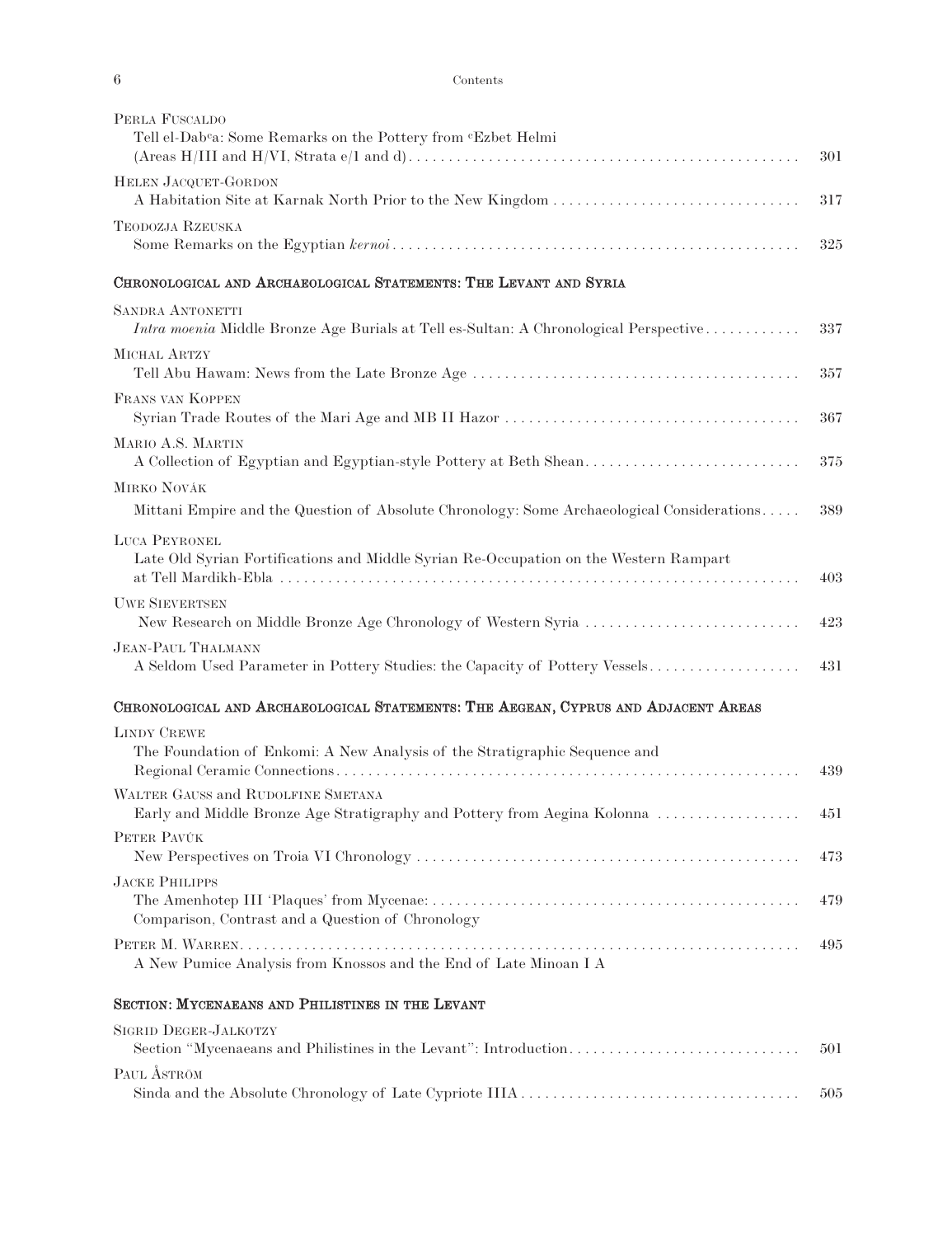#### Contents

| TRISTAN J. BARAKO                                                                                                         |     |
|---------------------------------------------------------------------------------------------------------------------------|-----|
| Coexistence and Impermeability: Egyptians and Philistines in Southern Canaan                                              | 509 |
| <b>ISRAEL FINKELSTEIN</b>                                                                                                 | 517 |
| <b>ELISABETH FRENCH</b><br>The Impact on Correlations to the Levant of the Recent Stratigraphic Evidence from the Argolid | 525 |
| MARTA GUZOWSKA and ASSAF YASUR-LANDAU<br>The Mycenaean Pottery from Tel Aphek: Chronology and Patterns of Trade           | 537 |
| SOPHOCLES HADJISAVVAS<br>The Public Face of the Absolute Chronology for Cypriot Prehistory                                | 547 |
| <b>REINHARD JUNG</b>                                                                                                      | 551 |
| <b>AMIHAI MAZAR</b><br>Myc IIIC in the Land Israel: Its Distribution, Date and Significance                               | 571 |
| PENELOPE A. MOUNTJOY                                                                                                      | 583 |
| <b>CONSTANCE VON RÜDEN</b>                                                                                                | 595 |
| DAVID USSISHKIN                                                                                                           | 601 |
| <b>ASSAF YASUR-LANDAU</b><br>Let's Do the Time Warp again: Migration Processes and the Absolute Chronology of the         | 609 |
| <b>SHARON ZUCKERMAN</b><br>Dating the Destruction of Canaanite Hazor without Mycenaean Pottery?                           | 621 |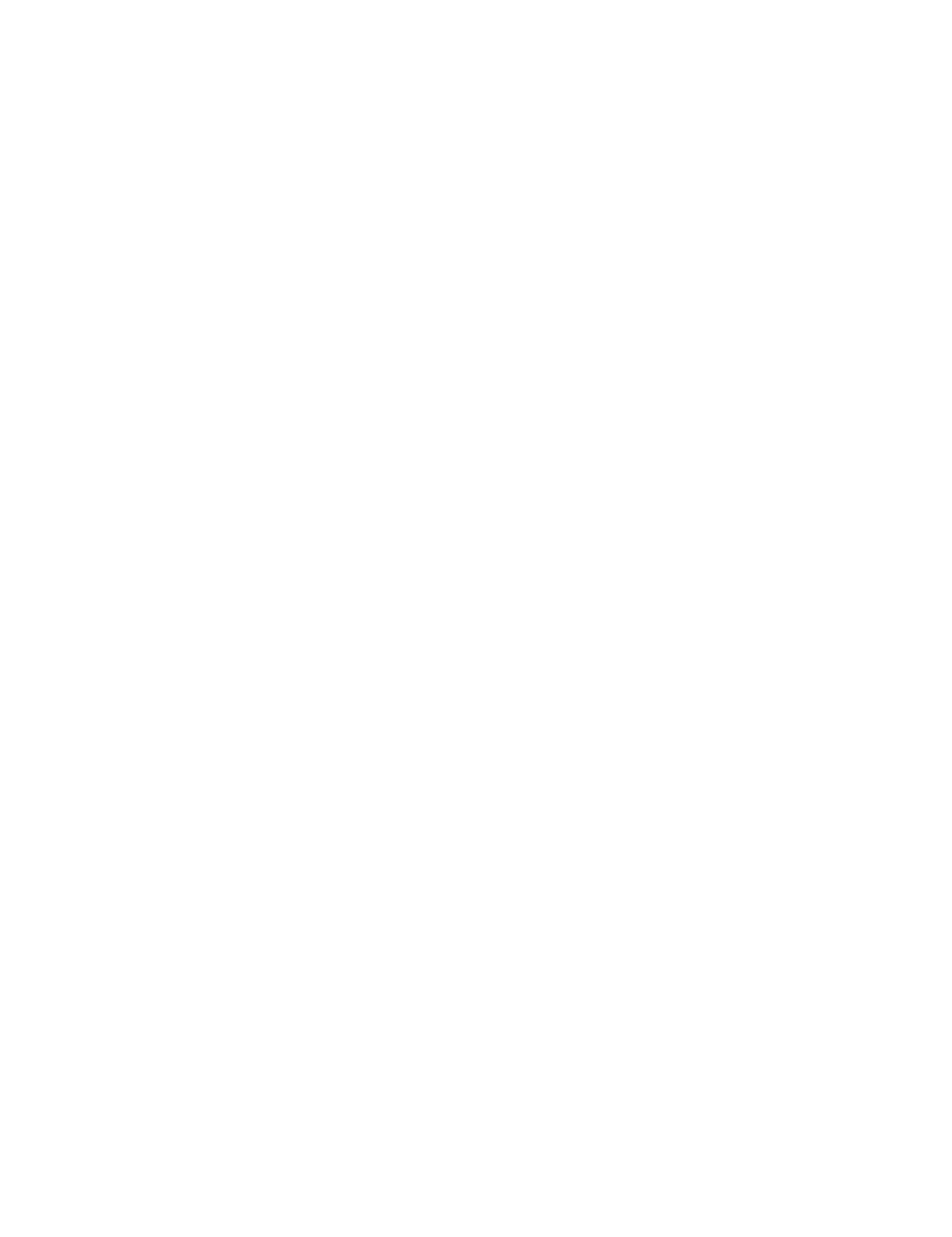## CLARIFYING THE 'HIGH' V. 'LOW' AEGEAN/CYPRIOT CHRONOLOGY FOR THE MID SECOND MILLENNIUM BC: ASSESSING THE EVIDENCE, INTERPRETIVE FRAMEWORKS, AND CURRENT STATE OF THE DEBATE

*Sturt W. Manning\**

*An expert is a person who has made all the mistakes that can be made in a very narrow field* (Niels Bohr)

#### **INTRODUCTION**

In the proceedings of the first SCIEM 2000 Euro-Conference, Manfred Bietak (2003) presented an analysis entitled "Science versus archaeology: problems and consequences of high Aegean chronology". He outlined what he saw as the problems of science versus archaeology in terms of the 'high' Aegean chronology, and its incompatibility with the archaeological evidence as he reviewed it. In this paper for the proceedings of the 2nd SCIEM 2000 EuroConference, I wish to address a number of Manfred Bietak's concerns (and also those of WIENER 2003; this volume; and KITCHEN 2002), and to consider what exactly are the real problems involved in this area. I wish to consider where and to what extent 'science' really is at odds with 'archaeology' – to isolate what really is a problem requiring attention, versus what is merely a non-meeting of interpretative frameworks and viewpoints. This is an important issue: at present facts and interpretations are being confused and conflated in the literature, and there is more than a little misunderstanding of some arguments. Mistakes and misjudgements have also been made by many – including several by the present author – and there is perhaps some comfort to be drawn from the wellknown quotation of Niels Bohr (above)! Various pieces of independent information that are valid and useful by themselves are also being associated wrongly with other issues; and, as always in *both* science and archaeology, some views and hypotheses must be revised or discarded as new and better evidence, and new and better analyses, come to hand.

The key 'point' I wish to make in this paper is that in reality we do *not* have a simple science v. archaeology situation. All the 'problems' noted by critics of the Aegean high chronology (here taken as BIETAK 2003; WIENER 2003) exist if one analyses only the traditional (archaeological) evidence. The scientific evidence – and I mean solely radiocarbon (see below) – merely exaggerates (or highlights) these problems – it does not in fact create them.

I have tried not to burden this short paper completely with endless references to what is now a very considerable body of literature from the last 30 years; I try to cite just various key and where possible recent publications (which then have relevant further references). Readers seeking further bibliography should consult the papers and books cited for more details on specific areas and views.

#### PRIOR ASSUMPTIONS AND MENTALITÉ – THE NEED TO BE OPEN MINDED

A significant problem with much of the debate and literature on the chronology of the middle second millennium BC east Mediterranean, and on the date of the Thera eruption, is that various authors begin any study with a largely pre-determined position. They believe some set of views, or set of data, are effectively right or paramount and everything else is then analysed accordingly – thus alternative evidence receives intense critical comment and or dismissal (even is ignored), while confirmatory evidence or scholarship is simply stated and or praised with little critical consideration or self-reflection. Some of the evidence we have is only partial or less than explicit and unambiguous – the temptation (often even unconscious) is to interpret/manipulate such data to serve a pre-conceived point of view. Arguments on such matters abound across our research fields, even in the hallowed world of Egyptian chronology, where LUFT (2003:202) makes exactly such criticisms of some other leading scholars – concluding that: 'each scholar had a pattern to interpret the texts, while I prefer tracing a pattern inside the texts'. The outcome of such pre-conceived positions and assumptions, the resultant selective filtering of information, and the not unimportant role of the

<sup>\*</sup> Department of Fine Art, University of Toronto, and Department of Archaeology, University of Reading.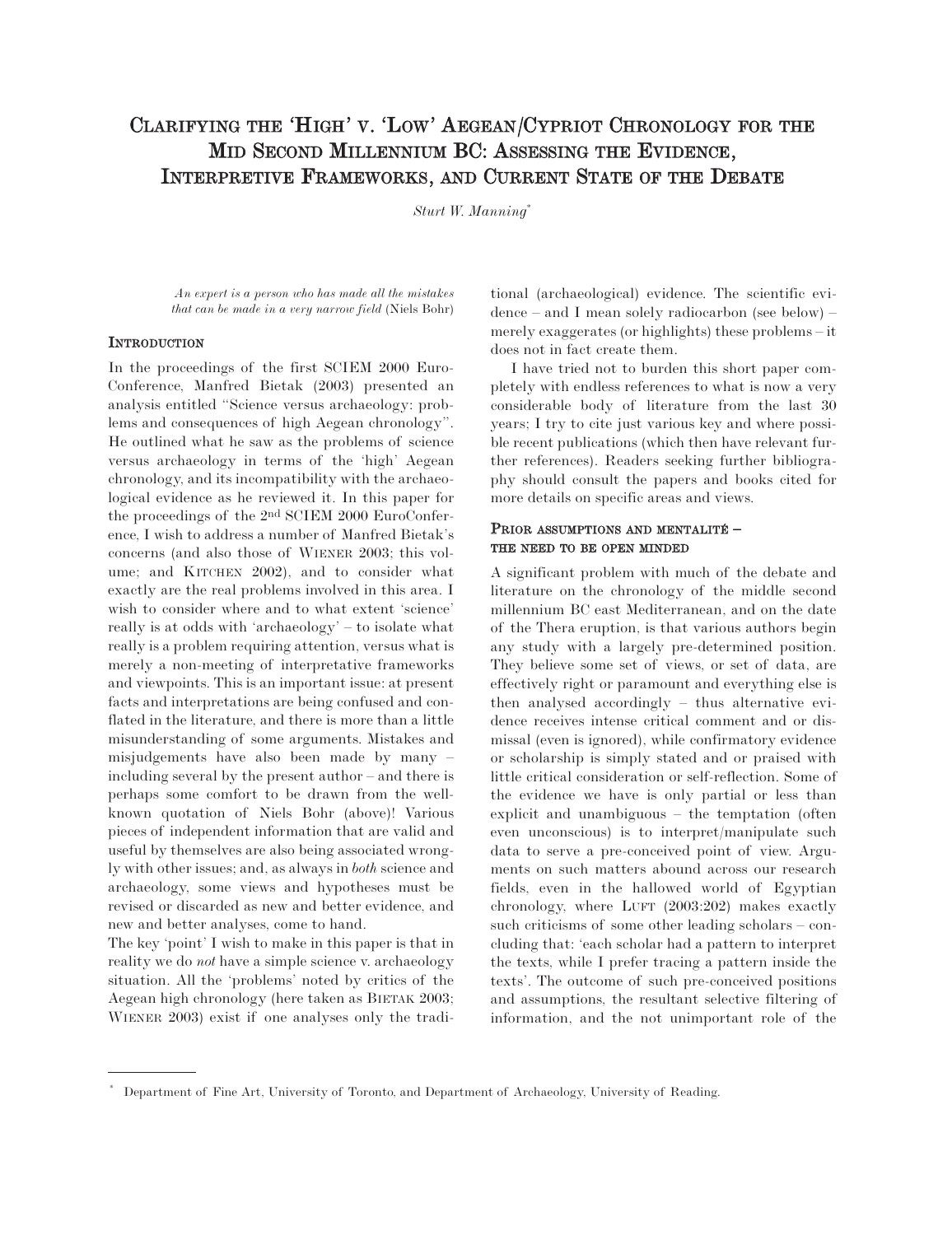academic ego, is that only small and incremental changes and revisions are made to the 'right' basic position. Radical revision is avoided where possible, and the approximate status quo is maintained almost on principle.

Nearly everyone is guilty here – the present author included. The number of leading scholars in this field who have significantly changed their minds and published positions (once made) over the last three decades is very small. Instances of new evidence prompting a leading scholar to wonder if all the evidence can be re-assessed and interpreted in a significantly different way are very rare: one especially thinks of the remarkable paper by PHILIP BETANCOURT (1987). This is an indictment of us and of the way the modern academic 'industry' works: people are often not encouraged, or given the time and opportunity, to reflect and to re-assess.

What is worse is that this topic involves inter-disciplinary research and cross-overs. It is difficult or impossible to be expert in all areas, and difficult to be even handed to all evidence and to judge and criticise it appropriately on its merits. Sometimes a person from outside a field will in fact offer better critique and analysis than those within who have lost some perspective as they struggle with minutiae and tradition. Other times specific expertise is necessary even to be qualified to offer a worthwhile opinion. And so on.

How did we get to where we are? And is this whole debate a case of science versus archaeology? No.

By 1980 the 'conventional' archaeological chronology of the mid-second millennium BC had been challenged on solely archaeological grounds – different interpretation of the archaeological evidence. The key scholar was Robert Merrillees, who proposed a synthesis of the Cypriot evidence that led to a 'high' chronology, and who, with Barry Kemp, also did the same for the Minoan evidence (key publications: MERRILLEES 1968; 1977; KEMP and MER-RILLEES 1980). There was of course a vigorous critical response, especially in the Levantine/Egyptian and Minoan spheres (e.g. OREN 1969; WARREN 1985) – whereas Merrillees' Cypriot chronology in many ways went on to become the standard and mainstream one in its field. Merrillees did *not* use radiocarbon or any other scientific evidence – indeed he was highly critical at that time of the value or utility of radiocarbon evidence.

Independently in the mid 1970s, and onwards, sufficient radiocarbon evidence became available from mid second millennium BC contexts to indicate that radiocarbon dates seemed to point to a somewhat earlier chronology. But, and entirely plausibly given the poor precision and accuracy of radiocarbon dating at that time, and the limited evidence, it at first seemed that something must be wrong with these new dates and that preference should still be given to the conventional archaeological chronology (BETANCOURT and WEINSTEIN 1976). But the radiocarbon evidence continued to mount. Then, in the 1980s, it also seemed that tree-ring and ice-core evidence combined to indicate a series of 'packages' of major volcanic eruptions in the past (BAILLIE and MUNRO 1988; HUGHES 1988). It seemed plausible (possible anyway) that one of these packages in the 17th century BC might be Thera.

In 1987 Betancourt published, noting the science-dating evidence in favour of a 17th century BC date for the Thera eruption, and so also for the mature Late Minoan IA period; he then proposed that a re-assessment of the archaeological evidence was possible which could yield a compatible archaeological chronology. Manning, who was a student at this time in Australia, had likewise noted this situation, and published a similar independent case in 1988. The critical thing is that such an archaeological re-assessment was *already* possible (pre-science evidence), and the case had been argued by Merrillees, and Kemp and Merrillees. As HALLAGER (1988:12) noted, the flexibility possible for the Middle Minoan III–Late Minoan IA periods existed because there was in fact almost no archaeological evidence – its date was a best interpretation/estimate between better synchronisms and from some fairly loose stylistic associations. Thus he concluded that 'it is important to stress that the renewed investigations of the traditional synchronisms of the MMIII/LMIA material have shown the contexts – both the Egyptian/Near Eastern and Aegean – so dubious that a revised high chronology for the beginning of the LMIA is possible'.

Therefore, we did and do not have a science versus archaeology split: instead there were two existing views of the archaeological evidence and some scholars argued that the science evidence seemed to support one of these more than the other. This alternative case was then developed over the following 11 years up to MANNING (1999). However, this was undoubtedly the road less travelled by.

A great deal has changed since 1988 and indeed since 1999 (and much has not). I note below (Sections 1–3) several key things, which may, for the present (AD2004), be put aside – but which seemed important in previous years (the tree-ring and icecore evidence) – so a key change. Much new evidence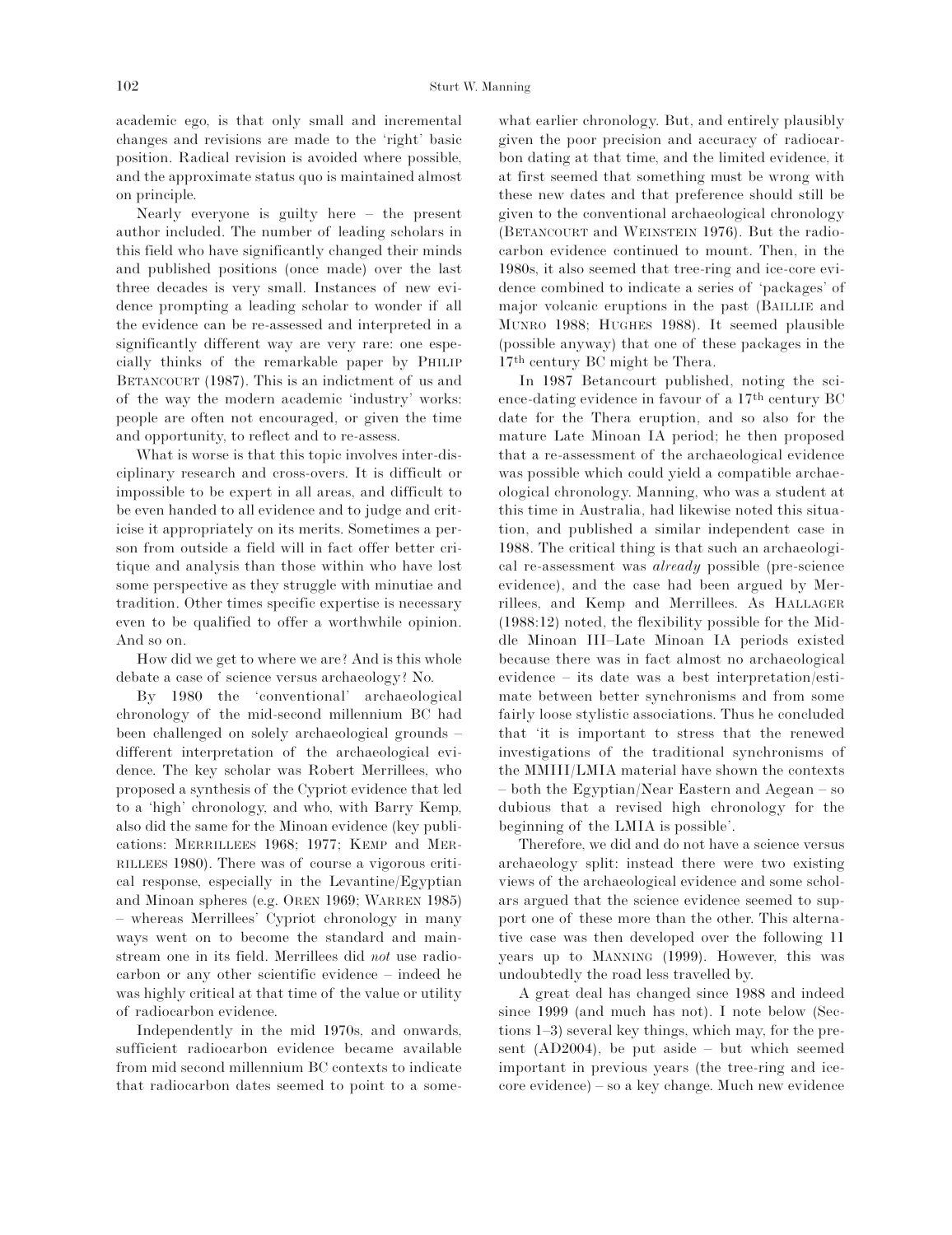of much better quality is now available from radiocarbon measurements. This needs to be considered and is another key change to the past situation. And much new archaeological evidence and study is also available – and in particular data emanating from the important Tell el-Dab<sup>c</sup>a project led for many decades by Manfred Bietak. This too needs to be carefully considered. And so on.

What the field needs is honest and open re-assessment of all of the relevant evidence now (AD2004) pertaining, and of its interpretation(s) – without a pre-determined answer. The following is my attempt.

#### 1. THE AEGEAN BRONZE-IRON DENDROCHRONOLOGY (the Aegean Dendrochronology Project datasets from the later 3rd through earlier 1st millennium BC built up over 30 years by Peter Ian Kuniholm and collaborators)

This 1503 year tree-ring sequence has been nearly absolutely dated through the measurement of a great many high-precision radiocarbon dates on specific decadal blocks of wood within that chronology (MANNING *et al.* 2003; 2001a; and further work in progress). A previous – and now replaced – dating published in 1996 was based on just 18 dates (KUNI-HOLM *et al.* 1996). This 1996 paper placed ring 854 (for example) of the chronology at c.1641BC as the 'best' fit from the radiocarbon data (this does not mean the correct fit – merely the one most likely given the then available data). The error range on this fit was quite large. For various reasons we then proposed, within this 1996 error range from the radiocarbon data, a date some 13 years later given information and our interpretation/viewpoint in 1995–1996. In 2001 using 52 radiocarbon data, and then in 2003 using 58 data, we found that the 1996 date (and the underlying hypotheses) was no longer possible. Moreover the date of the Dendrochronology could now be defined at good confidence levels within quite narrow boundaries even allowing for the range of data and the variations at issue. This led to a date for ring 854 now somewhere between 1653–1650BC, give or take small errors (and note this is in fact just  $+9$  to  $+12$  years from the 1996 radiocarbon date and well within the error range specified in 1996 from the radiocarbon evidence). This new 2001 onwards dating had nothing to do with any other evidence or other hypotheses. It is independent. This dendrochronology is a fact and its dating is very near absolute; it forms a key chronological framework for the Near East and associated regions. A probable link with the previously floating Early Bronze Age chronology means that we are

close to having a nearly absolute 2009 year long treering chronology for the entire Bronze Age of the Aegean-east Mediterranean region (NEWTON and KUNIHOLM 2004).

As is well known, a remarkable growth anomaly occurs over a few years in this Aegean dendrochronology starting in ring 854 (in 61 constituent trees as of early 2004). It has been suggested that this anomaly *could* be consistent with the impact of a massive low-mid latitude northern hemisphere volcanic eruption, and in particular Thera (Santorini). However, there is at present absolutely no positive evidence that connects the two events. The tree-ring anomaly, while extraordinary and at present unique in the seven thousand years of Aegean Dendrochronology available, could be something else. We do not know. A plausible/possible suggestion (and no more) has been made. However, any connection with Thera is *not* a fact and has *no* worth in strict analysis concerning east Mediterranean chronology. On present stated dating errors, there is possibly (but not necessarily) a temporal overlap with the very large volcanic signal in the Dye 3/GRIP ice-core c.1645BC – however this is not certain (they could be a few years even a decade apart), and, moreover, this volcanic signal seems not to be related to Thera on current evidence (see Section 3. below). (I note that there is just the one, solitary, tree-ring growth anomaly – BIETAK 2003:23 implies we abandoned one and then chose another – no – the absolute date of the same ring 854 growth anomaly, and the whole Dendrochronology, moved with the re-dating based on many more and better radiocarbon determinations as reported in MANNING *et al.* 2001a; 2003).

#### 2. OTHER TREE RING INFORMATION

A widely attested significant tree-ring growth anomaly occurs in the northern hemisphere at 1628/1627BC (AMARCHE and HIRSCHBOECK 1984; BAILLIE 1995 and references; GRUDD *et al.* 2000). It has been suggested that this phenomenon could be compatible with the impact of a large volcanic eruption, and Thera has been suggested as a candidate. However, there is no positive evidence for either proposition. The putative correlation with ice-core evidence previously suggested as possible (e.g. HUGHES 1988; BAILLIE 1996) now seems on dating grounds to be impossible (HAMMER 2000; HAMMER *et al.* 2003) or unknown (SOUTHON 2002). By itself this evidence tells us nothing *firm* about Thera and the dating thereof.

The seemingly strong circumstantial case of the late 1980s through early 2000s, where tree-ring and ice-core evidence offered a set of compatible 'pack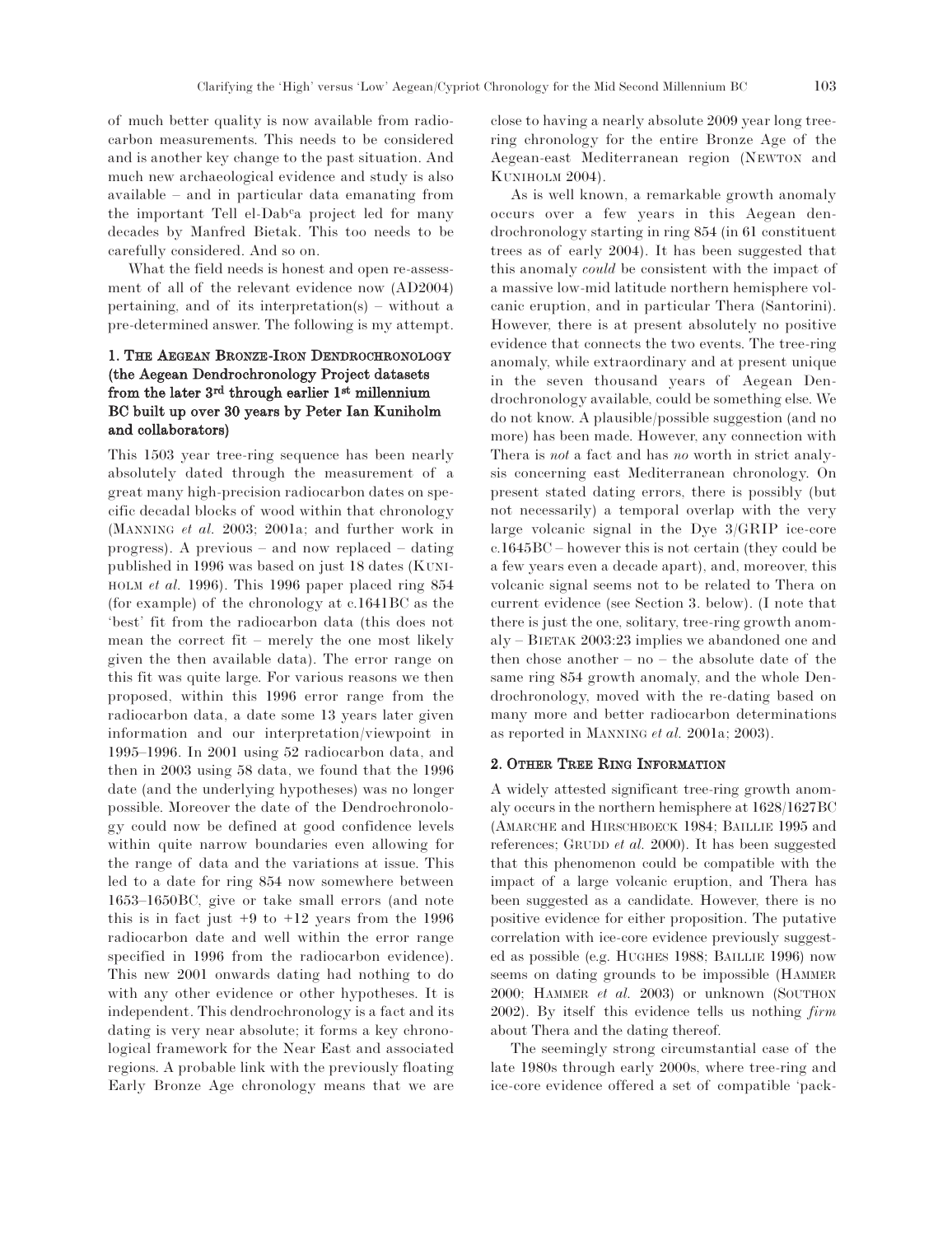ages' of evidence around several likely major volcanic events of the last several thousand years (e.g. BAILLIE 1995), has since been disproved and shown to be irrelevant. First, the better dating of the icecore data broke apart most of the suggested 'packages', and negated the circumstantial case (MANNING and SEWELL 2002). Second, with regard to the Thera volcanic eruption, recent work has shown that it is unlikely that Thera can be identified with the proposed ice-core volcanic signal – again negating the supposed package of events discussed in the later 1980s through early 2000s (see next Section).

#### 3. ICE-CORE INFORMATION

At the time of writing there is no satisfactory evidence for the identification of, and thus the date of, the great Thera volcanic eruption in any ice-core. There are various acid signals in various ice-cores across the period c.1700–1450BC; these represent various volcanic eruptions – but there is no positive link at present for any of these with Thera. The proposal that the very large volcanic signal c.1645BC in the Dye 3/GRIP ice-cores be identified with Thera, on the basis of analyses of the composition of tiny volcanic glass fragments recovered (Hammer *et al.* 2003), has been shown to be incorrect (PEARCE *et al.* 2004; n.d. this volume) – indeed Pearce *et al.* argue that the glass shards recovered from the c.1645BC GRIP core layer appear compatible with an Aniakchak provenance.1 Thera is thus *not* dated at present from ice-core evidence. Clearly, various other candidate volcanic signals exist in the several icecores, and it is to be hoped that future work will provide both a robust identification and a precise date (although one may speculate in advance that, with the likely limited number of tiny glass shards available, and the available [or presently foreseeable] analytical possibilities, it may not be possible to get a truly definitive outcome). Significant problems with dating for some cores (e.g. GISP2) have also to be overcome (SOUTHON 2002). This body of evidence can be set aside at present, until future work brings it back into play.

#### 4. RADIOCARBON EVIDENCE FOR AEGEAN LATE BRONZE I–II CHRONOLOGY

With the tree-ring and ice-core evidence currently *irrelevant* to the dating of the Thera eruption, radiocarbon offers the only high-precision, direct, and independent science-dating source for the timing of this event, and for the associated archaeological phases. A large high-quality body of new radiocarbon evidence has been produced in the period 2000–2004 directed at the dating of the Thera eruption and the associated Late Minoan IA, IB and II periods, developing previous work. One recent summary was presented at the May 2003 SCIEM Euro-Conference 2, and another up-dated one at a meeting in Vienna in January 2004.

A publication of all the data from this project produced at the Oxford Radiocarbon Accelerator Unit, and a robust set of analyses of these data (and previous Oxford data – from HOUSLEY *et al.* 1999; 1990) via a set of holistic Bayesian models is in BRONK RAMSEY *et al.* (2004a). Numerous known age data run at Oxford across this time demonstrate the good accuracy and precision of the laboratory (MANNING *et al*. 2002b:735 caption to fig.1; BRONK RAMSEY *et al.* 2002:2–4; BRONK RAMSEY *et al.* 2004b). The BRONK RAMSEY *et al.* (2004a) paper uses the (then) current internationally recommended radiocarbon calibration curve (INTCAL98; STUIVER *et al.* 1998a) – a further paper (presentation in Vienna January 2004, written text in preparation) will discuss these data, and additional data run at the VERA laboratory in Vienna (final samples still in progress as this text is written), against both the new INTCAL04 calibration curve, and a variety of other radiocarbon calibration datasets in order to assess the robustness of the calibration (cf. WIENER 2003:384–386). (Such analyses include calibration against Aegean data where *no* significant regional/growing season offset can apply *even*

<sup>1</sup> KEENAN (2003) previously disputed the HAMMER *et al.* (2003) claim on statistical grounds. His conclusion has been shown to be correct. But the statistical method employed by Keenan is probably not appropriate for the type of data in question, as PEARCE *et al.* (this volume) make clear:

Recently, KEENAN (2003) employed t-tests on the standard errors of the analyses of HAMMER *et al.* (2003) (standard errors of the analyses of HAMMER et al. (2005) (standard deviation /  $\sqrt{\text{n}}$ umber of analyses) to show that the Minoan Bo-1 sample and the A1340-7 glass cannot

be the same. This approach, where the numbers of analyses are large (i.e. n=174 for the ASEM analyses of the ice-core glass) may however reduce the errors to unattainably small values, far less that the true analytical reproducibility attainable by multiple analyses of homogeneous materials (PEARCE *et al.* 1997). In doing so, when comparing different materials, the standard error approach may enhance the apparent differences between samples.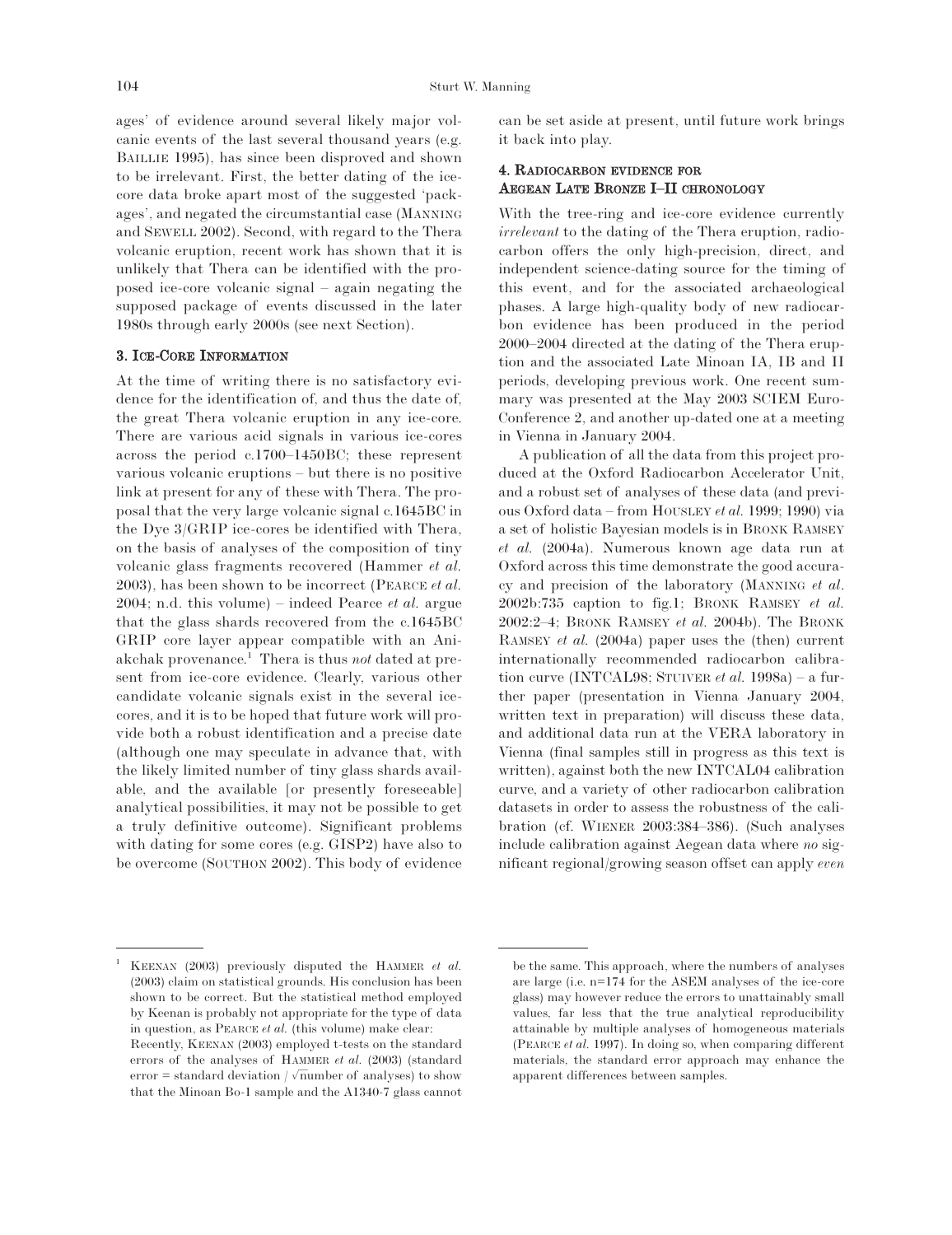*during* the few major solar minima cooling episodes where such regional factors may create a *small* shortterm offset as discussed in KROMER *et al.* 2001; MAN-NING *et al.* 2001a – at other times no systematic detectable/significant offsets appear to exist within mid latitudes of the same hemisphere: also see MAN-NING *et al.* 2002c; TALAMO *et al.* 2003.) These new papers supersede previous preliminary discussions using only a few of the initial data from this project –

although the general findings remain similar. When we consider the date of the Thera eruption, we can begin with the 23 determinations at present available from internally consistent sets of defined final Volcanic Destruction Level (VDL) contexts on Thera from short-lived samples from standard modern pre-treatment and processing regimes – comprising (i) the Copenhagen laboratory n= 4 set (FRIEDRICH *et al.* 1990 – see comments by MANNING and BRONK RAMSEY 2003:128–129), the Oxford Laboratory 1990 published series using only the standard pre-treatment samples from the final VDL n=8 set (stages 2/3 in that paper) (HOUSLEY *et al*. 1990), the new Oxford measurements n=8 set (published in BRONK RAMSEY *et al.* 2004a), and the first half of a VERA set with n=3 at present (publication forthcoming once dating programme finished), then all these data (all on *different* seed or short-lived plant matter samples – even if from the same pot – and one twig) can combine satisfactorily within 95% confidence limits to offer a weighted average – this can then serve as a best estimate for the real average or typical radiocarbon age representative of the overall range of radiocarbon values within the set of shortlived samples from the VDL horizon: see Figure 1.



Calibrated Date

Fig. 1 Calibrated age probability distribution for the best current weighted average radiocarbon age for the Volcanic Destruction Level at Akrotiri, Thera. Data from the 23 determinations at present available from defined VDL contexts on Thera from shortlived samples from standard pre-treatment regimes – comprising (i) the Copenhagen laboratory n= 4 set (FRIEDRICH *et al.* 1990 – see comments by MANNING and BRONK RAMSEY 2003:128–129), the Oxford Laboratory 1990 published series using only the standard pre-treatment samples from the final VDL n=8 set (stages 2/3 in that paper) (HOUSLEY *et al*. 1990), the new Oxford measurements n=8 set (published in BRONK RAMSEY *et al.* 2004), and the first half of a VERA set with n=3 at present (publication forthcoming once dating programme finished – I thank Walter Kutschera and the VERA laboratory team for their collaboration). Calibrated data from OxCal 3.9 (BRONK RAMSEY 1995, 2001 and later versions) with curve resolution set at 4 and INTCAL98 (STU-IVER *et al.* 1998a) – note: the calibrated age ranges will need revision in light of INTCAL04 (and also assessment in light of other relevant calibration datasets); such issues will be considered in a future publication formally reporting the final data from the New Palace chronology project and their analysis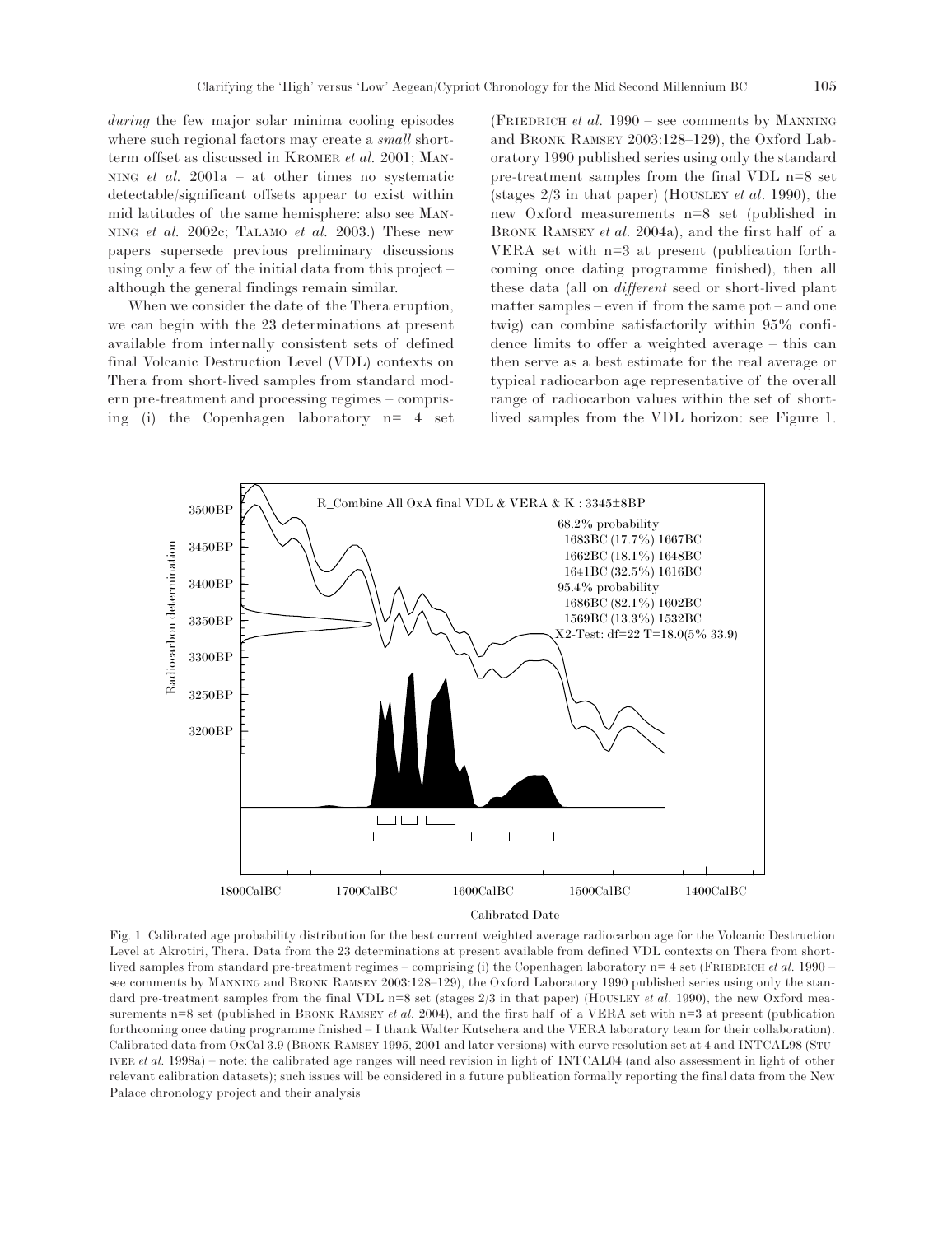Note: the fact that all 23 data *can* combine satisfactorily together within 95% confidence limits is quite impressive and very much indicates that the *same* narrow dating horizon is being sampled (and then combined) and that the data represent a spread around the typical age (despite some likely issues concerning humic acid contamination for some samples [MANNING 1999:237–239] – but the effect is clearly small as the overall set offers a consistent analysis and so, overall, is probably insignificant). The calibration of this average tells us what is already well known: the radiocarbon evidence indicates a most likely age range in the 17th century BC  $(82.1\%)$ , but a mid-16<sup>th</sup> century BC  $(13.3\%)$  range is also possible.2

To try to move beyond the limitations of the single case analysis, the New Palace project analysed data from LMIA through LMII contexts from before, around, and after the Thera eruption. On the basis of a Bayesian sequence analysis of the current Oxford data for the New Palace period (in all 108 determinations – and only these data – the paper does not discuss other data or issues still in progress), and so including the constraints available from the archaeological seriation for the phases before and after the VDL on Thera, and using INTCAL98, the date range of the eruption of Thera is further refined in the study of BRONK RAMSEY *et al.* (2004a), and is placed at 95% confidence level between c.1663 and c.1599BC (i.e. the mid-16th century BC range is largely excluded by the analysis of the New Palace data sets together). A date for the close of Late Minoan IB at two sites is suggested to lie roughly within the period c.1520–1490BC (give or take), and the close of Late Minoan II destruction at Knossos (Unexplored Mansion) is placed roughly c.1420BC give or take a decade or so. It must be noted that this is a large and mostly high-quality dataset. It cannot simply be dismissed as a few odd measurements.

These data, produced in the context of frequent known age tests, and consistently on two different accelerators at Oxford, offer a significant and internally robust chronological framework. They suggest an Aegean chronology for the Late Minoan IA and IB periods that is rather 'higher' and 'longer' than the conventional chronology. This evidence is dependent on the archaeological stratigraphy and relative phasings provided by each of the site excavators with regard to each specific sample; it is *independent* of any preconceived 'high' or 'low' chronological syntheses.

In the course of wide-ranging reviews of Bronze Age chronology, Malcolm WIENER (2003:380–395, this volume) raises a number of possible or theoretical concerns with the accuracy or precision of radiocarbon dating, and also makes critical comments on the preliminary papers of MANNING *et al.* (2002b), and MAN-NING and BRONK RAMSEY (2003). I thank him as always for his close interest and critical attention to our work, and for a number of stimulating conversations. All his points deserve consideration; but, at the same time, it has to be noted at the outset that the level of ultra-scepticism directed now at the radiocarbon evidence is not also so directed at the archaeological evidence and its synthesis. The playing field is not level; nonetheless, radiocarbon is starting to make a real, robust, and relatively precise and accurate contribution to the debate (BRONK RAMSEY *et al.* 2004a).

In general, I refer the reader to the BRONK RAM-SEY *et al.* (2004a) paper where a large body of data and a robust analysis over a set of analytical models

<sup>2</sup> Data not employed in this Akrotiri VDL assessment and reasons are:

<sup>(</sup>i) The old Pennsylvania data employed in e.g. MANNING (1988 with references) – many of these data lack either NaOH pre-treatment or 13C correction; further a number of these samples are not clearly or necessarily 'short-lived', and/or short-lived directly relevant to the final VDL (versus roofing matter and so on).

<sup>(</sup>ii) The Simon Fraser data (NELSON *et al.* 1990) – since this group did not publish their data (so impossible to analyse) and there remains no evidence to support their novel sample preparation strategy (MANNING 1999:237–238).

<sup>(</sup>iii) The Zurich data – although a presentation was made at the Thera and the Aegean World Conference in 1989, these data were not then published in the proceedings (mention with sample details occurs later in another paper: WÖLFLI 1992:40–41) and are impossible to analyse.

<sup>(</sup>iv) Heidelberg data – the two dates on short-lived samples

published by HUBBERTEN *et al.* (1990:184 and table 2) do not offer a consistent set, as the two measurements are widely varying( N.B. while p.184 identifies just two samples as shortlived, table 2 indicates that sample 7092-6795 of "peas" is also short lived. Its radiocarbon age of 3360±60 BP would agree with the short-lived average in the text very happily). However, as the only two other available data (with details) with standard pre-treatment and correction (using just the two samples identified on p. 184), it is worth noting that they could in fact be added to the 23 date set employed in the main text without making the set fail to combine satisfactorily within 95% confidence limits (and their inclusion/exclusion hardly changes the weighted mean): weighted average of all 25 data 3344±8 BP with Chi-Squared test statistic of 29.7 less than the 95% confidence limit value of 36.4 for 24 degrees of freedom. Calibrated calendar age ranges: 1686–1602BC (81.0 %), and 1569–1532BC (14.4%). (OxCal 3.9 and INTCAL98)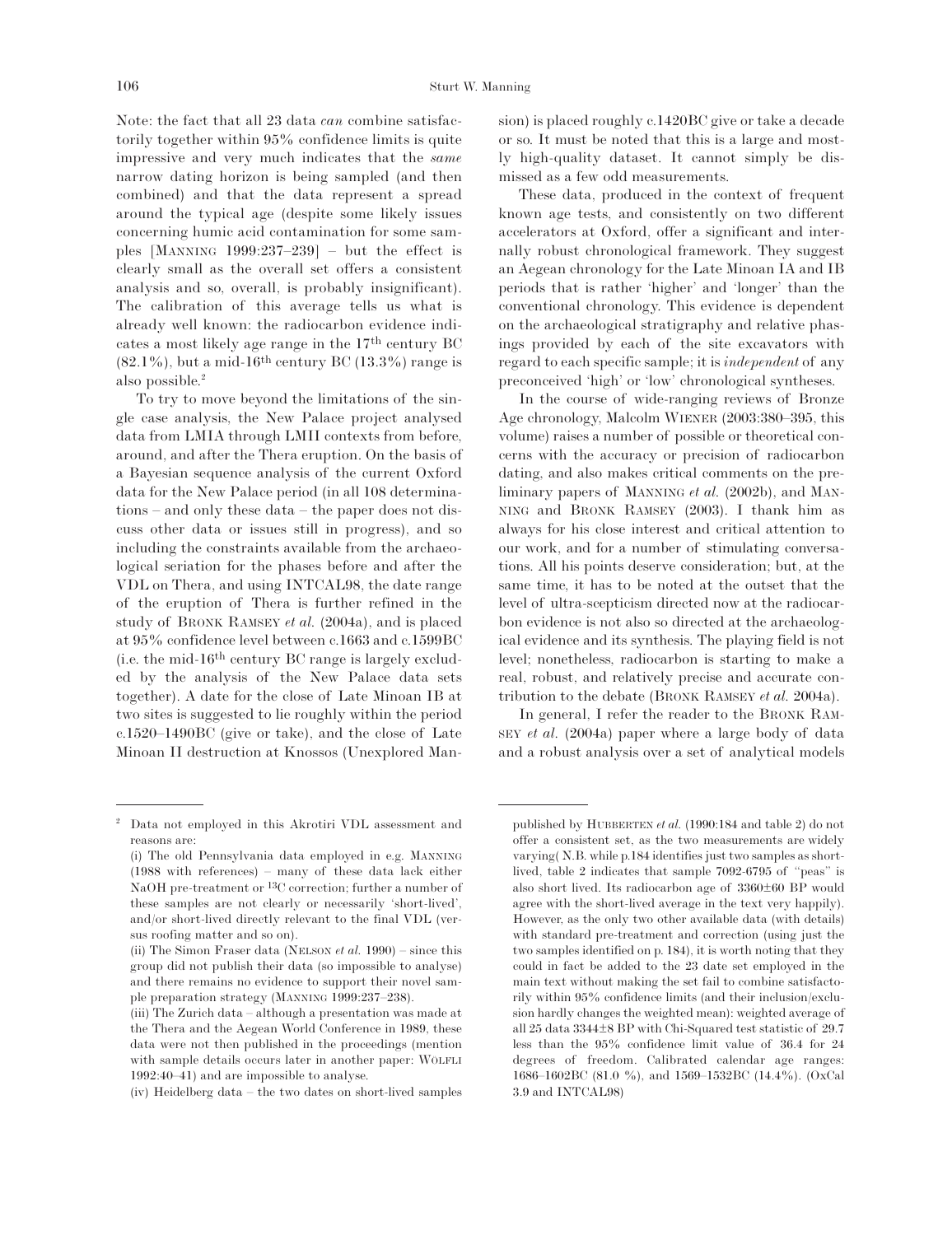| Sequence ${A=102.9\%}$ ${A'c=60.0\%}$         |        |        |
|-----------------------------------------------|--------|--------|
| Boundary TPQ for LMIB Destructions at 2 sites |        |        |
| Phase Late Minoan IB Destructions             |        |        |
| Phase Chania<br>$\overline{\phantom{0}}$      |        |        |
| $0xA-2517 * 77.0\%$                           |        |        |
| $0xA-2518$ 95.2%                              |        |        |
| $OxA-2646$ 100.4%                             |        |        |
| $+$<br>$OxA-2647$ 99.4%                       |        |        |
| $OxA-10320$ 101.1%                            |        |        |
| $+$ $ +$ $ +$<br>OxA-10321 101.6%             |        |        |
| $0xA-10322 * 82.9%$                           | ŅΜ     |        |
| OxA-10323 112.8%                              |        |        |
| $\overline{a}$<br>Phase Myrtos-Pyrgos         |        |        |
| OxA-3187 122.6%                               |        |        |
| OxA-3188 120.2%                               |        |        |
| $\overline{1}$<br>OxA-3189 114.9%             | Лл     |        |
| $+$ $ +$<br>OxA-3225 110.3%                   |        |        |
| $+$ $+$ $+$ $+$ $+$ $+$<br>OxA-10324 99.7%    |        |        |
| OxA-10325 106.8%                              |        |        |
| $OxA-10326$ 106.2%                            |        |        |
| OxA-10411 75.7%                               |        |        |
| Boundary TAQ for LMIB Destructions at 2 sites |        |        |
| 3000BC<br>2500BC<br>2000BC                    | 1500BC | 1000BC |

Calendar Date

Fig. 2 Sequence-Phase analysis of the radiocarbon ages on short-lived samples from the close of Late Minoan IB destructions at Chania and Myrtos-Pyrgos, Crete (for data, see MANNING *et al.* 2002b:737). Individual calibrated ranges are shown by the hollow histograms, calculated calibration ranges given Phase and Sequence constraints are indicated by the solid histograms. The % number indicates an agreement index between the former and the latter – a value over about 60% indicates satisfactory agreement at the 95% confidence level. The data centre around c.1500BC give or take a couple of decades. Each pair of determinations on similar sample matter (sample from same pot/context) combine satisfactorily, but two Chania samples, marked with an \*, do not then combine with the other Chania data within 95% confidence limits under a Chi-Squared test (12.6 v. 7.8 for df3). Data from OxCal 3.9 (BRONK RAMSEY 1995; 2001; and later versions) and INTCAL98 (STUIVER *et al.* 1998a). Curve resolution set at 4. The lines under the distributions indicate the (upper lines) 1SD (68.2%) and (lower lines) 2SD (95.4%) calibrated ranges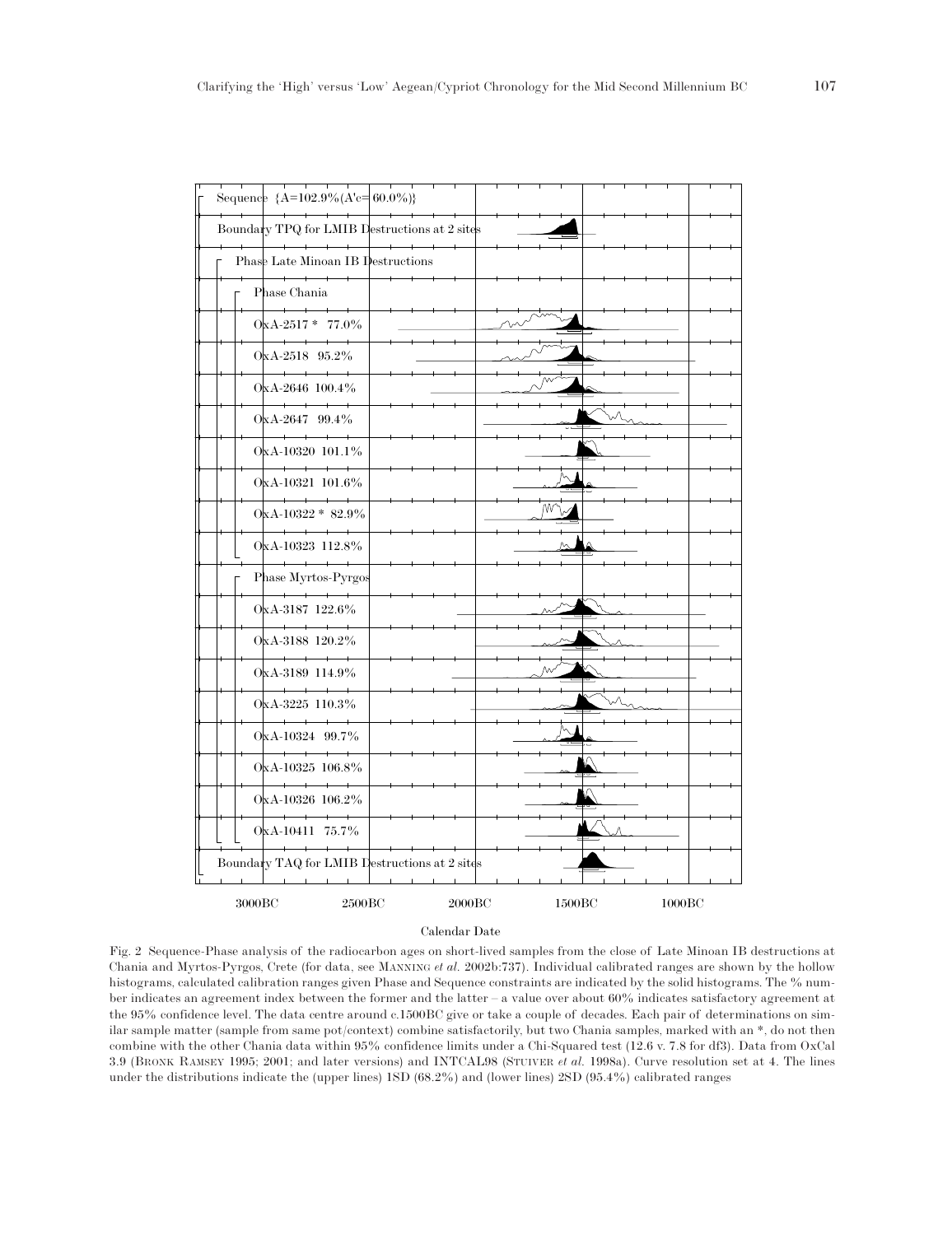offers our best current evidence. A number of other suggested problem issues were discussed and dismissed as significant by MANNING and BRONK RAM-SEY (2003:124–129). Overall, and since WIENER (2003) was written, a considerably greater number of data now exist, including new data from the VDL on Thera, and a number of these samples, or similar samples, have been measured twice (and yield consistent outcomes) – a number of samples have also been measured at the VERA laboratory in Vienna. Further considerations of suggested issues of intra and inter year variation, and volcanic source carbon dioxide, were offered in the January 2004 Vienna presentation, and will be included in a written text in preparation at present (again I thank Malcolm Wiener for on-going discussions). Some of Wiener's concerns require additional research (in progress). I take this opportunity, however, to admit/concede to some failings in preliminary publications, as highlighted by WIENER (2003).

(i) MANNING *et al.* (2002b) was a little over confident and sweeping in its conclusions – 'excited preliminary report syndrome'. Mea culpa. Nor did it consider variation in calibration dataset issues (something which is not considered in almost any other archaeology/radiocarbon work anywhere either – work on this topic as part of the East Mediterranean Radiocarbon Intercomparison Project [e.g. KROMER *et al.* 2001; MANNING *et al.* 2001a] in fact places the Aegean-east Mediterranean at the forefront of current radiocarbon research). Much more robust and reflective analyses are offered in BRONK RAMSEY *et al.* (2004a) and especially – dealing with calibration robustness – in the January 2004 Vienna presentation (written paper in preparation). The actual conclusions reached do not vary significantly from those in MANNING *et al.* (2002b) and MANNING and BRONK RAMSEY  $(2003)$  – but they are much more securely based both in terms of quantity of data and in terms of robustness of analysis. The only point of relevance (versus refinement) concerns the close of the LMIB period as dated at Chania and Myrtos-Pyrgos. Here use of the INTCAL98 curve favours a date around c.1520BC where there is a steep slope in the calibration curve – but this slope's existence/scale is strongly influenced by one date on Irish Oak for a bidecadal sample centred 1510BC (WIENER 2003:392). Removal of this datum removes the slope here and would seem to allow the LMIB data to move downwards, and back perhaps nearer 1490BC (compare the conclusions of HOUSELY *et al.* 1999, who in their main text employed just the Seattle dataset on German Oak – see also Figure 5 and 6 below). In fact, the effect is fairly marginal. Much more critical is that one of the Chania samples could also be considered to be problematic (the sample of peas from TR10, Room E), which in two measurements yielded rather 'high' ages – and which do not combine with the other Chania data at the 95% confidence level) – these two determinations are marked with an \* in Figure 2; removal significantly helps to favour a slightly lower date centred c.1500–1490BC.<sup>3</sup> For a new review of the dating of the Late Minoan IB destructions at Chania and Myrtos-Pyrgos, see Figures 2–6. This revised analysis finds that the majority of probability favours a date c.1520–1490BC for the close of LMIB destructions at both sites (and so a gap between the respective destructions of only a few years to a couple of decades). A rather lower probability could allow a date for one site (most easily Myrtos-Pyrgos – and so also a longer gap between the destructions) or (marginal probability) both sites within c.1475–1460BC. Either position requires a significant revision to the conventional chronology where LMIB ends c.1425BC (WARREN and HANKEY 1989:169) or c.1430BC (WARREN 1999:902).

(ii) WIENER (2003:391 and n.148) quoting William Cavanagh criticises MANNING *et al.* (2002b) for citing some modes or peak probability regions in their text/captions, rather than complete 1SD or 2SD ranges. I accept this criticism and regret the phrasing. The figures showed the 1SD and 2SD ranges, but the text perhaps implied greater precision than reasonable (versus suggesting as a commentary the most

<sup>3</sup> Why this sample yields a significantly older radiocarbon age is not clear. There is no reason to believe that its context is not similar, and the peas will not have been stored for more than a few years (I thank Erik Hallager for pers. comms. on this issue). Rapidly changing atmospheric radiocarbon levels over a few years might help explain the range in the Chania set – but this approach, based on the INTCAL98 calibration curve, has now been shown to be insecure (WIENER 2003:392). Growing season, or typical

inter-annual, variations are unlikely to account for such a significant difference. We are thus left with a problem and no clear explanation. Since the two data from this sample are significantly different from the six data from the other Chania samples, the best course on review seems to be to exclude them. Since the excluded data are 'high' data, this means the provisional conclusions reached now are conservative and doing everything to help the 'low' chronology. There is no high chronology bias at all.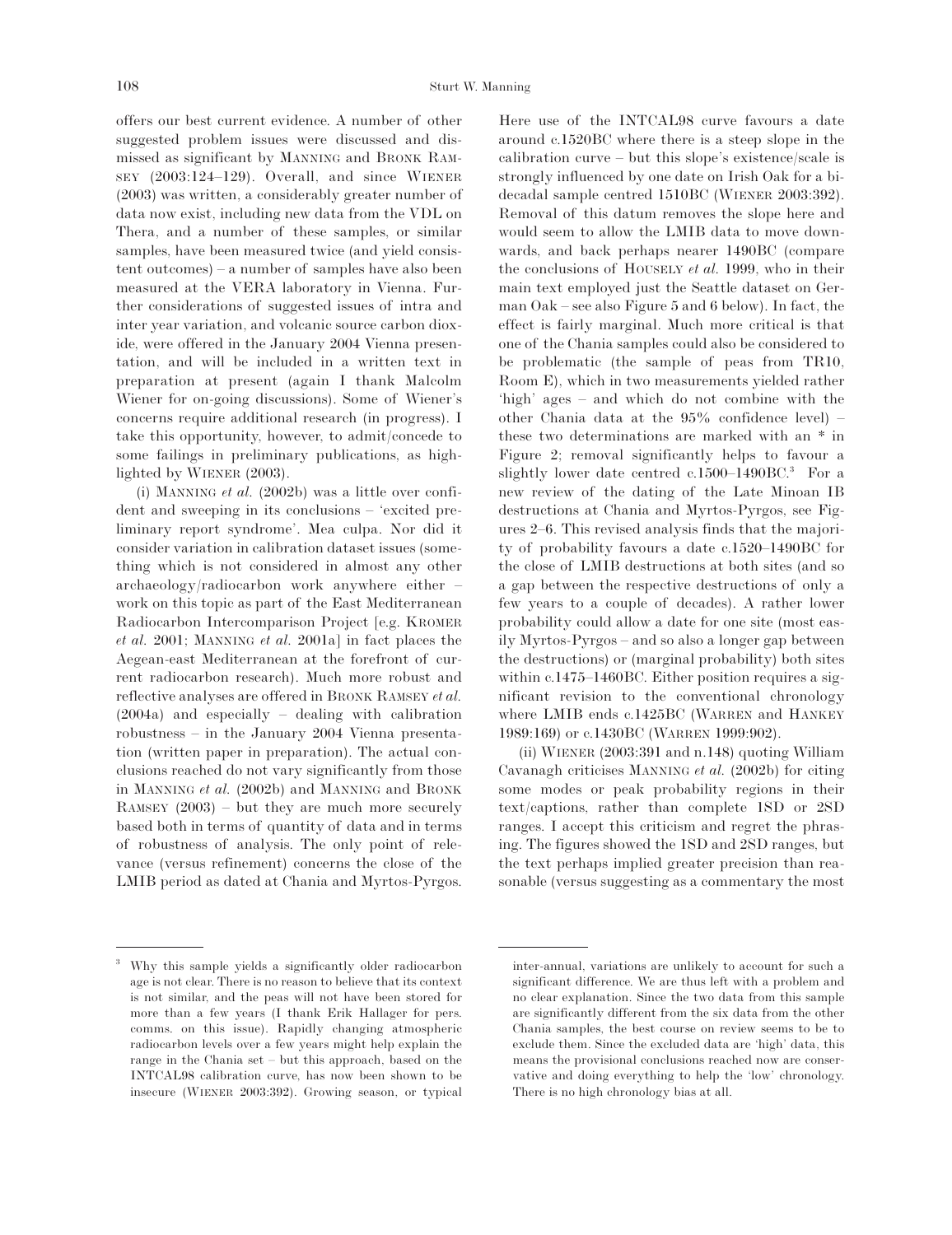

Fig. 3 Sequence-Phase analysis of the weighted average radiocarbon ages for the close of LMIB short-lived sample destruction datasets from Chania (excluding OxA-2517 and 10322 – see Figure 2) and Myrtos-Pyrgos. The calculated 1SD ranges for Chania are:1522–1496BC (56.3%), 1470–1463BC (11.9%), and for Myrtos-Pyrgos: 1518–1493BC (46.2%), 1475–1460BC (22.0%). The 2SD ranges end in 1449BC and 1448BC respectively. Thus both datasets clearly prefer a fit around or just before c.1500BC, but could date c.1475/70–1463/60 at rather lower probability. A date after c.1450BC seems ruled out. Data from OxCal 3.9 (BRONK RAMSEY 1995; 2001; and later versions) and INTCAL98 (STUIVER *et al.* 1998a). Curve resolution set at 4. The lines under the distributions indicate the (upper lines) 1SD and (lower lines) 2SD calibrated ranges

likely tendency within the probability ranges). Mea culpa. The reader will note that for the quantified calibrated ages given above, I quote the 68.2% (1SD) or 95.4% (2SD) confidence total ranges. These are shown also in Figures 1–6.

The pattern in the radiocarbon evidence as a whole seems to be that radiocarbon and archaeological/historical dating work to give compatible information in the late  $15<sup>th</sup>$  through  $12<sup>th</sup>$  centuries BC (e.g. MANNING *et al.* 2001b; 2002c; MANNING and WENINGER 1992). Acceptable match ups exist also in the Early Bronze Age (e.g. KROMER *et al.* 2003; MAN-NING 1995; 1997) and into the first few centuries of the second millennium BC (e.g. MARCUS 2003). The

'problem' is the 17th–16th centuries BC. Here radiocarbon dates from the Aegean have, for three decades, pointed towards a chronology rather 'higher' than the conventional archaeological interpretation. It is notable – and I think important – that this period is also 'thin' in plural (replicated) good, tight, archaeological synchronisms (as HALLAGER 1988 noted) – it lies between the multiple well-dated 14th–13th centuries BC synchronisms (WARREN and HANKEY 1989:146–162; HANKEY and ASTON 1995), and the pretty well-dated Kamares-Middle Kingdom synchronisms (MERRILLEES 2003). The limited or ambiguous to non-existent information available can plausibly be interpreted in different ways (either high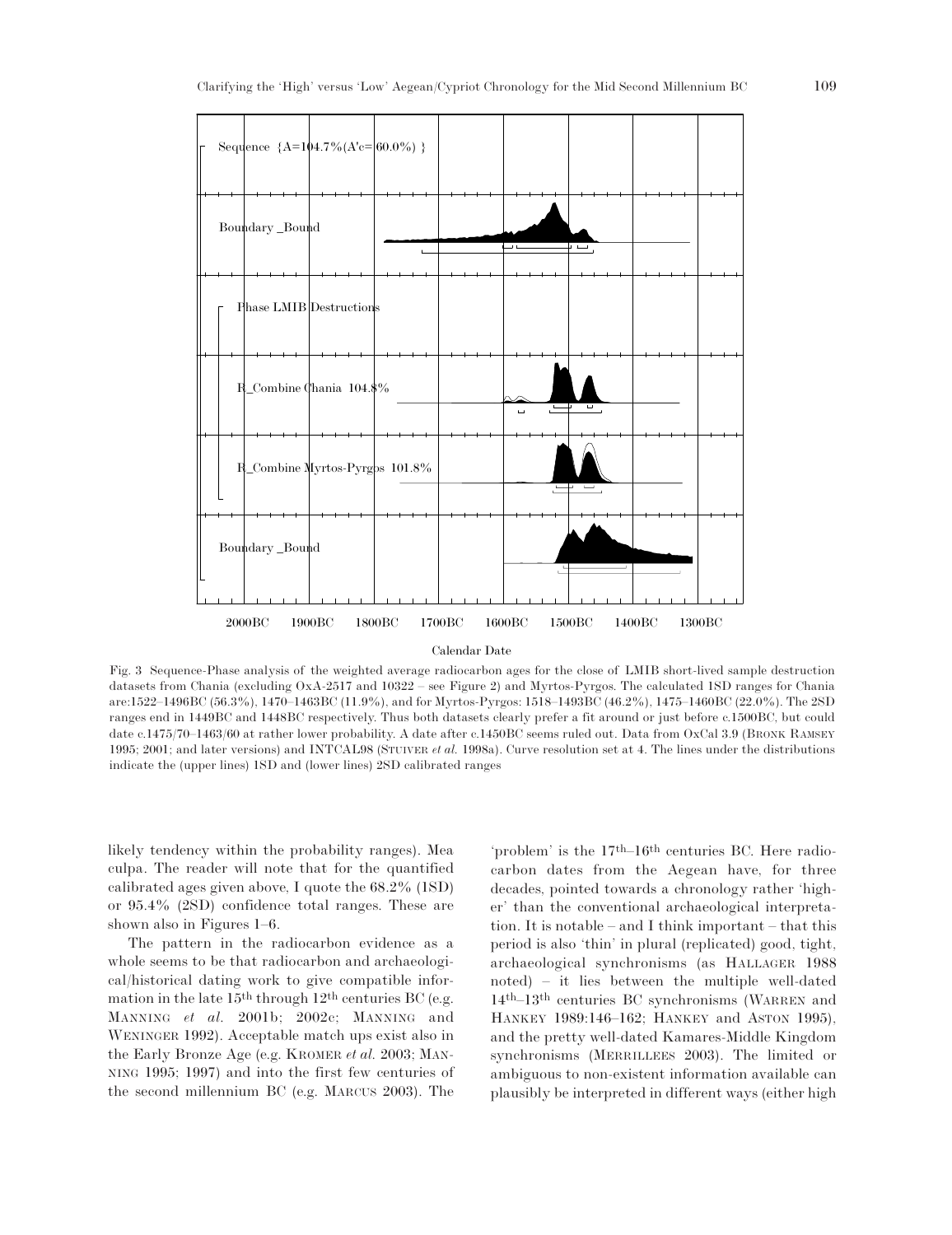

Fig. 4 Correlation plot from the analysis in Figure 3 showing the correlation of the calibrated calendar ages for the weighted average radiocarbon ages for Chania (excluding OxA-2517 and 10322) and Myrtos-Pyrgos for the LMIB destruction short-lived data. The inner (white) contour lines denote the limits of the 1SD ranges, the outer (white) contour lines denote the limits of the 2SD ranges. What we see is that the single most likely region for both sites to date is within the range c.1520–1480BC. This would also mean a relatively short gap between the respective destructions. However, it is also possible for (especially) the Myrtos-Pyrgos destruction to be later, around c.1470–1450BC. This would be most easily achieved if a gap of some 20–30+ years was permissible between the respective destructions. It would be possible at the lower margins of the 1SD limits to place both destructions here, but the Chania dataset is less consistent with this. Data from OxCal 3.9 (BRONK RAMSEY 1995; 2001; and later versions) and INT-CAL98 (STUIVER *et al.* 1998a). Curve resolution set at 4. The probability scale is shown on the right – from highest probability in white at the top to the lowest probability in black at the bottom



Fig. 5 As Figure 4, but using only the Seattle calibration dataset UWTEN98 (STUIVER *et al*. 1998b) (on German Oak for this period) and so avoiding the influence of the Belfast dataset (cf. WIENER 2003:392). The outcome is very similar. The probability scale is shown on the right – from highest probability in white at the top to the lowest probability in black at the bottom. The 1SD and 2SD limits are shown – these are the contours on the plot (inner contour = 1SD range limits, outer contour = 2SD range limits)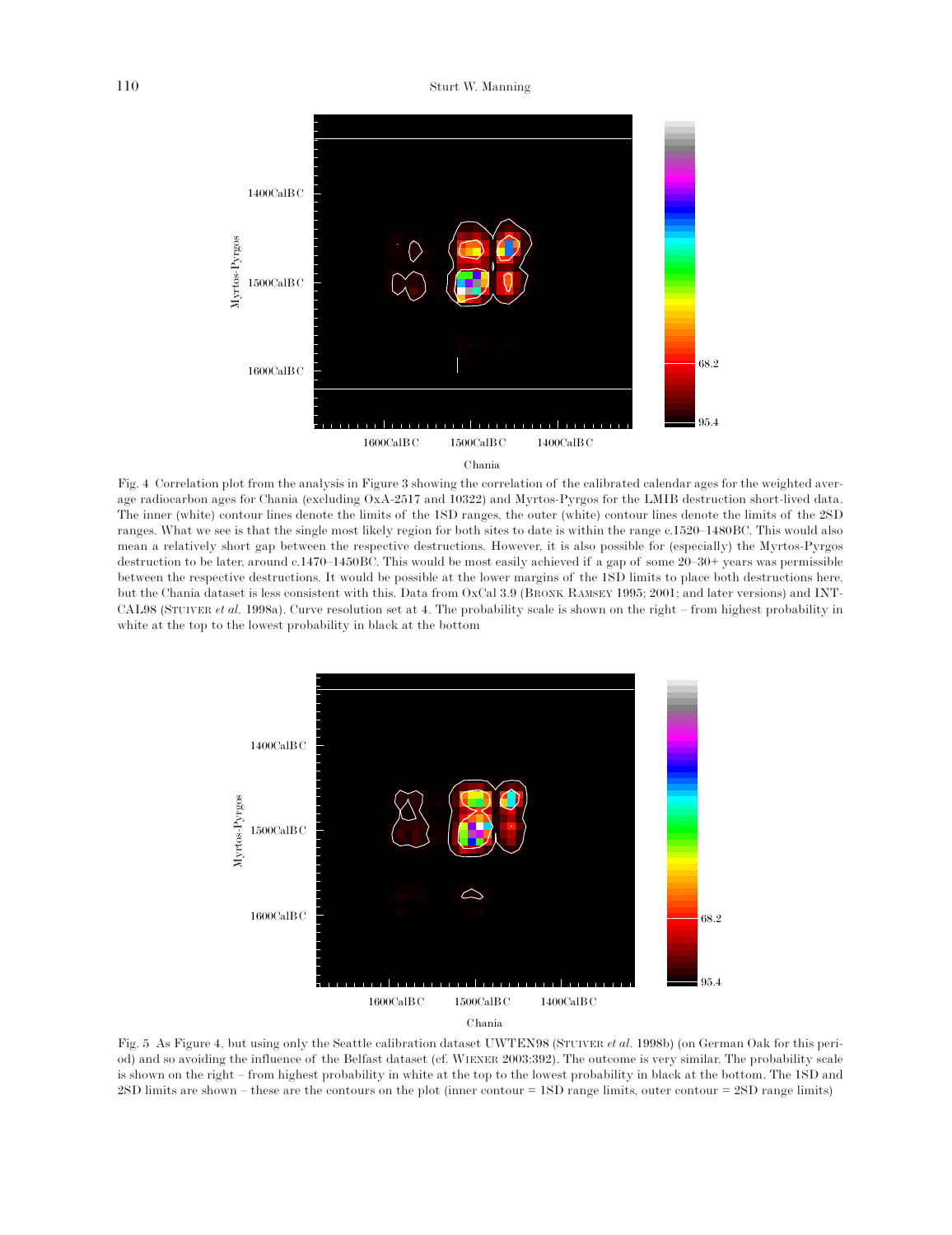

Calendar Date

Fig. 6 As Figure 3, but using only the Seattle calibration dataset UWTEN98 (STUIVER *et al*. 1998b) (on German Oak for this period) and so avoiding the influence of the Belfast dataset (cf. WIENER 2003:392). The outcome is very similar. The calculated 1SD ranges for Chania are:1523–1494BC (60.9%), 1472–1466BC (7.3%), and for Myrtos-Pyrgos: 1517–1493BC (44.7%), 1476–1463BC (23.5%). The 2SD ranges end in 1456BC and 1454BC respectively. Thus both datasets clearly prefer a fit around or just before c.1500BC, but could date c.1476/72–1466/63 at rather lower probability (and especially for Chania). A date after c.1455BC seems ruled out. The lines under the distributions indicate the (upper lines) 1SD and (lower lines) 2SD calibrated ranges

or low dates or in between), or are vague, as highlighted by MERRILLEES (1972; 1977); KEMP and MER-RILLEES (1980); BETANCOURT (1987; 1990); MANNING (1988), etc.

Now one approach to the problem is to argue that for some unknown reason(s) radiocarbon dates in the Aegean are wrong (too old) just for the 17th and 16th centuries BC. And not just for one site or island, but for the whole central-southern Aegean region, and not just for a short interval of a few years (i.e. *not* just in the few years leading up to and around the Thera eruption), but for all of Late Minoan IA and right through to mature/late LMIB. And yet radiocarbon dates must also 'work' in the same region for the previous millennia, and for those following. WIENER (this volume; 2003:383) speculates along these lines, raising

a variety of potential or possible suggestions – though none with any actual positive evidence of applicability to the Aegean data at issue – and with only some of actual potential significance when one follows through the data. The problem is that at present there seems no even vaguely satisfactory explanation that could plausibly account for such a small and consistent/systematic 'old' age error/contamination for radiocarbon dates for the whole region at this time (and only this time) (MANNING *et al.* 2002c). The crunch is that cited instances of major effects creating anomalous radiocarbon ages (e.g. releases of volcanic <sup>14</sup>C depleted  $CO<sub>2</sub>$ ) are highly localised and/or time varying and would (i) leave a clear signal in a pattern of significantly affected data tailing away to non-affected data by distance and/or against time (and *not* the more or less consis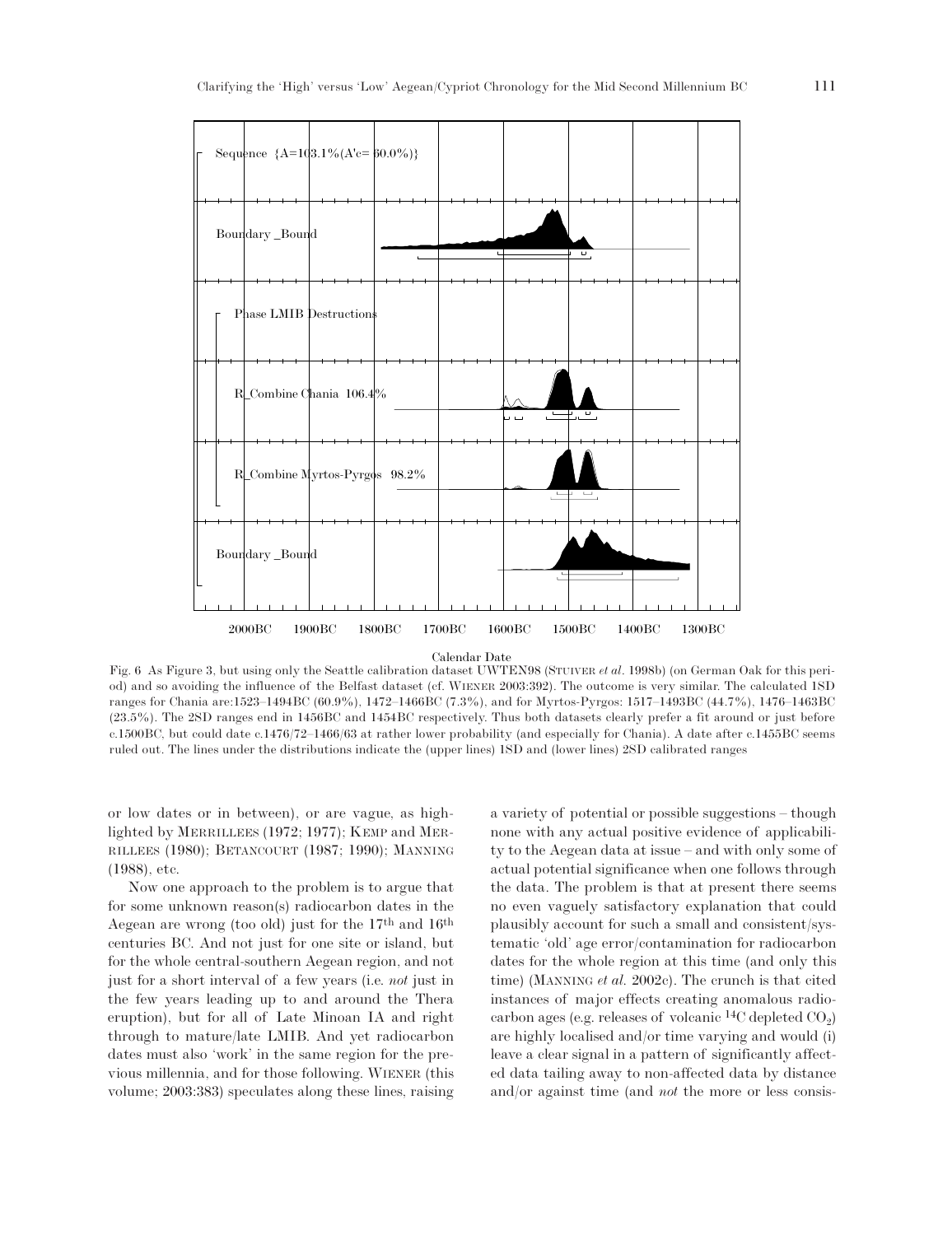tent small, ca. 50 radiocarbon years or so, offset over a wide area and significant time span as in effect sought by WIENER, this volume; 2003), and (ii) cannot explain a consistent large area minor significant effect as the 'effect' is rapidly diffused and eradicated against both the scale of the atmosphere and the scale of other  ${}^{14}CO_2$  inputs. The much smaller effects, or specific geology/soil speculations raised, could never explain a large area consistent effect on radiocarbon dates – and the former would indeed be unlikely to produce any detectable effect against the scale of other factors creating the consistent atmospheric 14C signal recorded by plants growing across the southern Aaegean (Thera, Crete, Rhodes, Miletos in western Anatolia).

If we consider the possibilities of major effects, then no sapropel event is known at this time in the east Mediterranean (last one known is several thousand years earlier) and a significant up-welling event in the mid second millennium BC seems implausible (MANNING *et al.* 2002c:744), and, since the situation must apply both in the 50–100 years before and c.100 years after the Thera eruption, localised and timevarying volcanic 14C depleted (old) carbon dioxide from this eruption (or leaked in the lead up), or from other volcanic sources, cannot easily offer an explanation. Thera is not the type of volcano that continuously produces a very large diffuse  $CO<sub>2</sub>$  output (contrast Etna and some others: e.g. ALLARD *et al.* 1991) – and there is no evidence from modern comparanda for a significant volcanic effect that *consistently* covers many thousands of square kilometres at crop/tree leaf height (as required to account for consistent LMIA radiocarbon ages on plant and wood samples ranging from Thera to Rhodes and to Miletos: for full Oxford data, see BRONK RAMSEY *et al.* 2004a; for partial preliminary data see MANNING *et al.* 2002b; MAN-NING and BRONK RAMSEY 2003). Instances of volcanic or earthquake (etc.) related  $CO<sub>2</sub>$  emissions tend instead to be highly time variable (as clear from assorted examples cited by WIENER, this volume; 2003:383). Nor do the recent VDL or other Akrotiri samples exhibit the likely signs of such an effect operating (for which, see e.g. BRUNS *et al.* 1980; HUB-BERTEN *et al.* 1990; CALDERONI and TURI 1998; PASQUIER-CARDIN *et al.* 1999) – where very significant old-age biases can be observed close to a vent or hot spring source (and low to the ground only) and these then fall off quickly to more or less zero with distance (a few hundred meters), or are highly time and/or location variable (even close to a source). As Olsson (1987:22) concludes of work on Iceland: 'it is generally very difficult to see any effect except on the lava from 1973 on Heimaey and very close to some hot springs'. When we look at the more recent LMIA radiocarbon data from Thera from secure contexts with standard pre-treatment and processing and correction, we do not see any samples with massively old ages, and no pattern of fall-off from these to 'normal' ages. Instead, the data are pretty consistent over all samples, and across different crop types and a twig (see above and Figure  $1$  – the ability to be able satisfactorily to combine the whole set of 23 data on normally pretreated/processed short-lived samples from the very final VDL horizon demonstrates this point clearly). The palaeobotanical research of SARPAKI (1990) also indicates that the samples dated probably came from different fields, and so cannot all have been affected by a localised consistent effect (this, for Thera, and then the consistent LMIA data for Rhodes and Miletos, and data from Crete from LMIB also supporting a raising of the conventional low chronology, all indicate that no local  ${}^{14}$ C depleted CO<sub>2</sub> source on or near Thera feeding either the atmosphere or root systems can satisfactorily account for the overall pattern of consistent data – suggestions to the contrary are special pleading with no positive evidence as of the present time). The usually (or on average) windy nature of Santorini (and so rapid atmospheric mixing), and the likelihood of some (most) crops growing on the non-caldera surfaces/slopes of the island (and so not in an imagined trapped reservoir of old carbon dioxide inside the caldera), further supports such a view. One may also note, for example, that radiocarbon satisfactorily dates the archaeology at Pompeii buried by the eruption of Vesuvius (VOGEL *et al.* 1990; NELSON *et al*. 1990:202). Whatever 'effect' is proposed, it is also clear that no such 'effect' applied in the Levant (and so whole east Mediterranean?) generally, since, for example, good quality data from Tell Es-Sultan (Jericho) for the late MBA provide entirely satisfactory data (BRUINS and VAN DER PLICHT 1995). But, at the same time, it also seems that it is not only in the Aegean that we find earlier dates than expected from the conventional archaeological chronology in the 17th–16th century BC; it seems that a key site at the other end of some of the synchronisation discussions might also prove interesting in this regard. KUTSCHERA *et al.* (2004) report radiocarbon data from the Second Intermediate Period (SIP) strata at Tell el-Dab'a, which, on average, suggest dates rather earlier than those assigned by the excavator, and quite compatible with some suggestions of a somewhat earlier dating of some of these strata and with the general high Aegean/ Cypriot chronology synthesis (e.g. MANNING 1999). More data are needed to investigate the Tell el-Dab<sup>c</sup>a case.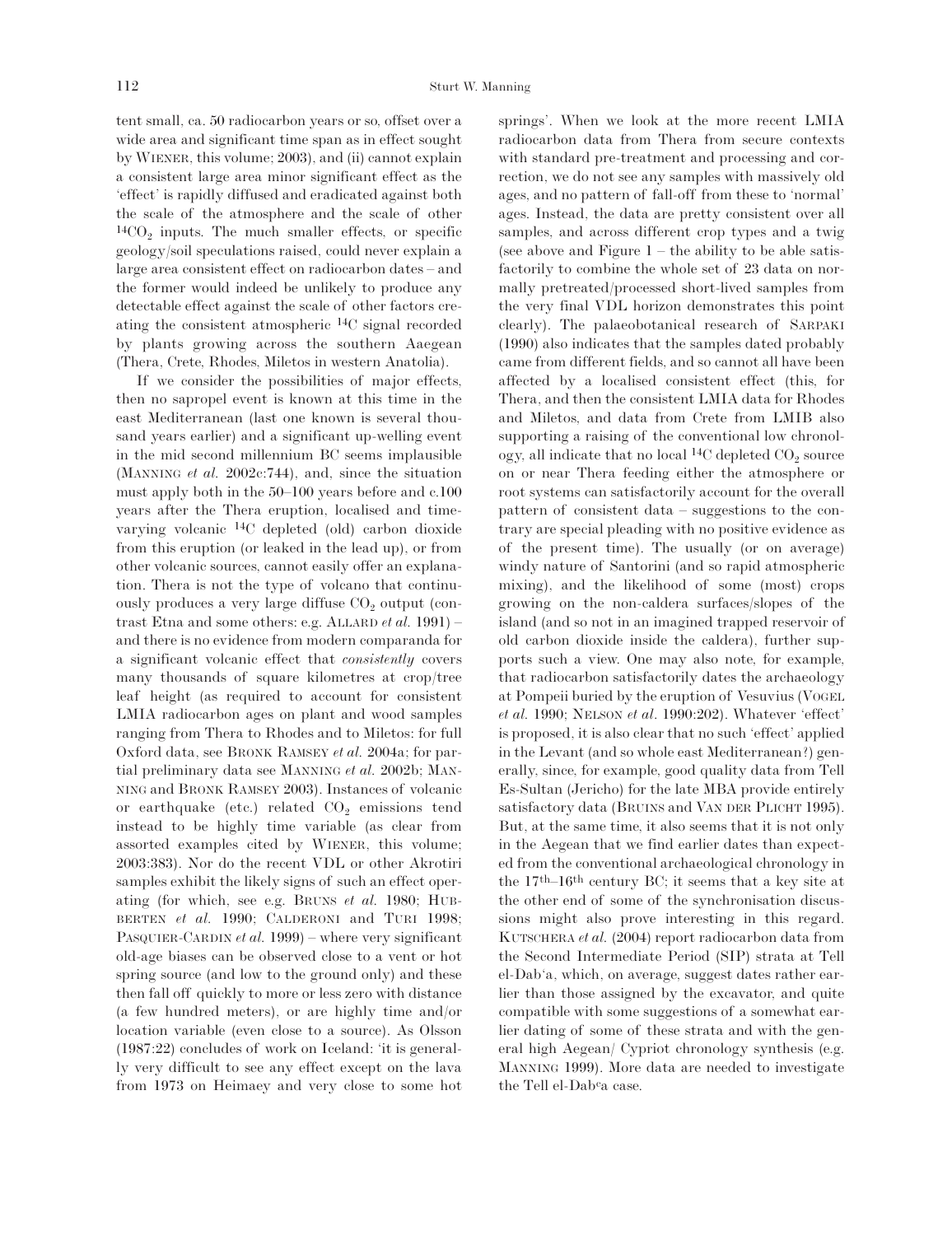The other approach is to accept that perhaps the radiocarbon data are more or less accurate (whatever minor problems and errors may apply). In the case of the dating of the Thera VDL, roughly the same age determination give or take a few decades has been found repeatedly over many years by several teams following standard pre-treatment procedures on relevant short-lived samples: see Figure 7 (and compare Figure 1) – with the recent work yielding much increased precision. All the data offer relatively similar outcomes. Thus the finding appears relatively robust within errors. If we regard these radiocarbon data as roughly accurate, then it is the conventional interpretation of the very limited archaeological-historical data for Aegean-Egyptian correlations c.1700–1500BC which needs some reconsideration. This would be along the lines proposed by the high chronology, or at least the compromise high chronology.

If we do follow this line and accept the radiocarbon evidence, then what scale of up-dating is at issue? The 'conventional' chronology has rather fragmented of late and has become a bit of a moving target. This alone almost demonstrates the value of the high chronology challenge, as new better positions are being developed; it also reveals the lack of evidential strength to the original standard consensus (much though it lasted for most of the 20th century AD). For example, when does the conventional chronology believe that the eruption of Thera occurred? I review just a handful of publications by prominent scholars:

| BIETAK (1997:125)                | 1515–1467BC                                                                    |
|----------------------------------|--------------------------------------------------------------------------------|
| <b>BIETAK</b> (2003)             | early 18th Dynasty, before Tuthmosis<br>III, so within $c.1540-1479BC$         |
| DRIESSEN and<br>MACDONALD (1997) | 1550/1530BC                                                                    |
| ERIKSSON (1992:219)              | 1460BC; c.1479BC in SCIEM2000 Euro-<br>Conference 2 paper May 2003             |
| <b>WARREN</b> (1984)             | 1500 <sub>BC</sub>                                                             |
| WARREN<br>$(1999:900 - 902)$     | 1520 <sub>BC</sub>                                                             |
| WARREN (2001:116)                | 1520/1500BC                                                                    |
| WARREN and<br>HANKEY (1989:215)  | $1535/25BC$ or $1560/50BC$                                                     |
| WIENER (2003:363)                | 1560–1480BC, some preferring before<br>1530BC, perhaps 1560-1550BC (p.364 n.4) |

A full 93 years is encompassed within the dates quoted, or 80 years if one takes Wiener's starting point. This is hardly a precise date. It is also important to note that some already seem prepared to concede one of the original starting points of the 'high'

chronology challenge: that the eruption perhaps occurred before the 18th Dynasty began, in the SIP. A date c.1560–1530BC can just about be argued to be potentially compatible with the radiocarbon evidence – it is unlikely/less likely, but possible (see Figures 1, 7). A date from c.1520BC or later cannot be accommodated with the radiocarbon data – even at a considerable push.

A date of c.1560–50BC is some 30–60 years earlier than the Warren conventional position. It is just 38–48 years short of the lower limit of the 95% confidence most likely date range found for the Thera VDL in the study of BRONK RAMSEY *et al.* (2004a). In other words, it is about halfway – and has to accept most of the high chronology synthesis concerning LMIA = SIP, LCIA (1 and  $2$ ) = SIP. MANNING (1999) referred to this position as the compromise early chronology, WIENER (2003:364 and n. 4) instead claims it as the 'modified Aegean short chronology'. Critically, this position *must* adopt some version of the high chronology arguments about LCI regionalism and differences in trading partners in order to explain a pre 1560/50BC WSI bowl on Thera and yet no WSI at Tell el-Dab<sup>c</sup>a (etc.) until early 18th Dynasty contexts (and generally Tuthmosid ones – and note that the most recent assessments of the material at Tell el-Dab<sup>c</sup>a tend to place the appearance of WSI, BRI, etc. *later*, no longer initial 18th Dynasty as in e.g. BIETAK 2000:fig.1, but now down into the Tuthmosid and mainly Tuthmosis III period: BIETAK 2003:24, fig.1). Please note. Thus the compromise early/modified short chronology will end up employing most of the arguments of the 'high' chronology synthesis, especially with regard to Cyprus (i.e. as proposed first in MANNING 1999; developed in MANNING 2001; MANNING *et al.* 2002a). However, this position has the big advantage of offering a much easier explanation for the early WSI bowl on Thera and the early WSI at late MBA Tell el-cAjjul, versus the general earlier 18th Dynasty finds of (mature) WSI, since only a few to several decades are at issue, and not about a century. As BERGOFFEN (2001a:146) notes, it of course seems inherently unlikely that early WSI pottery was in use at Tell el-cAjjul decades before its appearance at Tell el-Dabca. BIETAK (2003:25–27) notes and dwells on this same 'gap' problem – the compromise early chronology seems to offer a way around – but from the perspective developed by the 'high' chronology synthesis.

The weakness of the compromise early chronology is that no actual suite of evidence as a whole really supports this specific date – it is just a compromise trying to best accommodate everything. In contrast, we do have some quite significant radiocarbon evidence more clearly supporting a date within the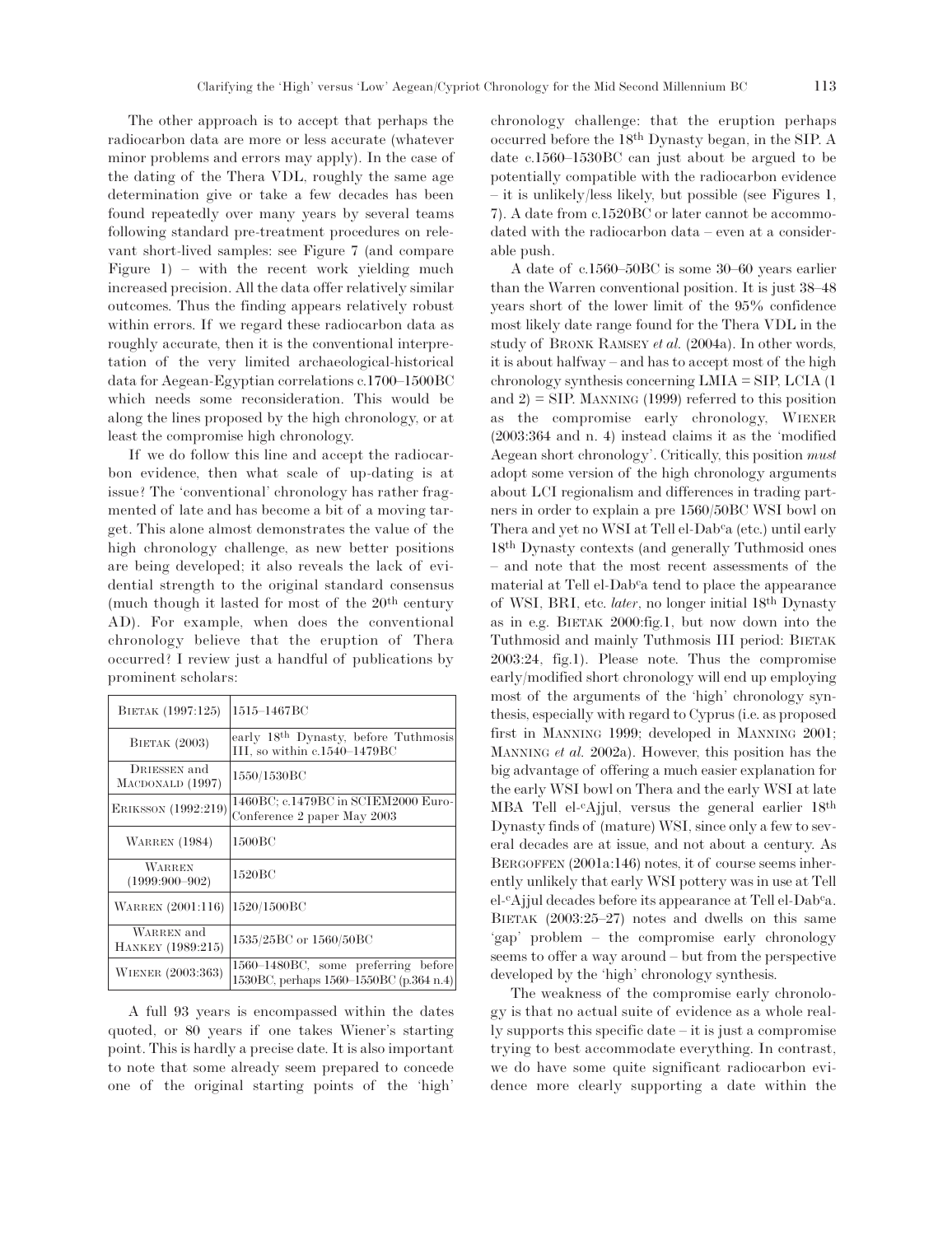

Fig. 7 Comparison of the calibrated age probabilities for each of the weighted averages on a variety of published or in press Akrotiri VDL data on short-lived samples from standard laboratory pre-treatment and correction regimes (except (iii) which includes the attempt by Oxford to replicate the 'novel' Simon Fraser protocol – which they could not – but nonetheless includes Oxford's Series II 'residue' data as the best overall estimate reached by HOUSLEY *et al*. 1990). For data see FRIEDRICH *et al.* (1990), HOUSLEY *et al.* (1990); BRONK RAMSEY *et al.* 2004). The in progress and not yet in press VERA data included in Figure 1 are not included here. Calibration using OxCal 3.9 (BRONK RAMSEY 1995; 2001 and later versions) and INTCAL98 (STUIVER *et al.* 1998a). Curve resolution set at 4. The lines under the distributions indicate the (upper lines) 1SD and (lower lines) 2SD calibrated ranges

bounds 1663–1599BC. Note: The final published data in BRONK RAMSEY *et al.* 2004a in fact yielded an average age of  $3350\pm10$  BP – versus the  $3349\pm11$  BP figure used above. There is no noticable difference.

The major gap in the radiocarbon data at present is the lack of any earlier LMIB datasets (just as correlation evidence from Egypt for LMIB is in fact for the classic *late* LMIB material known from the close of LMIB destructions on Crete). Such urgently needed earlier LMIB (or early to mid LHIIA) data now offer a critical test. Do they lie (also) in the late  $16<sup>th</sup>$ century BC running into the current LMIB destruction data (and so indicating a relatively short, or later-dating, LMIB period), or do they lie in the earlier to mid 16th century BC, consistent with and requiring the high chronology? We need such data to find out: short-lived samples from closely defined contexts of early/earlier LMIB. Let us hope that excavators in the region can supply some suitable contexts and samples therefrom (recognising such material is a problem – what is needed are some overall LMIB stratigraphic sequences where samples may be taken from early through late to build up a chronological range for the overall period – one notes for example the reports of up to three building/stratigraphic phases within LMIB in House X (room 2) at Kommos, and similar reports of several building phases within LMIB at Palaikastro and Pseira (MAN-NING 1999:334 with references).

#### 5. AEGEAN ARCHAEOLOGICAL EVIDENCE AND EGYPT FOR THE LMIA-IB/LHIIA PERIODS

Despite a lot of activity and 15 years of time, not that much has really changed in the archaeological situa-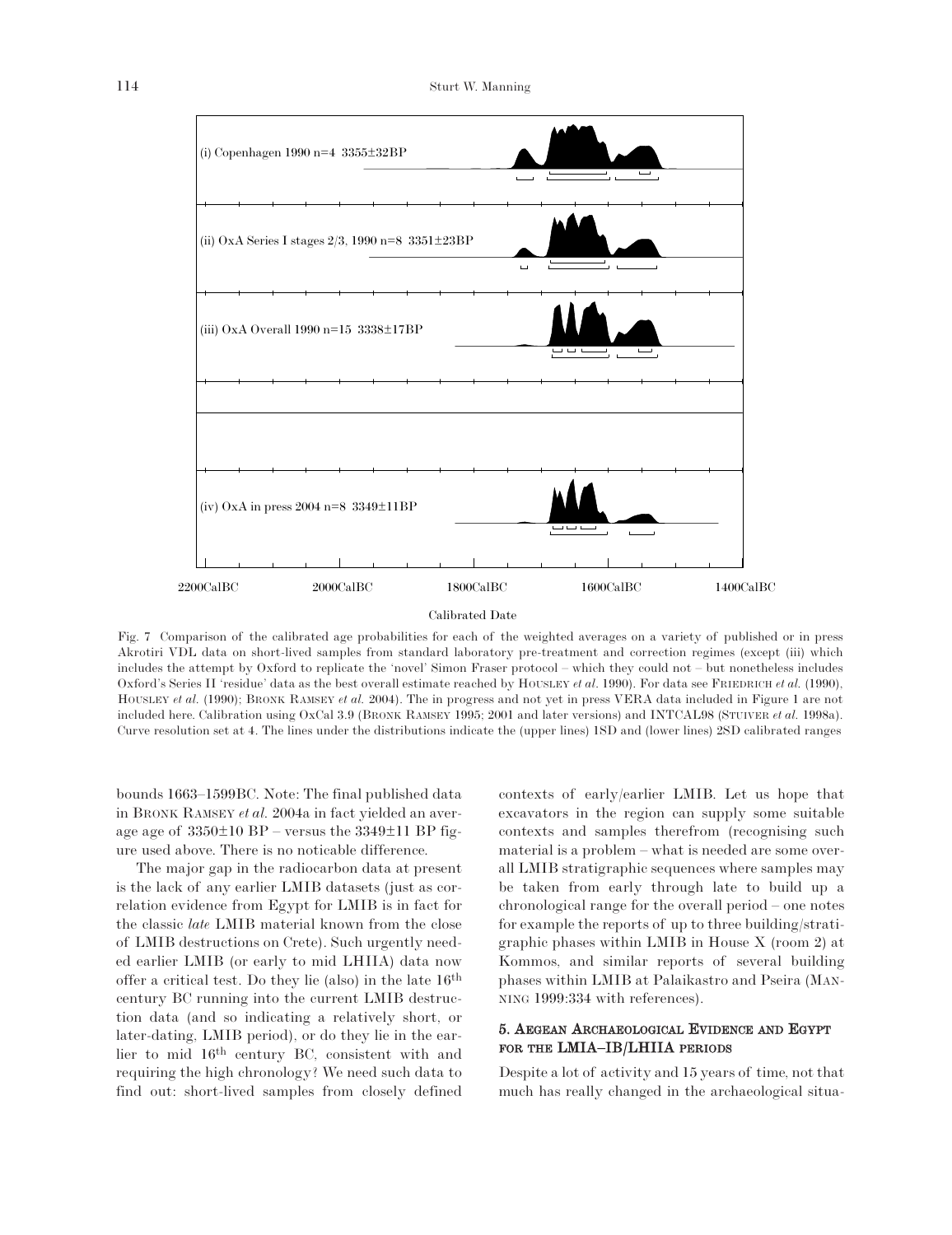tion since WARREN and HANKEY (1989); much of the potential ambiguity (e.g. BETANCOURT 1990) remains. It was subsequently suggested that finds of LHIIA or LMIB ceramics in earlier 18th Dynasty contexts in Egypt seem, plausibly, to require some revision of the Warren and Hankey chronology (and see already WARREN and HANKEY 1989 'postscript' p. 215). In particular: the LHIIA items from Tomb NE 1 near the Teti Pyramid at Saqqara were suggested to date from a burial during the reign of Amenhotep I *or* earlier (e.g. during the reign of Ahmose) (see for discussion MANNING 1999:204; for correction of dating of the alabastron and cup to 'classic LH II A, contemporary with LM I B', see MACDONALD 2001:530). Thus a date for deposition of classic LHIIA no later than c.1494BC and perhaps anywhere c.1550–1494BC was required. The LMI rim from Kom Rabica could be argued to offer similar evidence (MANNING 1999:203–204 and references). A perhaps early LHIIA squat alabastron from Gurob from an early 18th Dynasty context might also be called into play (MAN-NING 1999:206 with references; MACDONALD 2001:529 for early LHIIA suggestion). WIENER (2003:364 n.4) notes this evidence and observes that these archaeological data are hard to reconcile with suggestions of a date for the Thera eruption c.1500BC, let alone one even later. Another relevant item is the early BRI jug from Saqqara (unnumbered intrusive burial in Mastaba 3507), for which MERRILLEES (2001a) argues that 'a date of around 1525 B.C. for the deposit cannot be too far wrong' – i.e. very early 18th Dynasty. Reviewing the jug and associated typology, Merrillees argues that this perhaps places the LCIA2–LCIB transition around 1525 BC *or before* – Merrillees (p. 27) notes, as he has many times, that the issue of unknowns in point of production for the type within its period of production (from LCIA2 to LCIIA1 – Merrillees suggests LCIA2 for this vessel) *and* possible time-lag in deposition, 'gives all such chronological calculations an intrinsically conservative character, which, if any adjustment were to be made, would require the figures to be raised, not lowered'. A few other finds of BR also seem to confirm that BRI began to be deposited in Egypt *no later than* the very early 18th Dynasty (ERIKSSON 2001:58 with references – in a paper mainly arguing for a low chronology). The much debated but unpublished (early) BRI juglet said to be from a SIP context at Kom Rabi'a may offer even slightly earlier *terminus ante quem* evidence for a point in LCIA2 (at a minimum) in the SIP (MER-RILLEES 2001a:27–28 and references; but cf. ERIKSSON 2001:56 and 58).

But against such evidence and analyses/interpretations, ASTON (2003:141–143) finds little or less solid evidence to support the necessity of early dates for the Saqqara and Kom Rabica contexts, and indicates that such material could also date down to the reign of Tuthmosis III. Of course, the paper of Aston leaves one wondering what the contexts and ceramics of Ahmose to Tuthmosis II look like, as most contexts/material previously held to be early seem to be being pushed down into the Tuthmosid period – *some* material one feels must be early 18th Dynasty (which, as Aston notes p.140, 'is the least well known of the four defined pottery phases, since very few tombs can be unequivocally dated to this period'). Thus we are rather left with ambiguity – the evidence could seem to be potentially compatible with a higher chronology taken in one light (and the LMIB radiocarbon evidence); but it can also be argued to be compatible with the low chronology (subject to the observation, when reading Aston's study, that we do need to reflect on the fact that some early 18th Dynasty material has to be found for the c.50 odd years before the accession of Tuthmosis III!). ASTON (2003:145) observes, as others have before, that the reign of Tuthmosis III marks the change from LMIB to LHII imports (and by no later than late in his reign to LHIIB imports: WARREN and HANKEY 1989:145–146; MACDONALD 2001:530 who revises the Lachish stemmed cup to LHIIB) – where within his reign is of course important, but not clear on current data.<sup>4</sup>

<sup>4</sup> The interpretation of the wall paintings at Thebes showing Keftiu (Minoans) is problematic. MANNING (1999:209–220) offered an attempt at a 'high' chronology interpretation, but MACDONALD (2001:529) makes some fair criticisms. How to interpret the transmission of the item depictions and clothing styles is not clear. The early Tuthmosis III Senmut tomb undeniably has LMIA/LHI style representations (and broadly the Senmut and Useramun tombs depict types that could date from here to the end of LMIB/LHIIA). We then have later links for the late Tuthmosis III paintings in the Rekhmire and Menkheperraseneb

tombs. Some see these as LHIIB/LMII to LMIIIA/ LHII-IA, others have pointed to LMII–IIIA1 design elements (and WARREN 1998 was prepared to consider LMIIIA1 as starting by the end of the reign of Tuthmosis III) (in general for diagnosis of the objects depicted, see MATTHÄUS 1995:esp. 184–186). Macdonald's cautions about transference from one medium to another are relevant, but we have little data to work with to control this one way or the other. The likely use of copybooks by the artists further introduces possible time delay (more plausible for the earlier paintings – whereas the re-painting in the Rekhmire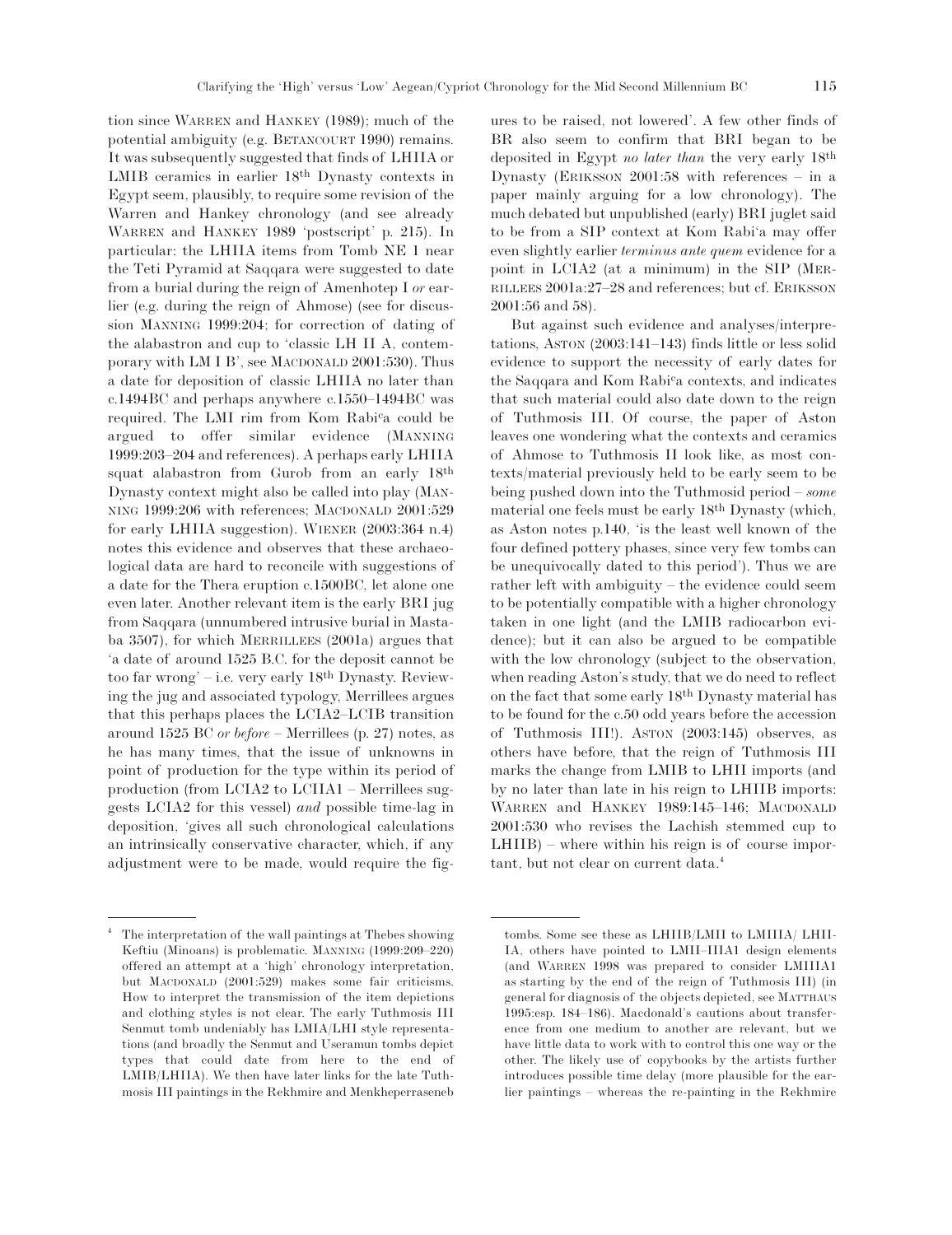Late Minoan IA remains notably *not* dated by any finds in Egypt, and there has been little evidence recovered for any direct contacts between Crete and Egypt at this time. Some fairly general stylistic linkages have been noted, such as suggested comparisons of Egyptian 'imitations' of Minoan rhyta (KOEHL 2000), but these lack close chronological control. It is not actually known that they are imitations – and the decorations are not Aegean – nor, if they are imitations, what they were imitating or how (KOEHL 2000:97). Time-lags and other issues involved are unknown. Koehl proposes an early LMIA style for SIP/early 18th Dynasty examples and LMIA comparanda generally for examples through to the mid- $18<sup>th</sup>$  Dynasty (p.96) – but we potentially see mature LHIIA and LMIB material current also in the early or earlier 18th Dynasty in Egypt (above); at present there appears to be limited useful/precise chronological value to be derived from the rhyta. The Tell el-Dab<sup>c</sup>a wall paintings are discussed below (see Section 9 below).

An excellent recent review of Kamares imports to Egypt and the associated chronological issues finds a chronology entirely compatible with, and rather in support of, the Aegean/Cypriot 'high' chronologies for the mid-second millennium BC (MERRILLEES 2003). It is wrong to imagine that the MBA evidence does not permit the Aegean/Cypriot 'high' LB1 dates (and important indeed to consider the evidence of the Middle Cypriot/Middle Minoan chronologies: a point made by MERRILLEES 2001a:29; 2003); similarly, the Aegean 'high' chronology rejoins the 'conventional' chronology around the close of the 15th century BC. The question and issue is the dating and cultural synchronisms for LMIA and IB, and Late Cypriot IA and IB, and how these relate to and inform the wider east Mediterranean picture. The evidence here is not clear-cut from the archaeology alone (contrast the  $14<sup>th</sup>-13<sup>th</sup>$  centuries BC) – that is why we are now in the third decade of vigorous discussion surrounding the dating and synchronisms of the LMI and LCI periods.

For the high chronology to be possible, the LMIB period must be long.<sup>5</sup> The LCIA2 period must be likewise. An obvious problem is that earlier LMIB would be placed in the late Hyksos period through to the start of the 18th Dynasty (one can argue that the archaeological evidence could be compatible with mature LMIB and early to mature LHIIA and LCIB occurring in Egypt from early in the 18th Dynasty (and not just from about the reign of Tuthmosis III)) – but there is little positive evidence for this (the debatable Abydos sherd and tomb excepted – see MANNING 1999:204 and references). But, in reverse, as BETANCOURT (1998:292) reminds us, 'one must remember that the LMIB pottery we have as intact vases in Crete is from the very end of the period, at its destruction'. It is these very late LMIB assemblages which offer the comparanda for most of the known LMIB items from Egypt (and in support we may note that this late LMIB is in fact being replaced by mature LHIIA and LHIIB Mainland products in many cases) – thus one could argue that the LMIB items from Egypt be regarded as mature/late LMIB (MANNING 1995:220–221; a point agreed upon by MOUNTJOY 1999:16). If so, we are at present simply lacking material from the earlier part of the overall LMIB/LHIIA phases in the available synchronisa-

tomb implies greater immediacy and need to revise the images of Keftiu – and the choice of the different clothing style, kilts, and their decoration, is perhaps relevant in this regard and might be linked to a real embassy or similar to the Egyptian court that informed both this and the Menkeherraseneb tomb paintings). When and how long to apply for such time-lags is of course unknown. The conclusion at present is probably that these data as they stand could be argued to conform to either high, compromise, or low chronologies.

 $^5\;$  WIENER (2003:394 n.161) raises as a problem for the high Aegean chronology the issue of the length of the Shaft Grave period at Mycenae, suggesting that this covers 'approximately three generations' on the basis of studies then cited by him. I am afraid I fail to see the evidence which supports this view, and why it affects the high chronology case. The Shaft Graves at Mycenae cover the MHIIIA to LHIB periods (DIETZ 1997:fig. 1 usefully compares the two recent chronologies of the graves) – the latter

runs to around and perhaps just after the eruption of Thera (it is possible to argue that LHIIA starts pretty much around or shortly after the eruption: MACDONALD 2001:527; MANNING 1999:17, 19, fig. 16). DIETZ (1991; 1997), for example, in detailed studies of the chronology of the Shaft Grave assemblages, has been happy enough to work with the high chronology. No total contradiction is evident from the Shaft Grave material itself. What *is* the issue, as noted in the main text, is the length of the LMIB and LHIIA phases. Can the earlier through mid parts of these phases stretch to the start of the 18th Dynasty? This is the issue or problem for the high chronology. Can the overall (start to end) LMIB/LHIIA periods be around or a little over 100 years in length? We must instigate research to try to find out. At present, I can merely quote a leading Minoan ceramic specialist who states that the length of the LMIB period 'must surely be well over a century' (BETANCOURT 1998:293). The compromise high chronology/modified Aegean short chronology of course avoids this issue/problem.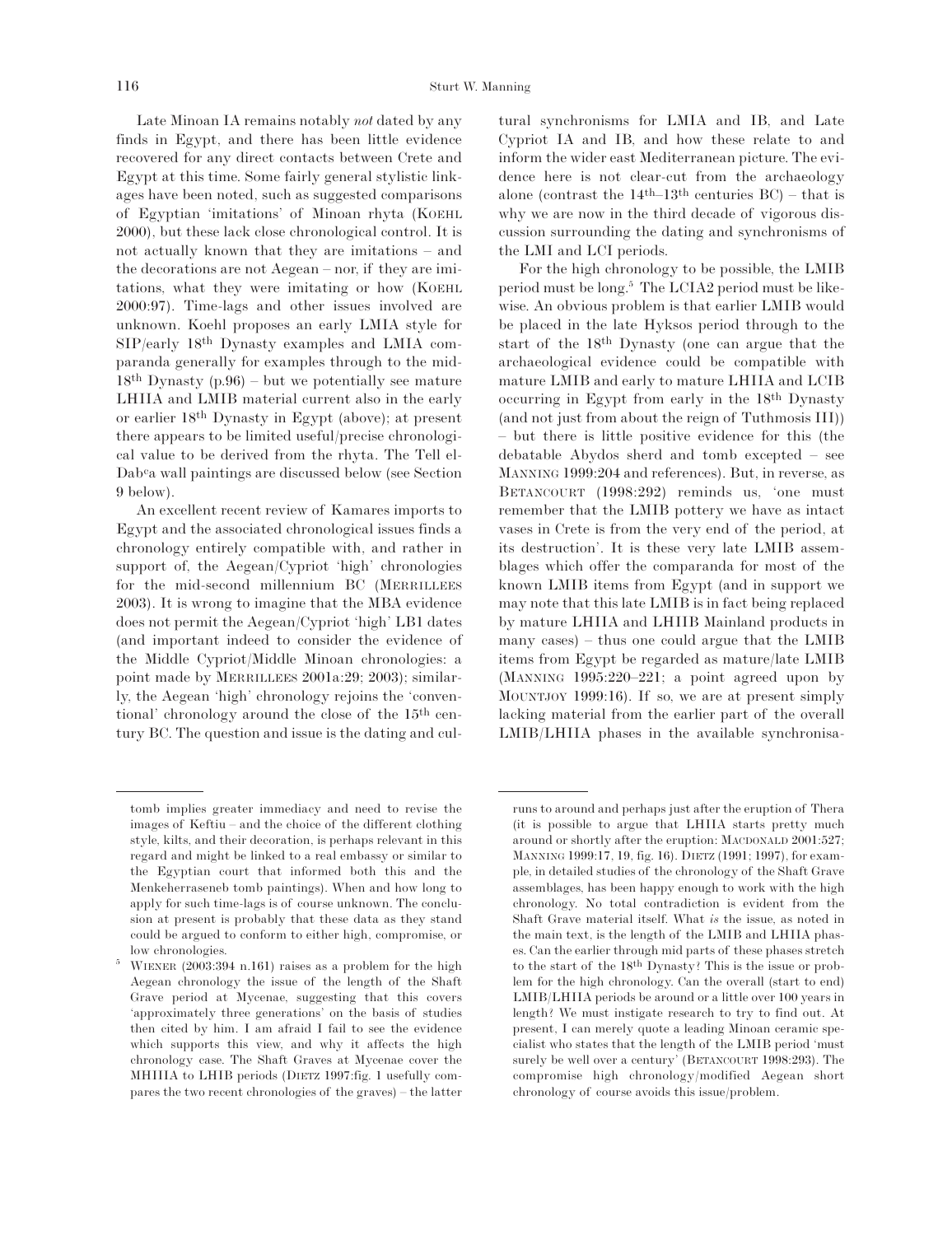tion matrix (and again one may note the scarcity of agreed upon very early 18th Dynasty contexts in Egypt [see above], and the quite sharp change in the character of the Hyksos versus New Kingdom levels at Tell el-Dab<sup>c</sup>a: Maguire 1995:54). On Crete, the evidence would seem to indicate that LMIB is a long phase (BETANCOURT 1998:293; MANNING 1999: 330–335; only the classic/late LMIB material from the last part of the phase defines the short LMIB period of POPHAM, e.g. 1990). For Cyprus, we see classic/mature LCIB material deposited mainly from around the reign of Tuthmosis III, but perhaps as early as Amenhotep I (ASTON 2003:140, 145 and references). Earlier 18th Dynasty imports of Black Lustrous and WPVI *could* be earlier LCIB (they die out on Cyprus during the course of LCIB) presumably from the east of Cyprus where WPVI lingers on longest, but they could also be LCIA (presumably LCIA2). The former with a decent length for the LCIA2 phase could be compatible with the high chronology, the latter favours the compromise high chronology or the low chronology.

#### 6. THE WHITE SLIP I DISCUSSION

Here there has been some significant misunderstanding of the Cypriot data and literature, although progress has been made in recent years. The two key issues are:

1. The regional-temporal development processes of LCI as outlined by MERRILLEES (1971; see also discussions in BAURAIN 1984) and refined since (see further discussion in MANNING *et al.* 2002a). This point is now increasingly noted and recognised (e.g. BIETAK 2003) – debate is starting to move to the temporal scale and impact of this situation – versus ignoring it. This is positive. The regionalism of LCI Cyprus only comes to an end, and island-wide approximate homogeneity of (now all) mature LCI assemblages occurs (with, e.g., WSI of the framed wavy line style, as found all over Cyprus), by the end of the LCIB period – and not from the start of LCIB.

2. The tendency to ignore the actual range of production/occurrences of Cypriot wares (ÅSTRÖM 1972:675–705) and the application just of an initial date to foreign finds – where one might often expect them to in fact derive from later during the ware's lifetime of currency. Merrillees has noted this problem several times (e.g. MERRILLEES in KARAGEORGHIS 2001a:159, 217–218; MERRILLEES 2002:2, 5). Thus PWS appears in LCIA1 and then continues in LCIA2 and into LCIB (where it tails out). There is no reason for a given foreign export example or group to always be LCIA1; they could very well be LCIA2. WSI appears from the beginning of LCIA2 and then is dominant/standard in LCIB. There is some overlap with WSII. The length of this overlap and whether to see it as LCIB/IIA, or earlier LCIIA, is not clear. Appearances of earlier style WSI might thus be likely to be LCIA1/2 or LCIA2, and mature WSI most likely LCIB. PBR also occurs in both LCIA2 and into LCIB. Base Ring (BR) I occurs from LCIA2 and right through LCIIA and perhaps later for some classes like the jugs employed in funerary contexts (MANNING and MONKS 1998). There is significant overlap with BRII.

The value and interpretations of certain patterns observed in finds are of limited value without consideration of the appropriate Cypriot context, and the possible ranges involved.

#### cEzbet Helmi/Tell el-Dabca and the first appearance of White Slip (WS) I issue

On current evidence PWS makes its appearance in Stratum D/2 and continues through to the very start of Stratum C/2, and WSI makes its first stratigraphically securely attested appearance at 'Ezbet Helmi/Tell el-Dab<sup>c</sup>a in the Tuthmosid period (Stratum C/3) and stops by the end of this phase (end of Tuthmosis III) BIETAK (2003:24, fig. 1, 27). Very little PWS/WSI overlap is noted (c.5 years in BIETAK 2003:24, fig. 1). But this should be the whole of the LCIA2 period and at least a significant part of the LCIB period! Five years cannot represent the overlap attested on Cyprus (LCIA2 to during LCIB). Even on the ultra-short ÅSTRÖM (1972:762) chronology, this represents a significant span within the total time estimated as 115 to 135 years for LCIA2 and LCIB together.

Thus it is immediately clear that the sequence at Tell el-Dab<sup>c</sup>a does not represent the entirety of the relevant Cypriot record, or has specific biasing factors that lead to over-compression of the Cypriot import sequence. The quite sharp break between the late Hyksos levels with MC to LCIA1(–LCIA2) imports, versus the New Kingdom levels and imports, has been noted several times (e.g. MAGUIRE 1995:54), and may have some bearing on this issue. Similarly-WPVI occurs in LCIA1, LCIA2, and LCIB on Cyprus; yet it too is shown with a c.5 year overlap with WSI and RLWM at Tell el-Dab<sup>c</sup>a. Again we seem to miss almost the entirety of the LCIA2 and LCIB overlap in this record. Similar problems exist earlier also. White Painted (WP) Pendent Line Style (PLS) occurs in MCIII and right through LCIA. It occurs at Tell el-Dab<sup>c</sup>a from Stratum F and ceases after the middle of Stratum D/3 (MERRILLEES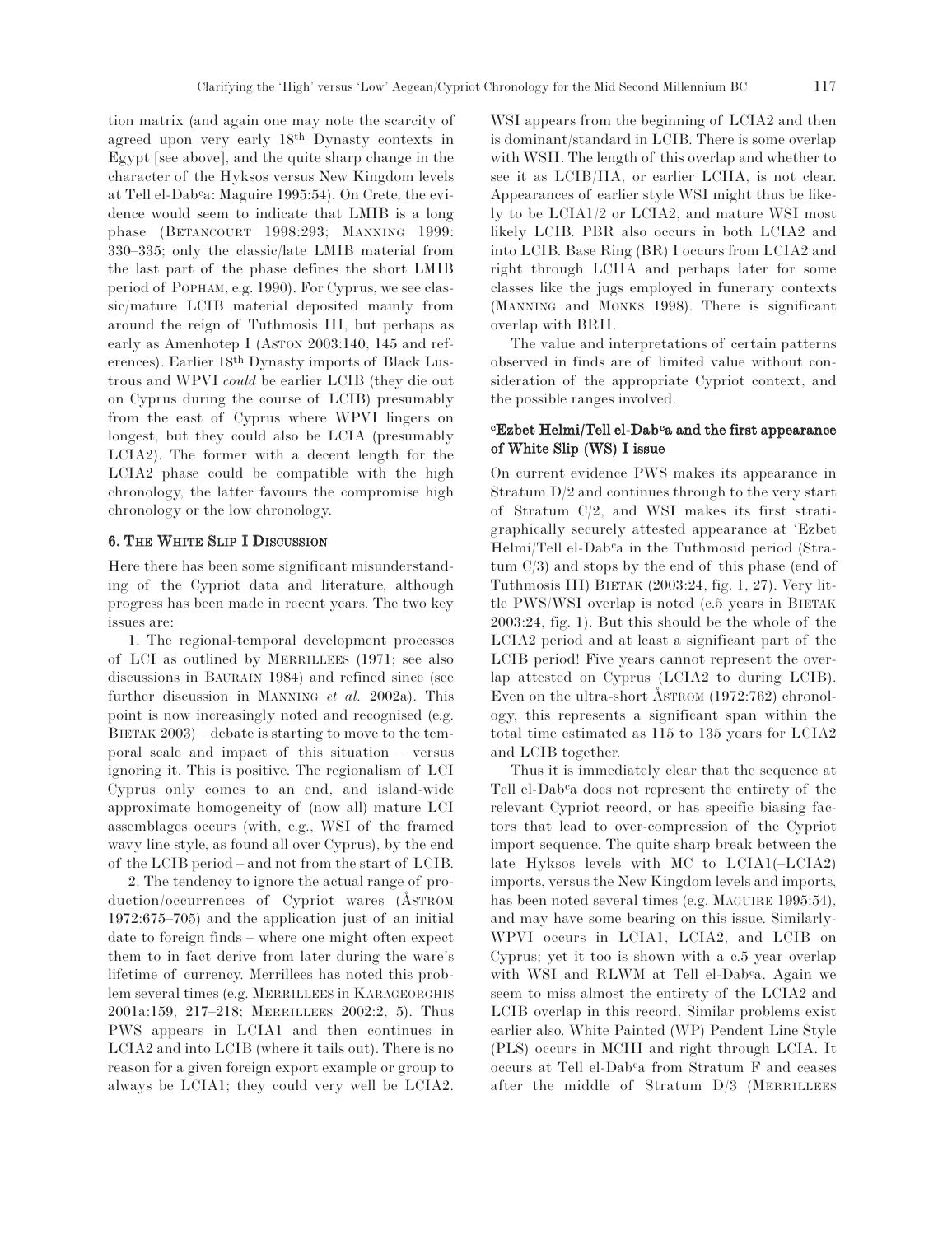2002:3; BIETAK 2003:24 Fig.1 shows it through to the end of Stratum D/3). Other evidence from Egypt suggests a similar range from the 18th century BC through to no later than the end of the Hyksos period (MERRILLEES 2002:4). This implies that LCIA2 was mainly if not all before the end of the Hyksos period also, with LCIA1 before this, and then MCIII. We are left with a general scheme of MCIII from the mid 18th through mid–17th century BC, and LCIA (1 and 2) from the mid-17<sup>th</sup> through mid-16<sup>th</sup> century BC (MERRILLEES 2002). Indeed this is exactly the consensus Cypriot chronology for the Cyprus Museum recently circulated by Dr. Sophocles Hadjisavvas: LCIA c.1650–1550BC, LCIB c.1550–1450BC. BIETAK (2003:24, fig. 1), in contrast, has LCIA2 entirely in the 18th Dynasty and ending between about 1500 to 1460BC. But we lack a variety of expected LCIA2 evidence in the New Kingdom strata.

The situation with WPPLS and WP Cross Line Style (CLS) versus WPV at Tell el-Dabca further illustrates the problems. On Cyprus WPPLS appears at the MCII/III transition and WPCLS in MCIII, both then continue right through the LCIA2 period. WPV likewise appears no earlier than the MCII/III transition and is a MCIII and LCIA ware (MANNING *et al.* 2002a:152–153 and references). WPPLS, WPCLS and WPV have more or less the same spans on Cyprus. But, at Tell el-Dabca, finds only partly overlap, with WPV appearing three or more strata *after* the others, and then continuing on for an additional stratum (BIETAK 2003:24, fig. 1). We are clearly *not* seeing the entirety of Cypriot production attested. Roughly the first half of the WPPLS and WPCLS representation is plausibly MCIII and perhaps the second half is LCIA. In which case, more or less all the WPV must be assumed to be LCIA, since it only overlaps with the *final* ? to ¼ of WPPLS and WPCLS presence, with most of the MCIII production of this ware not (yet) attested at Tell el-Dabaca (only recently did WPV even get extended back into (mid) Stratum E/1: FORSTNER-MÜLLER 2003:170 and n. 23, fig. 6; cf. MANNING *et al.* 2002a:153). This in turn suggests a close for the LCIA2 period around the end of the Hyksos period as represented by finds overseas. Allowing for even some time-lag effect, the real date on Cyprus can only be older (whether by a very short interval or possibly longer). Again the evidence is consistent with and/or supports the approximate Cypriot chronology of MERRILLEES (1977; 1992; 2002; 2003).

The implication of such observations is that the appearance of WSI at Tell el-Dabca does not date the first appearance of WSI in Cyprus (or elsewhere –

and it seems to occur in the MBIII period at Tell elcAjjul: BERGOFFEN 2001a).

#### Stylistic date of the Thera WSI bowl?

At present much of the 'high' versus 'low' chronology debate hinges on a now *lost* WSI bowl from Thera (MERRILLEES 2001b). The irony is impressive. BIETAK (2003) argues that this bowl is not early style WSI but instead states that 'on the contrary, there are other assessments putting this bowl late in the WSI development' (p. 26). This claim shows a mistaken understanding of the evidence and previous analyses. Bietak correctly cites MERRILLEES (2001b:93) as the best recent study of the Theran bowl, but then significantly misrepresents Merrillees' views. MER-RILLEES (2001b) suggests a stylistic date of LCIA*–*LCIB transition for the Thera bowl. Merrillees sees WSI production covering Late Cypriot (LC) IA2 and *all of* LCIB (compare ÅSTRÖM 1972:700 Chart). Thus an LCIA–LCIB transition date is in the *earlier* phase of WSI production (maybe broadly about 1/3 the way through). MERRILLEES' text (2001b:93) clearly confirms such an 'earlier' view when he commends NIEMEIER'S (1990:122) observation of 'some Proto White Slip features, such as POPHAM'S (1962, 283) 'rope' pattern with oblique cross lines, whereas for developed White Slip I Popham's 'ladder' pattern with cross lines at right angles is characteristic'. (The reader may indeed note that 30 years ago MER-RILLEES 1974:6 and n. 16 in fact classified the Theran bowl as Proto White Slip – it is undeniably 'early' looking WSI.) Merrillees goes on to note that Niemeier therefore placed the bowl early in the WSI sequence and Merrillees writes 'Niemeier has identified the crucial element in the decoration which enables it to be placed ... in its proper chronological horizon ...' (MERRILLEES 2001b:93).

Elsewhere (MANNING *et al.* 2002a:98*–*106, 160*–*162; MANNING 1999:153*–*157), I have argued that the Theran bowl is 'early' style WSI (so earlier WSI phase of production) – very much consistent with MERRILLEES (2001b). The analysis of BERGOFFEN (2002:34 n. 45, 36 n. 55) reaches a similar position. We can quickly review the salient issues and note a couple more with regard to the Thera WSI bowl:

(i) The decoration is early style WSI (MANNING *et al.* 2002a:160–162) with the 'rope' pattern oblique cross lines in particular arguing for placement early in the WSI sequence (MERRILLEES 2001b:93);

(ii) The paired vertical lozenge chains are shown as *not* joining and with quite large irregular dots on either side (i.e. more PWS in inspiration than classic WSI) (MERRILLEES 2001b:fig. 2);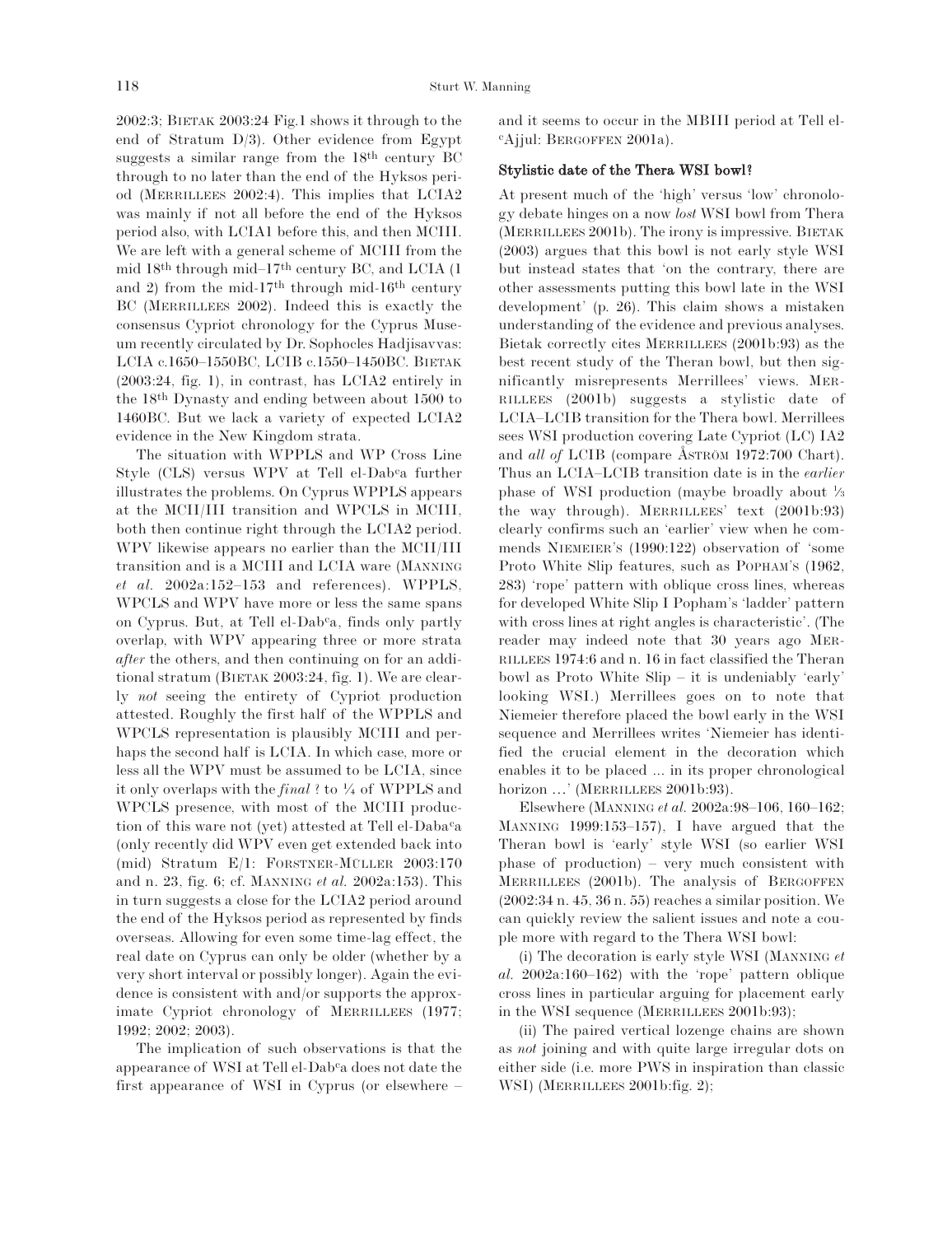(iii) The decoration exhibits none of the features of later or mature WSI as typical of the LCIB period. It lacks the space and clean linear styling of classic/mature WSI and instead has early features only, including single pendant lozenge chains framed by single vertical lines. The best comparanda come from contexts most likely dated LCIA, such as *Toumba tou Skourou* Tomb VI (VERMEULE and WOLSKY 1990:317 TVI.25, fig. 46 – a context most likely to be LCIA since the rest of the assemblage is early LCI and there are no classic WSI items). And, in contrast, contexts of mainly LCIB (and onwards) date have lots of mature WSI but none of the 'rope' lattice early style WSI – with the tombs at Stephania and Ayia Irini not that far from *Toumba tou Skourou* nicely illustrating this clear distinction (noted first by PADGETT in VERMEULE and WOLSKY 1990:374). This distinct, later, material very often features the two parallel line styles (framed … styles, into metope style) (HENNESSY 1963; PECORELLA 1977). The association with LHIIA vessels at Ayia Irini (Tomb 3 where all WSI bowls are of the classic style – nos. 24, 37, 38, 61, 107, 110, 126, 127, 128 and 129 – and there are also two LHIIA imports – nos. 16 and 29: PECORELLA 1977) may also indicate a likely approximate LHIIA/LMIB–LCIB linkage, just as the LMIA and Late Cycladic finds at *Toumba tou Skourou* indicate a LMIA–LCIA linkage (VERMEULE and WOLSKY 1990:381–383; CADOGAN 1990:95).6

(vi) The Thera bowl is said to have had a brown fabric (MERRILLEES 2001b:90, 93). This is not distinctive with regard to provenance, as fabrics for WSI vary quite widely, but does run counter a likely provenance in southwest Cyprus, such as around Palaepaphos *Teratsoudhia*, where fabrics are typically whitish, yellowish, grey, dark grey and to reddish (KARAGEORGHIS 1990 – the few WSI sherds with 'brownish hard gritty clay', e.g. pl.VII (i), p.42, do not come from bowls offering stylistic comparisons to the Thera one). In contrast, among other possible loci, *Toumba tou Skourou* (VERMEULE and WOLSKY 1990) provides a number of brown or brownish fabric WSI bowls (e.g. T I.105, 505, 512, 522 532, 533, 544, 546, 547, 519, 537, 531, 521, 522, 543, Lo II.25).

(v) The Theran bowl is distinct in style and fabric from the mature WSI bowl (in special white fabric WSI) known from Phylakopi (contra BIETAK 2003:27–28). I argue it is also separate in time. One is LCIA, the other LCIB. The Phylakopi bowl quite possibly did come from southern and probably southwestern Cyprus (e.g. *Teratsoudhia* as KARAGEORGHIS 1990:57 n. 28 has suggested).

#### Archaeological date/context on Cyprus?

This is less clear-cut as we lack good LCIA to LCIB stratigraphic data from most sites, and rely mainly on evidence from tombs used often in both periods. Thus one can offer a 'higher' view by associating the early style WSI with only the other earlier material (i.e. LCIA), or a 'lower' view by suggesting association also with later LCIB material. One cannot on current evidence prove the former position; one can only argue that it makes sense in terms of the observed PWS-WSI evolution, and that early WSI occurs in contexts that can most plausibly be dated LCIA only, whereas classic/mature WSI occurs either in contexts covering LCIA and IB or just IB. There is of course overlap. Thus PWS occurs in LCIA1 through LCIB1, early style WSI in LCIA2 through IB, and classic/mature WSI mainly in LCIB.

#### The time problem?

BIETAK (2003:25–27) argues that, while he partly accepts the regional development of LCI Cyprus scenario, he cannot see how this provides more than a few years (10 or 20, maximum 25 years), and thus he argues that one cannot have WSI on Thera in the 17th century BC *and* first showing up in Egypt in the Tuthmosid period.

Moreover, in recent years, the Tell el-Dab<sup>c</sup>a evidence has actually been *widening* this gap, or time problem, as the appearances of WSI and BRI have been if anything pushed later at the site. Thus whereas in BIETAK  $(2000:$ fig. 1; BIETAK  $2001:$ fig. 1) WSI and BRI were shown as starting from the beginning of the 18th Dynasty and PWS was shown as stopping at the end of the Hyksos period, now in BIETAK (2003:24, fig. 1) PWS is shown as continuing well into the 18th Dynasty to the start of the reign of Tuthmosis III (into Stratum D/1: p. 27), and WSI and BRI have been pushed back to the reign of Tuthmosis III (BRI perhaps starting about Tuth-

<sup>6</sup> This picture is reinforced by early LCIA finds of Aegean material at Maroni: CADOGAN *et al.* (2001) – MACDONALD (2001:529) suggests that the CADOGAN *et al.* (2001:fig. 3) sherd could in fact be MMIIIB–LMIA transition or even

LMIB but for context – point accepted, but the sherd still offers consonant data for a general LMIA–LCIA linkage – since the context is early LCIA and a MMIIIB–LMIA transition to earlier LMIA date would be perfectly acceptable.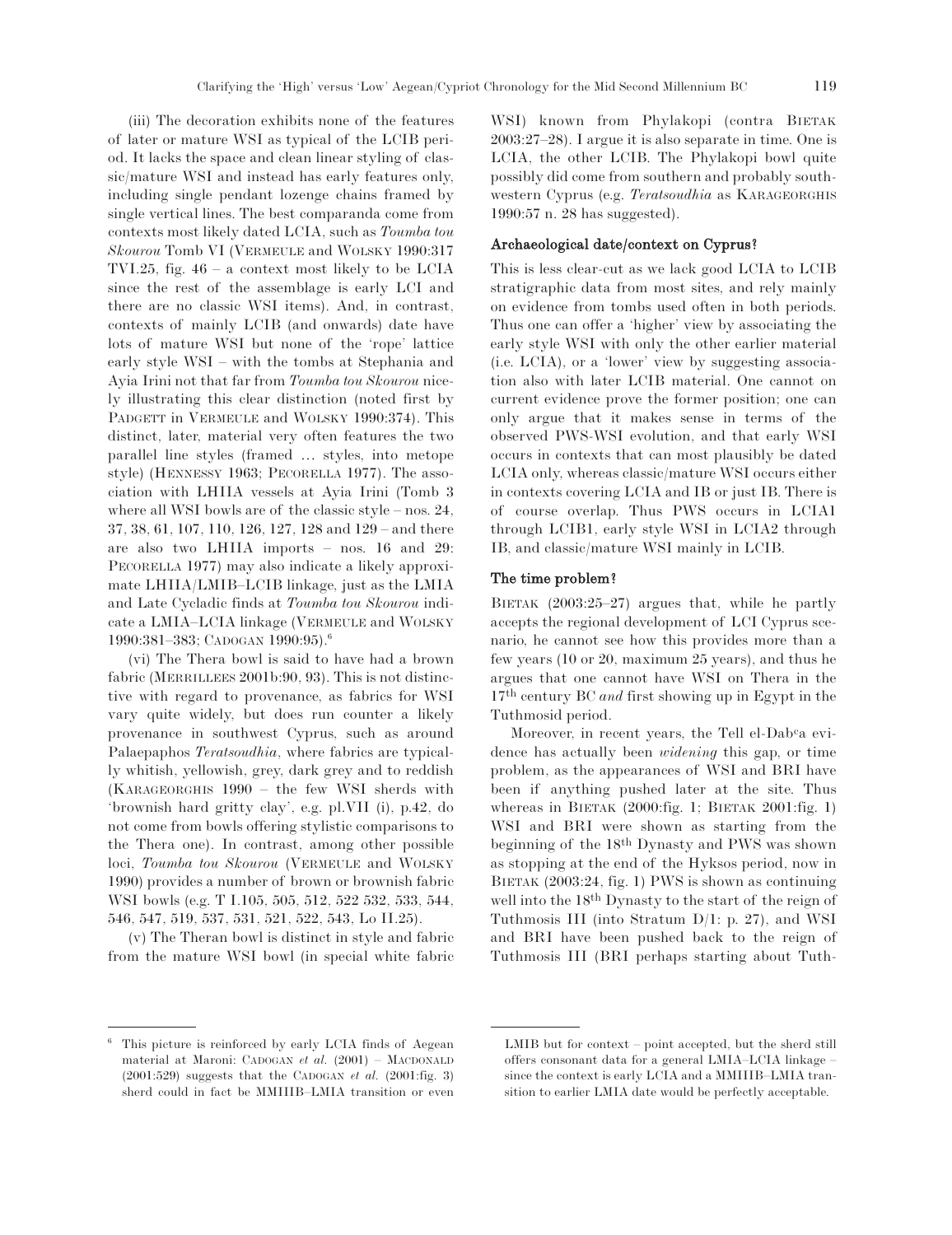mosis I: HEIN 2001:242–243). The 'problem' is therefore being made more and more acute. But the evidence is also very problematic as noted above. If the PWS represents the full range on Cyprus (as determined in ÅSTRÖM 1972:675–682, 700–701 chart), then earlier (to mid) LCIB ends (PWS declines) around the end of Stratum D/1 or around the accession of Tuthmosis III. In which case WSI and BRI of the LCIA2 and earlier LCIB phases is missing at the site – as is the substantial (LCIA2 and earlier LCIB) overlap of PWS and WSI. In turn, the LCIA2/IB transition is at an unknown earlier time. If the PWS is argued not to include material from the very end of the ware's history on Cyprus, then the problem is worse. It seems unlikely too large a time delay in transmission is involved in the later material, since the evidence comprises a reasonable number of samples (BIETAK 2003:27). Is there an answer? Did WSI come relatively late as a dominant fashion to the main export area to Dabca – only *during* (even later ) LCIB? One might wonder about the relevance of the remarks about LCI Cyprus and its exports to Egypt made over 30 years ago by MER-RILLEES (1971) – they seem to have some relevance in view of the fact that most of the relevant MC and earlier LC Cypriot imports to Tell el-Dab<sup>c</sup>a seem to come from eastern Cyprus (MANNING *et al.* 2002a:103 and n. 15 and references there – odd possible exceptions notwithstanding: BIETAK 2003:27 and n. 43).

This apparent 'time gap' is probably the biggest problem at present, and divide, between the high and low chronologies. The 17th century BC date for at least initial early style WSI stems from the radiocarbon evidence (Section 4 above). *If* we did not have the radiocarbon data, then one could more easily accommodate the LCIA2 to earlier LCIB periods in the 16th century BC, consistent with the analyses of e.g. MER-RILLEES (1977; 1992; 2002; 2003); KEMP and MER-RILLEES (1980). And the lengths of apparent time involved, and gaps, etc., would be reduced.

But I submit that current review of both the archaeological and scientific evidence indicates that the time problem is less extreme than envisaged by some scholars (while still an issue).

BIETAK (2003) argues that the eruption of Thera occurred in the early 18th Dynasty, probably before the reign of Tuthmosis  $III - i.e.$  within the period c.1540–1479BC. And he notes the finds of Theran pumice from the Tuthmosid period and supports a linkage (BIETAK 2003:28), so by implication a date closer to c.1494–1479BC. One view of the archaeological evidence indicates that the subsequent LHIIA and LMIB periods were perhaps already underway before the Tuthmosid period and possibly as early as the reigns of Ahmose or Amenhotep I (see above Section 5). If this turned out to be correct, then there is no reason at all to regard these deposits in Egypt as dating the *start* of either LHIIA or LMIB in the Aegean. These data would instead offer *termini ante quos* – with the length of the *ant*e being unknown, but quite plausibly of several decades duration on any understanding (and potentially more). Thus an end for LMIA later than about the very start of the 18th Dynasty (18th Dynasty begins c.1550/1540BC) appears difficult from this view of the archaeological evidence, and this transition could well be several decades earlier (we simply have no robust archaeological evidence to constrain it in the upwards direction). But another view pushes several of these contexts/data down and probably also into the reign of Tuthmosis III, and so offers a synthesis entirely compatible with an early 18th Dynasty Thera eruption.

Is there any archaeological evidence to question the compact, short view? I return to the problem of the Cypriot sequence at Tell el-Dab<sup>c</sup>a discussed above in this Section. We seem to have some gaps or compressions or biases; LCIA2 plausibly ends by the close of the Hyksos period, and there is thus the question of what happens in the 18th Dynasty until Tuthmosis III. Missing or unrecognised earlier LCIB and some LCIA2? Placing LCIA2 in the SIP as the evidence appears to support (also MER-RILLEES 1992; 2002) would make such a date also required for the early WSI bowl on Thera (and the early WSI in a likely/possible MBIII context at Tell el-cAjjul (BERGOFFEN 2001a), and also BRI in a similar context at the same site (BERGOFFEN 2001b), can be seen as compatible). In turn, given LCIA–LMIA linkages, this would suggest a similar SIP date for the eruption. Whether it is late SIP (i.e. mid-16th century BC) as the compromise early chronology/modified Aegean short chronology allows, or earlier (late  $17<sup>th</sup>$  century BC) as the radiocarbon evidence and Aegean 'high' chronology suggests, is then a matter for a choice: between (i) the easiest and – I agree – most plausible construction of the archaeological evidence given no other constraints, or (ii) a view regarding the significant body of radiocarbon data as requiring a way to be found to accommodate a late 17th century BC eruption date (and given that much of the archaeological evidence could be interpreted in a consistent light: e.g. BETANCOURT 1987; 1990; 1998; MANNING 1988; 1999; MERRILLEES 1977; 1992; 2002; 2003).

The important point is that *either* position means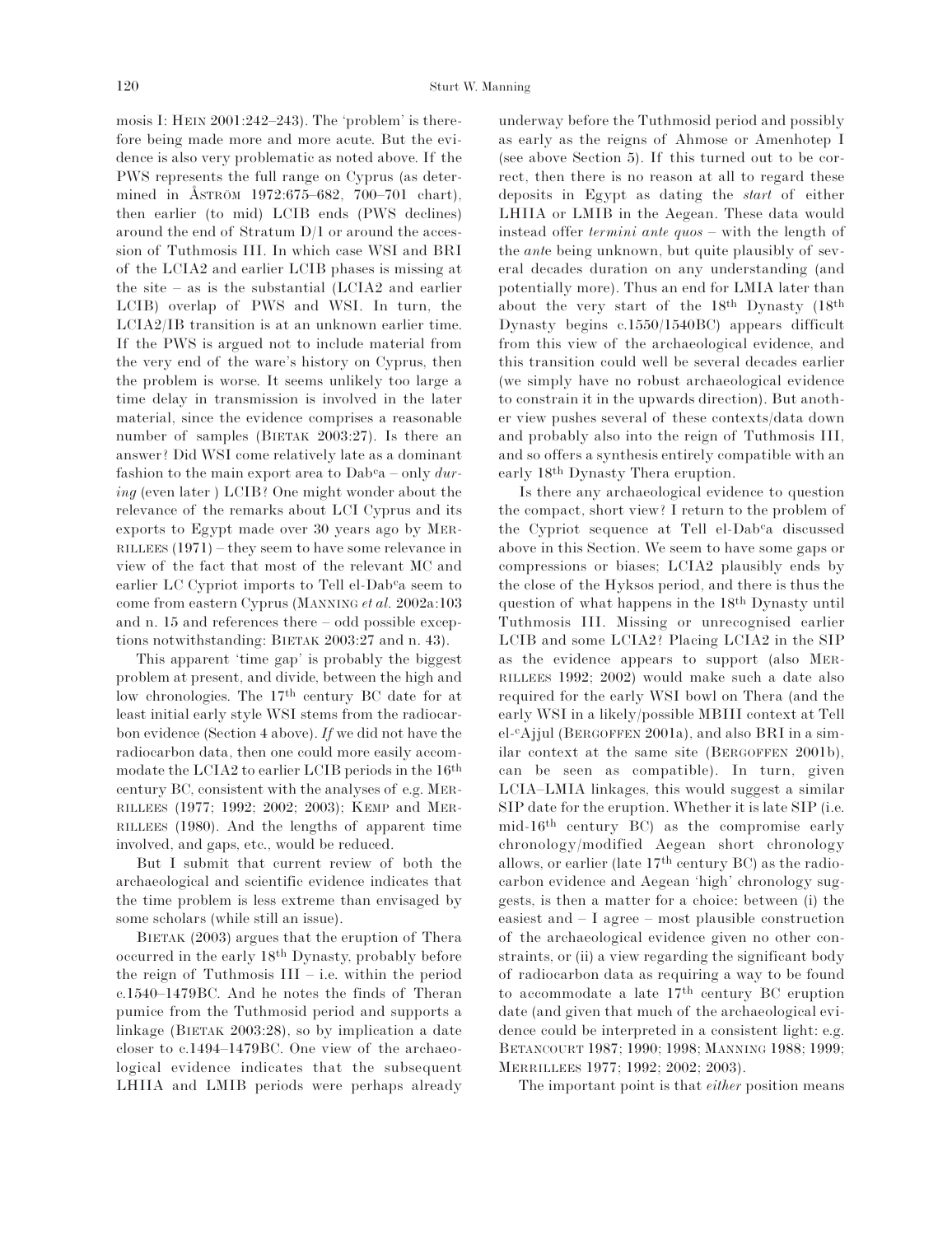that early style WSI as found at Thera must *at a minimum* have been around before c.1540/1530BC – that is already some 50 or 60 years *before* WSI is reported from the  $C/3$  Stratum at Tell el-Dab<sup>c</sup>a which is dated to the reign of Tuthmosis III (reign commences c.1479BC). Thus some significant 'gap' is present with no reference at all to radiocarbon evidence (i.e. the 'divide' is *not* just between archaeology and science). This gap can only be explained in terms of, first, the Cypriot regional development process tied into predominant trade associations (MERRILLEES 1971), and, second, in terms of some gaps, biases, or other factors affecting certain periods of Cypriot-Tell el-Dabca linkages and artefact deposition. Therefore, even without the radiocarbon evidence, some model similar to the high chronology synthesis as in MANNING (1999); MANNING *et al.* (2002a) = MERRILLEES (1971) LCI Cyprus scenario, is required; with the radiocarbon evidence we definitely need a model like this.

At the other end, the suggested dates of 1628BC or 1645BC or 1650BC for the Thera eruption, based on hypothesises trying to associate tree-ring anomalies or ice-core signals (and the original compelling scenario where the ice-core and tree-ring data seemed able to be linked together in a package consistent with the radiocarbon evidence), have been set aside at present, since none can be demonstrated to have any firm link to Thera (see Sections 1–3 above). Yes, the eruption was very large, and yes its tephra and sulphur output may have been larger than some minimum estimates (MANNING *et al.* 2002a:156–157 and n. 240; Stuart Dunn and Floyd McCoy, pers. comms.), but at the time of writing there is no tie between the eruption of Thera and any given icecore volcanic signal, nor other absolutely dated environmental proxy such as tree-rings (see Sections 1–3 above). This is a major change in the background mentalité of much 'high' chronology work – the present author very much included. Things change. This also creates more flexibility. The key and only directly relevant scientific dating evidence at present is the significant body of radiocarbon data (see Section 4 above). Previous work indicated a most likely date for the Thera eruption in the 17<sup>th</sup> century BC (MAN-NING 1999:232–246; MANNING and BRONK RAMSEY  $2003$ , but with a lesser probability in the mid-16<sup>th</sup> century BC. This remains the case looking at the data for the Volcanic Destruction Level at Thera in isolation (e.g. see Figures 1 and 7). But, incorporating seriated sets of radiocarbon data from before, around, and after the eruption of Thera, new work in press (BRONK RAMSEY *et al.* 2004a) indicates that

a most likely date range at 95% confidence level may be calculated as c.1663–1599BC for the eruption (and a further, future, paper will consider an even larger database of information and will compare this against the new INTCAL04 calibration curve and a range of other calibration datasets – so, as always, the statement just made in the text is provisional pending further information). A date in the upper part of this range clearly adds in quite a few decades; a date lower in this range (late 17th century BC) is not really that far away from one view of the archaeological evidence, or is even compatible with it. The latter would be the much easier situation to accommodate.

For the high chronology, early style WSI would thus have to begin being made in an evolution out of PWS (and with several PWS-style elements in the decoration) by around 1630–1600BC at the latest (and maybe a few decades earlier – earlier half of the radiocarbon range) and an example is exported to pre-eruption Thera (and compatible contemporary return imports from Crete, and Thera itself, have been found on Cyprus, including at a plausible home for early-style WSI at *Toumba tou Skourou*: see above). LCIA would begin (depending on the length of LCIA1) some additional few decades earlier. There are limits here, especially as indicated by the pattern of WPPLS abroad (MANNING 2001:78–80 [but note: now with the Middle or a low-Middle to Low Babylonian chronology applying, see MANNING *et al.* 2001a]; MERRILLEES 2002 [ditto note re-revision to Middle or low Middle to Low Babylonian chronology]) – so somewhere c.1700–1650BC depending on choices and lengths assigned. WSI is then produced through to the reign of Tuthmosis III. LCIA2 would run from the later/late 17th century BC through to the mid-16th century BC, LCIB from the early New Kingdom through into the reign of Tuthmosis III.

On Cyprus, WSI and the 'LCI' package starts in the northwest, it is then found in the west and the southcoast. The east, especially, sees the 'MC' styles linger and really only becomes fully 'LC' by the *end* of LCIB. If the vast majority of Cypriot exports to Egypt and other centres in the southeast Mediterranean derived from eastern Cyprus, as seems to be the case (and seems plausible), then WSI (and other 'LC' wares [except Bichrome Wheelmade Ware, which was an eastern Cypriot invention as first argued by ARTZY *et al.* 1973; ÅSTRÖM 2001:135 – it then spreads to other parts of Cyprus – and here I view the situation slightly differently to KARAGEORGHIS 2001b:144] would mainly not show up until *during* the LCIB period, even late in the LCIB period. This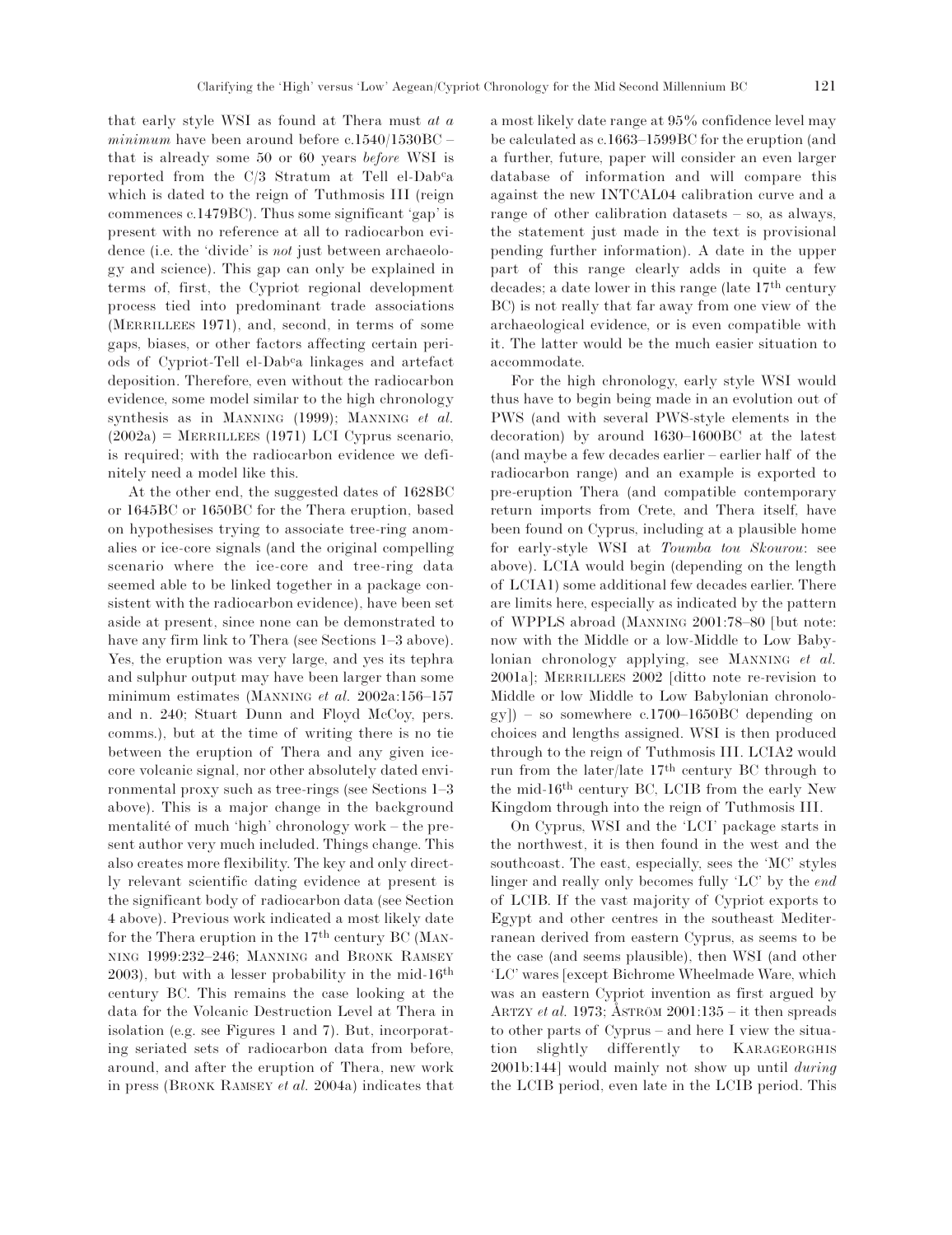roughly matches the picture at Tell el-Dab<sup>c</sup>a (MAN-NING *et al.* 2002a:148–154). There undoubtedly were exceptions; but we see a reflection of the main pattern. The northwest saw some contacts into the Levant (perhaps MBIII Tell el-cAjjul: BERGOFFEN 2001a, 2001b), and in reverse there are some Hyksos/MBIII influences/contacts evident from the material at e.g. *Toumba tou Skourou* (see MANNING *et al.* 2002a for discussion and references).

The compromise early/modified Aegean short chronology has the archaeological advantage that it does not require such a long LCIA2 phase. It must however either rely on low/very low radiocarbon probabilities (or considerable subjective selectivity in data accepted), or even largely ignore this evidence altogether. Unless some significant problem can be identified with the current radiocarbon evidence (see Section 4 above), this seems a problem at present for the mid-16th century BC date. Of course, the situation will have to be reassessed in 2005 when the new INTCAL04 calibration curve is available, and when all relevant data from the current round of radiocarbon research are available. I am keeping an open mind on a possible re-think here, depending on the final data/calibration situation.

#### WSII and BRII

Attention recently has concentrated on the appearances of WSI and BRI at Tell el-Dabca and elsewhere in the region. Here the current view is that none appears before the earlier 18th Dynasty, and indeed the majority of finds occur from the reign of Tuthmosis III (so from 1479BC) (BIETAK 2003:24 fig. 1; ASTON 2003:143, 145; HEIN 2001:242–243 noting earliest appearance perhaps from about Tuthmosis I but typically Tuthmosis III; FUSCALDO 2003:71–72). This evidence, by itself, clearly seems to support a relatively low chronology, even if all this evidence is regarded as LCIB (or later – BRI continues well into earlier LCII). But we might also think about the appearances of WSII and BRII. At Tell el-Dabca these wares are indicated as appearing during Stratum C/2, just after the Thera pumice, at about the transition from the reigns of Tuthmosis III and Amenhotep II. This is therefore c. 50 years after WSI and BRI first occur. This implies a very short LCIB and LCIA2 period if Tell el-Dab<sup>c</sup>a is regarded as the arbiter of Cypriot chronology. The question of when LCIIA began and WSII first appears in the Levant/Egypt is also not totally clear. MERRILLEES (1977:42) made a good case that the LCIB/IIA transition occurs before the end of the reign of Tuthmosis III in Egypt, and thus a little earlier on Cyprus, while a reported WSII vessel was found (with a BRI vessel and a likely LHIIA jar [revising previous LMIB attribution: see HANKEY and LEONARD 1998:33 n.30]) in the LB1 cache at Tell Tacannek near Megiddo often (if not totally securely) dated to Tuthmosis III year 23 (see WARREN and HANKEY 1989:142; MANNING 1995:224–225 with references; 1999:206–207 and references). And, although disputed, some evidence may also indicate that BRII occurs before the end of Tuthmosis III's reign (ERIKSSON 2001:65 and references). Such indications might suggest that LCIB ends during the reign of Tuthmosis III – and not at its very end. Allowing for time-lags in transmission and then deposit, even if small, this could see LCIB ending on Cyprus perhaps around the middle of Tuthmosis III's reign – say c. 1450BC. This in turn requires that the LCIB and then LCIA2 periods be pushed 'up' at least somewhat from the very low dates determined by finds at Tell el-Dab<sup>c</sup>a.

#### 7. THERAN PUMICE

Theran (Minoan eruption, Bo) pumice has been identified at Tell el-Dab<sup>c</sup>a and several other sites (for the latest on the identification of Theran pumice at Tell el-Dabca and elsewhere, and for work towards establishing a robust approach to identifying the natural range of values for analyses of such finds of Theran Bo pumice/glass, see HUBER *et al.* 2003). The Tuthmosid date for the appearance of this pumice at Tell el-Dabca, and indeed its appearance mainly in the later part of the reign of Tuthmosis III in Stratum  $C/2$  (based on BIETAK 2003:28 and esp. 24, fig. 1), is held by Bietak to support an earlier 18th Dynasty date for the Thera eruption. The pattern of finds is indeed interesting. But the evidence as now understood, on solely archaeological grounds, in fact nicely disproves any relevance to the date of the Thera eruption. Stratum C/2 is dated to the later part of the reign of Tuthmosis III, and the words 'Thera pumice' appear *after* c. 1450BC in BIETAK (2003:24, fig. 1). This is 50*–*110 years after even the mainstream 'conventional' chronology scholars place the Thera eruption (Driessen and Macdonald, Warren, Wiener cited above Section 4) – let alone returning to the discussions above in Sections 5 and 6. Thus this pumice most clearly does *not* show up in archaeological contexts at Tell el-Dabca in Egypt until, at a minimum, many years after the eruption. The pumice thus merely sets a very loose *terminus ante quem*, with the length of the *ante* known to be at least 40*–*50 years and very possibly much more. There is no immediacy at all!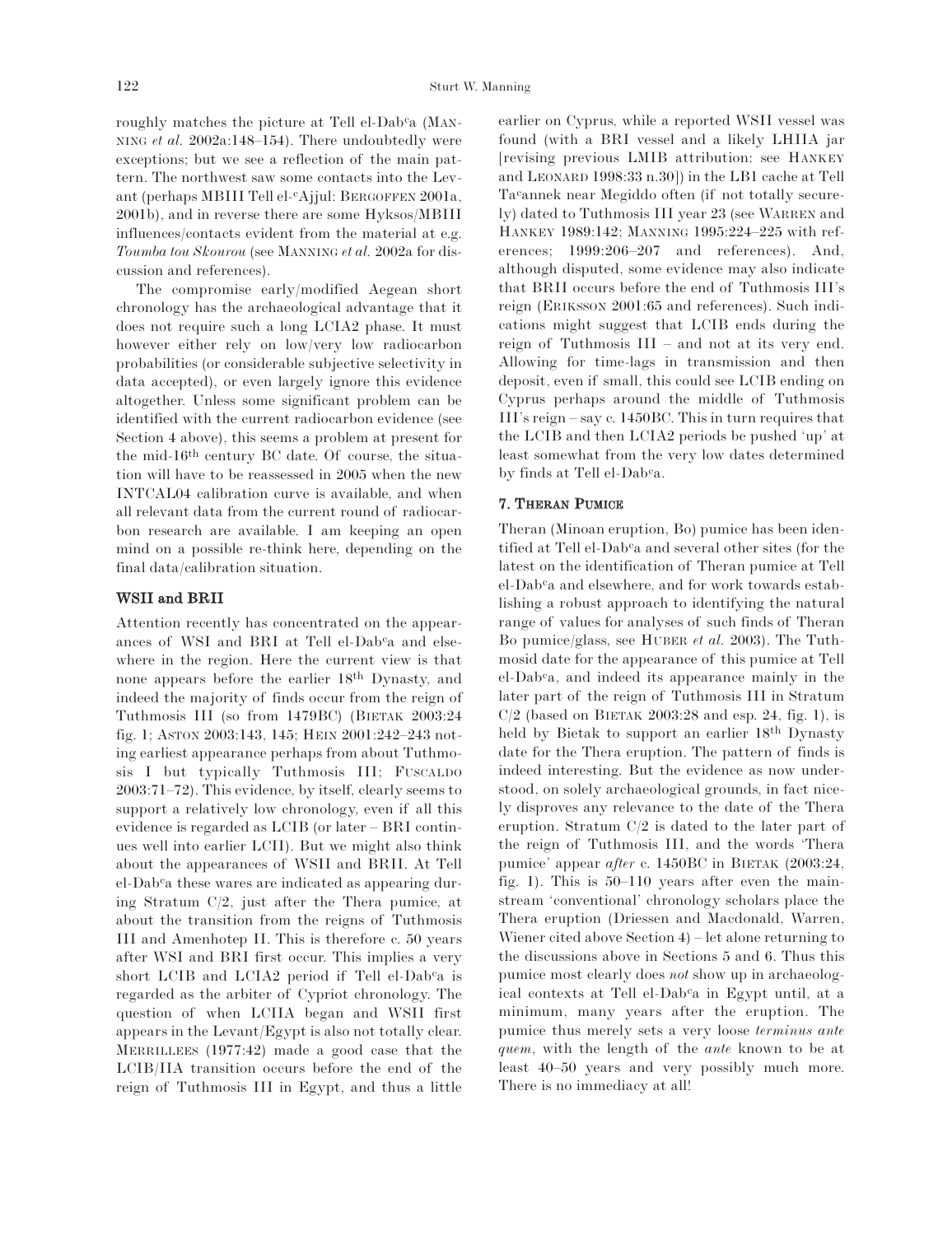Bietak is right to note that Theran pumice suddenly appears and seems to be available from the mid-15th century BC. Why? This might be to do with either (i) new technology/practice in the region which now exploits a resource (perhaps linked with the Egyptian campaigns, building, and expansion into the Levant at this time), or (ii) the likelihood that Aegean traders (royal, or downwards) began supplying this 'special' resource as part of the well known Aegean (Keftiu) contacts evident from the reign of Tuthmosis III (especially).

#### 8. TELL EL-YAHUDIYEH (TY) JUGLET AT *TOUMBA TOU SKOUROU*

BIETAK (2003:29) argues that a TY juglet with lotus design from *Toumba tou Skourou* Tomb V chamber 1 disproves a high chronology. Let us therefore examine the situation. Bietak states that this type of TY was not made before Stratum E/3 at Tell el-Dab<sup>c</sup>a. Stratum E/3 is currently dated by Bietak at about 1685/80*–*1655/50BC (BIETAK 1992; 1997; 2000; 2003:fig. 1). Somehow BIETAK (2003:29) turns this into c. 1640BC. And it has to be remembered that these dates for Stratum E/3 depend on a variety of other interpretations – they are flexible, not fixed. Others have proposed dates a few decades or more earlier (WEINSTEIN 1992; 1995; DEVER 1997). Radiocarbon evidence from Tell el-Dab<sup>c</sup>a itself may also point in this direction (KUTSCHERA *et al.* 2004).

This TY vessel is deposited in a late Middle Cypriot (MC) III tomb context. Thus this should be potentially at least a little before somewhere in the c.1700*–*1650BC range suggested for the start date for LCIA in the 'high' chronology (see above), if there is to be no problem. MERRILLEES (2002) has placed MCIII from c. 1750BC. Bietak argues that the TY juglet is early MBIIB. MBIIA overlapped into at least the start of MCIII, and ends about 1700BC give or take. Middle Minoan III on Crete starts also about 1750BC (MERRILLEES 2003). All these 'dates' are of course round numbers and approximate. We thus have a TY juglet perhaps of around the first few decades of the 17th century BC deposited on Cyprus close to the end of MCIII. Thus we might place the MCIII/LCIA1 border perhaps just after, c.1675*–*1650BC. We should remember also, of course, that the TY vessel date could go up by a few years given other interpretations of Stratum E/3's dating (just as, in reverse, it may not necessarily have been buried until a few years after production, nor be from the earliest phase of manufacture in Egypt).

There is thus no necessary problem (unless one tries to force the early MBIIB date down), nor are the

'dates' cited rock solid, but all are a little flexible. The synchronism can clearly work with a high Cypriot chronology; it certainly does not disprove it.

#### 9. TELL EL-DABcA PAINTINGS AND OTHER LMIA LINKAGE SUGGESTIONS?

BIETAK (2003:29) argues that the wall paintings from the Tuthmosid palace district at Tell el-Dabca show some very close parallels to the Thera paintings, and he thus argues that Thera cannot have been too far away in time. Some similarities are indeed striking; but other elements of the Tell el-Dab<sup>c</sup>a paintings do not match so well with LMIA work and instead seem better dated to subsequent LMIB/LHIIA influences as a number of scholars have commented (e.g. MAN-NING 1999:101*–*103 and references). There is also the problem that the wonderful and unique corpus of mature LMIA art at Thera leads scholarship to focus on it; we lack such full evidence from the LMIB period for example; ditto the Mainland which was increasingly important during the course of Tuthmosis III's reign. If we had more such evidence, then the Thera link might seem less definitive. We also do not know how chronologically stable representative traditions were with regard to wall painting, and certain key elements/motifs (and especially at élite centres) might vary from such normal rules even if we could provide such rules from the Aegean evidence (whether increased stability of tradition, or the reverse). It is notable in the Aegean that griffins, and bull-leaping, form a fairly stable tradition over quite a long period (much though we have only a few dispersed pieces of extant evidence). The range of possible dates and circumstances leads even a scholar prepared to accept a more LMIA stylistic link to end up stating that 'the value of the frescoes for Aegean chronology is very limited' (MACDONALD 2001:529). And Macdonald wrote before it became evident that the frescoes date to Stratum C/3 and the earlier Tuthmosid period. The paintings could link the Tuthmosid palace with later LMI (i.e. mature LMIB) and derivatives and so be consistent with the high chronology, or the compromise high/modified Aegean short chronology, or they could fit into a low chronology.

BIETAK (2003:29) raises the link made by MAN-NING (1999) of some earrings shown in the Theran frescoes with examples found at Tell el-cAjjul. Bietak states that Manning claimed these items were MB to fit his chronology; Bietak instead says they come from LB contexts. Bietak has not read the text of Manning carefully: he cites pages 55*–*59, and on p. 55 with reference to these items the text says in the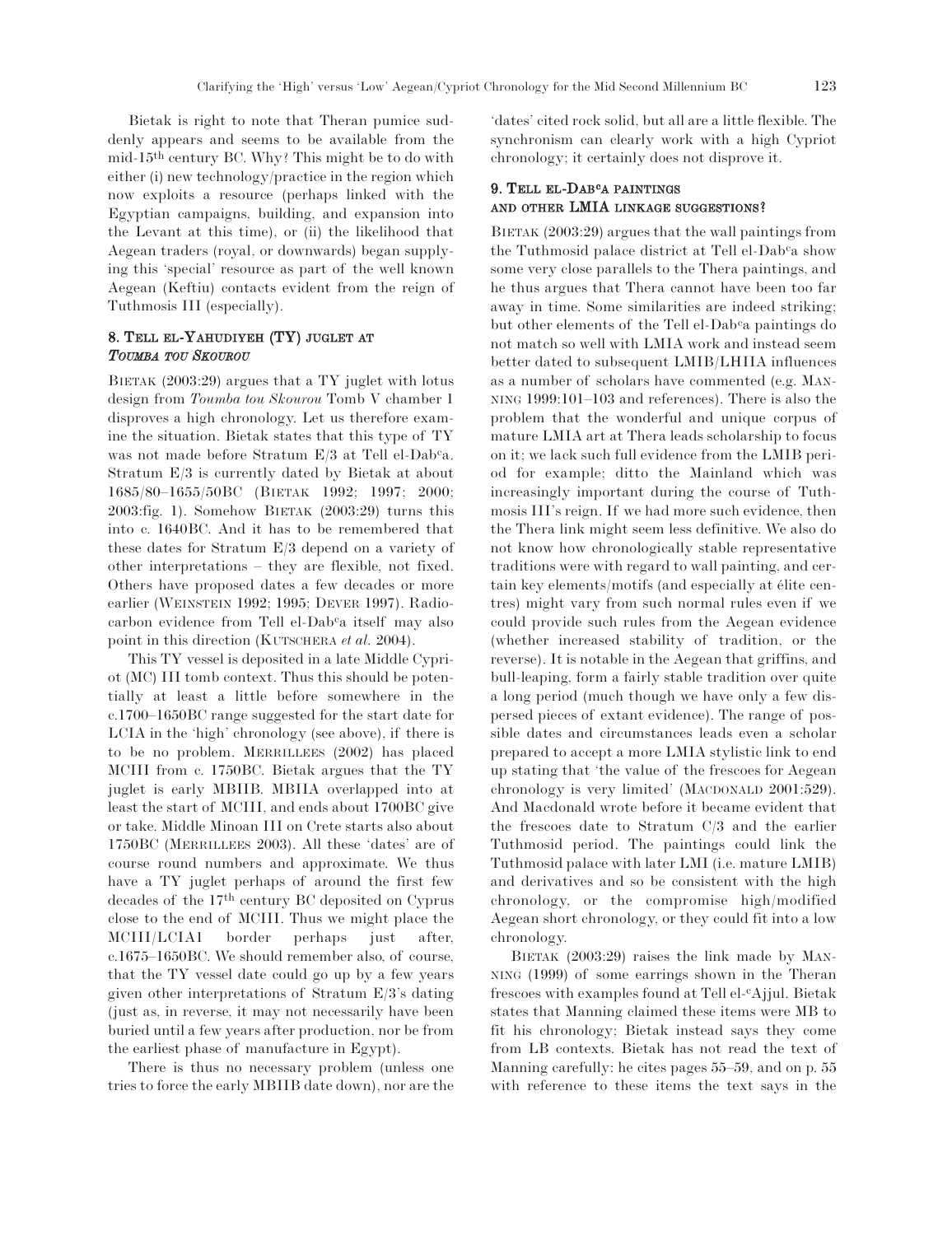parenthesis 'see discussion in Chapter IV' – in Chapter IV on pages 138*–*139 there is discussion and here the text says that 'in past literature, the Tell el-cAjjul examples have been dated LBI, but the correct date for these City II/Palace II, or earlier, finds (and the general tradition to which they belong) is later MBII in Syro-Palestinian terms'. There is then a footnote (668) citing references to the scholars who argue this, and a cross-reference to footnote 658, which also states the same thing with references and some related discussion. Of the scholarship cited I quote here OREN (1997:271):

Tell el-cAjjul has yielded some of the largest gold hoards ever discovered in the eastern Mediterranean … Although most of the hoards were assigned to Palace II and City II of the Late Bronze Age I, thus postdating the "1570 B.C.E. destruction", some objects were recorded in Palace I, under its destruction debris. Typological considerations suggest that the assemblages of gold objects were collected over a long time and *subsequently deposited* [my italics] in the Late Bronze Age. Analogous examples from Megiddo, Gezer, and Ugarit confirm the MBIII–LBI horizon of the Tell el-<sup>c</sup>Ajjul hoards.

#### 10. EGYPTIAN CHRONOLOGY

Here there is consensus among the standard range of scholarship, as BIETAK (2003:23) states with references to the main studies (see also review of Egyptian and Mesopotamian dating by WIENER, this volume). All modern discussions of the last two decades place the beginning of the 18th Dynasty around 1550*–*1540BC. These studies all employ the same inscription/textual historical and genealogical data, and some make use also of the available astronomical records and their best retro-calculations to yield absolute calendar dates (e.g. recently KRAUSS 2003 with references, KRAUSS this volume). Given the information to hand, these studies are plausible and logical.

Contrary to claims by some critics, MANNING (1999) employed this standard Egyptian chronology in his main text. In a couple of sentences of the main text and in Appendix 1 of the book, Manning explored whether perhaps there were any errors in Egyptian chronology that might allow another c. 11*–*25 years of time between the fixed point of 664/663BC and the start of the 18th Dynasty. It was thought that this might perhaps help synthesise science data and archaeological data. But there was no attempt to ignore nor undermine the worth of Egyptian chronology. Some criticism in print has been, to put it mildly, extreme and wrongly-based in most aspects: see the Appendix to this paper below.

So, is Egyptian chronology correct (for further details and references regarding the following, see the Appendix to the present paper)? This is a different question and one to which we cannot – at present – know the answer, precisely. However, it is unlikely to be far wrong, and some points may even be fixed (i.e. absolute). Both genealogy/history and astronomy seem to converge satisfactorily within the framework of conventional date ranges (see Rolf KRAUSS' paper in this volume). But it is also not unreasonable to argue for at least some flexibility at various points – pending general agreement on some astronomical absolute date fixes. The key thing to note is that one core element of current Egyptian chronology is built around highest attested reign years of a number of the pharaohs/kings – in few cases do we have a clear statement that so and so reigned a specific period, rather we have extant records up to a certain number of years. The question thus is whether there are unattested years (especially if there is little available data for a ruler, and thus more likelihood of missing information)? There is every reason to believe that there must be at least some: Kitchen himself has to accept that 'dead-reckoning' of such royal records leaves him a few years short between 664BC and 1279BC (an astronomically derived date). Therefore, in a simple logical progression, if we know that we have unknown information, then we cannot really quantify that unknown without other parameters being available. One could point to the astronomy, and yes, this seems to offer some key parameters, but there are at best a few precise data for the Middle Kingdom and then New Kingdom through Third Intermediate Period, and there remain disputes concerning the records (the interpretation and use of the texts), observation location and method, and various practicalities, and how best to analyse all these data and to which data one should give priority (see e.g. WELLS 2002; LUFT 2003; WIENER 2003:365 and n.7; O'MARA 2003). Taking a positive view we may be able to confirm the standard chronology (e.g. Tuthmosis III accession 1479BC) – taking a critical/sceptical view we are left with very few fixed points – for example KITCHEN  $(2002:11)$ writes '…the lunar dates are all now to be discarded – see WELLS 2002'. WIENER (2003:365) also reports such scepticism and concludes that such problems leave 'Egyptian texts as the sole chronological guide'. Such scepticism, and claims to reject for example all lunar data, have been shown to be based on incorrect or partial understanding of the data and their analysis (KRAUSS 1989; 2003; forthcoming; this volume). Nonetheless, such statements highlight the present lack of total consensus. Kitchen points to the genealo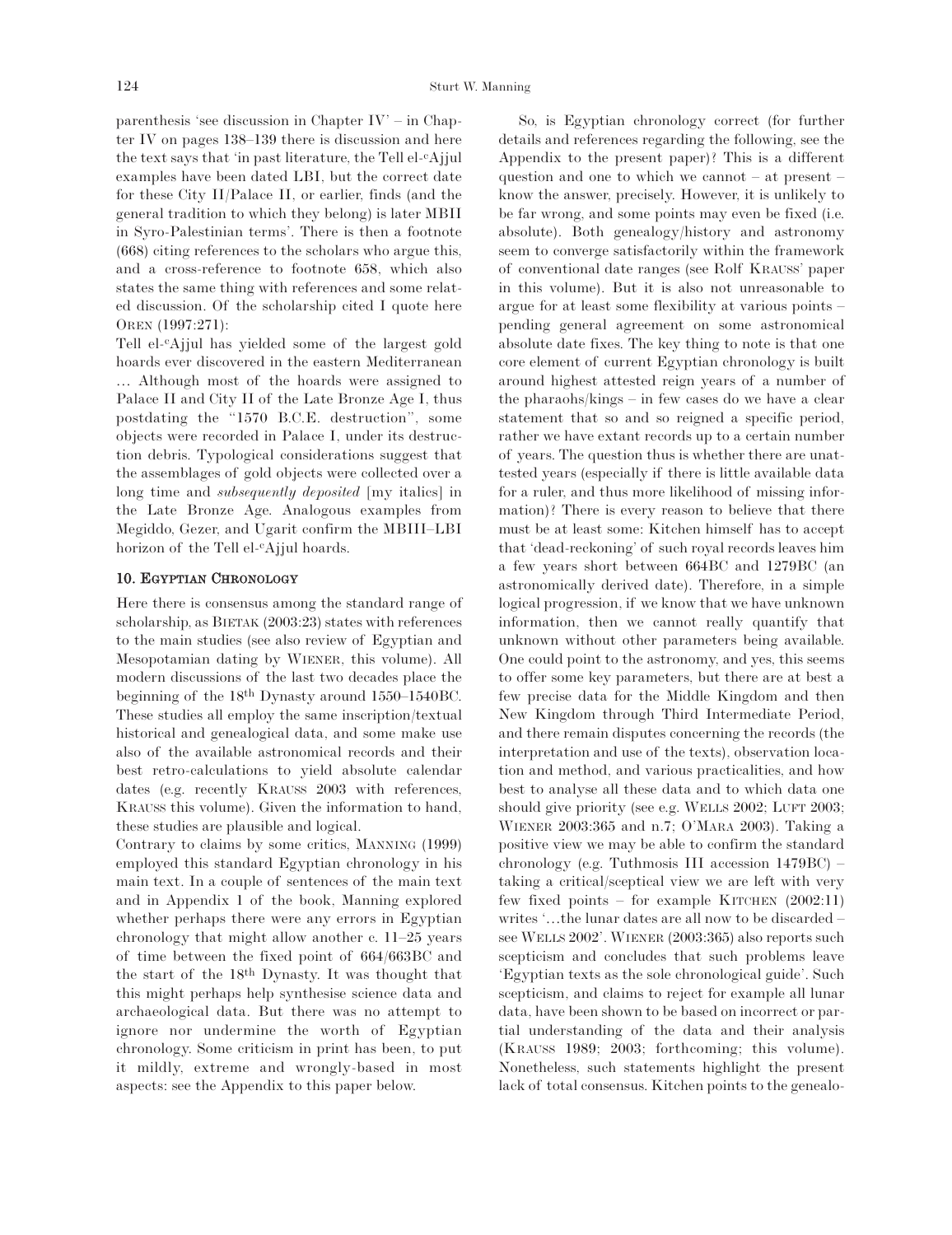gies of various priests recorded at temples as confirming that his chronology cannot be extended more than marginally. Again, yes, these data offer general support, but nothing precise; contrary Kitchen, they do not rule out some small amount of flexibility (up or down) (see the Appendix to this paper below). We thus have an *approximately* 'fixed' chronology.

The radiocarbon evidence from Egypt has been limited in literature published up to 2003. Nonetheless, one may observe that calibrated radiocarbon dating in general is compatible with standard Egyptian chronology – even some apparent problems in the Old Kingdom period seem not really to be so once allowance is made for both the shape of the radiocarbon calibration curve through this period, and for the clear/likely indications that old and recycled wood are involved in many cases (MANNING n.d.).

> *Prediction is very difficult, especially about the future.* Niels Bohr

#### 11. CONCLUSION

WIENER (2003) referred in his title to the 'current impasse' in Bronze Age chronology. BIETAK (2003) saw a conflict between science and archaeology; he did not think this conflict could be bridged. In light of the foregoing discussion, I suggest that both views need some modification.

First, review of the evidence indicates that only two positions are now plausible, either:

(i) The compromise high chronology/modified Aegean short chronology with a Thera eruption date in the earlier to mid-16th century BC and LCIA ending by about the end of the Hyksos period. Here the WSI bowl from Thera lies in the LCIA2 period (even LCIA2–LCIB transition as MERRILLEES 2001b argued) and is dated a little before c.1560/40BC. This can easily be compatible with other indications of LCIA2 ending around the end of the Hyksos period, of WSI and BRI from late MBA contexts at Tell elcAjjul, and of BRI first occurring no later than the

very early 18th Dynasty in Egypt if not in fact in the SIP (see Sections 4, 5 and 6 above).

(ii) The high chronology with the eruption of Thera determined as within the most likely span indicated by the current radiocarbon dating evidence (at present this best-dated range at 95% confidence level is c.1663–1599BC – but future work will of course modify) and perhaps most conveniently (given archaeological issues) in the late 17th century BC. Here the WSI from Thera has to be interpreted as early LCIA2 (even LCIA1/2 border) – and BERGOF-FEN (2001a:155) even raises the idea of such early style WSI being introduced on Cyprus in LCIA1. LCIA2 is then a relatively long phase lasting until the late Hyksos period/New Kingdom transition, ending c.1550BC give or take.

As discussed above, either position requires much of the high chronology synthesis and Cypriot regionalism model. Choice between them depends on the weight given to the radiocarbon evidence. It should be noted that the quality and precision of the radiocarbon evidence has improved very significantly in the last couple of years, as will be evident from reading BRONK RAM-SEY *et al.* (2004a) and a further publication in preparation. But the situation remains flexible, and further data and/or analysis might yet increase the prospects of the compromise high/modified Aegean short chronology. This author for one is paying close attention to this possibility. Should radiocarbon data and analysis change to give a reasonable (or better) probability to the mid-16<sup>th</sup> century BC, then the compromise high/modified Aegean short chronology becomes the obvious best prospect and route to explaining all the data we have – and will I imagine be rapidly agreed to by nearly all in the field in such a case. But, at present, the radiocarbon evidence more clearly favours the high chronology – leaving us with the two choices above. What is not possible is the 'low' chronology; it must reject all the radiocarbon data with no good reason, and it must also avoid some key archaeological evidence, especially as relates to LCI Cyprus.<sup>7</sup>

<sup>7</sup> The good quality modern (standard pre-treatment and processing and correction) radiocarbon data, as they stand, clearly favour the high chronology, and permit at lower probability the compromise high/modified short Aegean chronology (see Section 4, see Figures 1 and 7). It is difficult to justify simply ignoring these data. Unlike the situation in the 1970s (compare and contrast conclusions then of BETANCOURT and WEINSTEIN 1976; HOOD 1978), the accuracy and precision of these data (and the quality controls for the laboratories producing them, see e.g. BRONK RAM-

SEY *et al.* 2002:1–4) are good and robust (see also discussion of MANNING and BRONK RAMSEY 2003:124–129).

WIENER (2003; and especially this volume) thus tries to move the agenda to a suggestion that there might be some offset effect leading to older radiocarbon ages for the period around the Thera eruption (see discussion in Section 4). The strategy is to note all sorts of possible sources of some form of offset inducing circumstance – without in a single case demonstrating that any such effect actually applies to the Aegean radiocarbon dates at issue (and note: the range of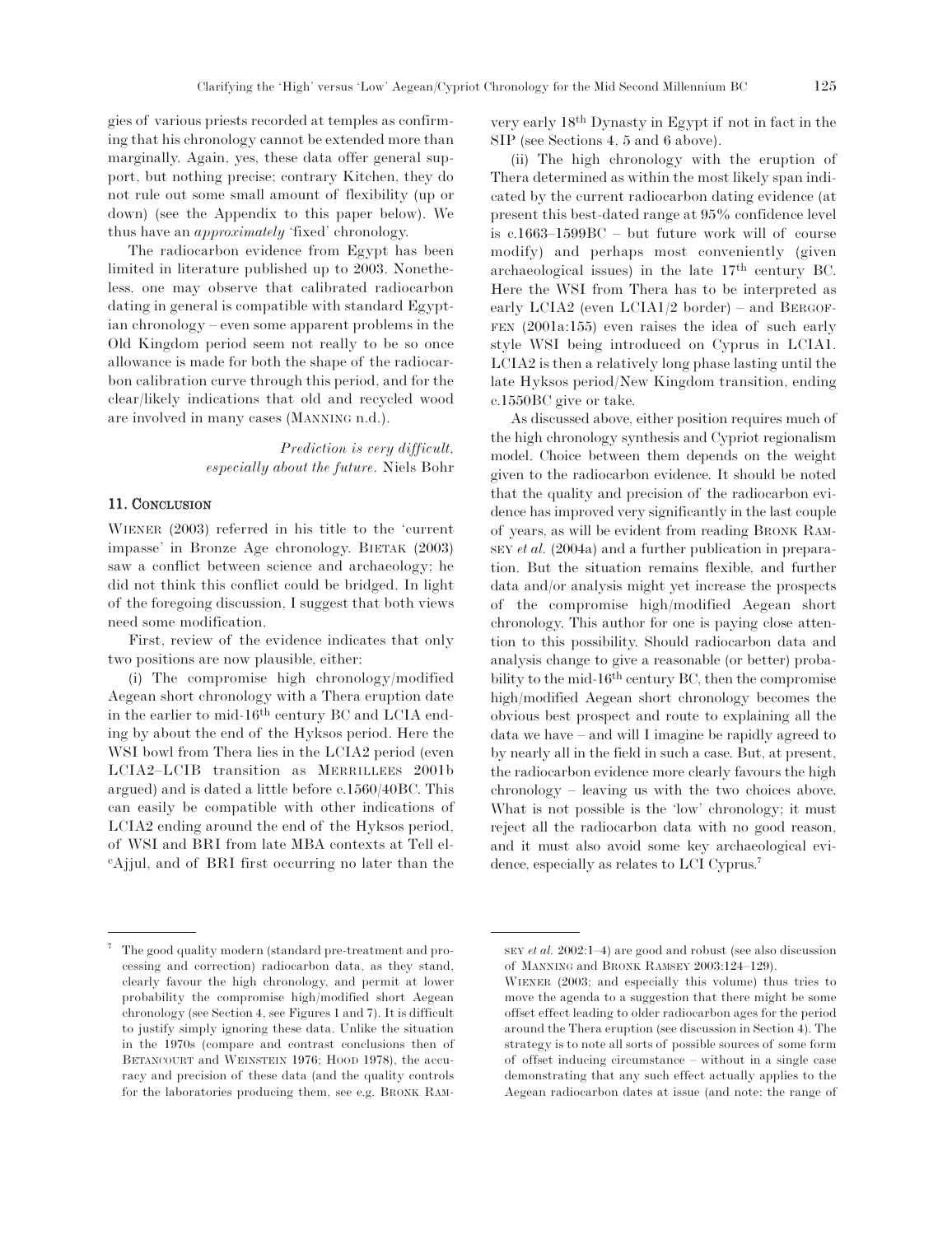Second, review of the evidence indicates that there is no real science versus archaeology split. Both plausible positions require the same kinds of cultural synthesis and explanatory scenarios (e.g. regarding LCI Cyprus); the high chronology just requires a more stretched out version. The concentration of key evidence at Tell el-Dabca into the Tuthmosid period in the latest assessments (WSI, BRI, RLWM, paintings, pumice), and downwards in time from original placements in the Late Hyksos period (in 1992), then early New Kingdom (1994–1995 onwards), requires significant distance from the Thera eruption – the question is just how much?

Overall, it is chastening to note with regard to East Mediterranean chronology both how little has changed in some regards over the last several decades (cf. CADOGAN 1978), and at the same time how some other things have changed enormously (and sometimes then vanished). Today we await (as we have for 3+ decades!) the beginnings of a new relatively precise and robust radiocarbon framework as the best immediate hope outside of the artefactual evidence and stylistic comparisons (and of course traditional archaeology may yet produce fresh decisive evidence for several points which are currently ambiguous). And some day an ice-core layer that is soundly dated may also produce tephra closely comparable with Thera (and then preferably a second core, replicating this finding – noting the variability in ice-core records noted by WIENER 2003:376) – but not yet.

Finally, one might ask whether the present chronological debate is worthwhile? I would argue that the 'high' chronology challenge has significantly improved Bronze Age Mediterranean archaeological chronology by requiring careful scrutiny of previous loose assumptions, and by prompting much new research and data (even if often aimed at disproving the high chronology). It has also promoted the useful integration of science-dating methods into archaeological chronology. Already, it would seem that several scholars of the pre-existing conventional (or low) chronology are moving upwards to some extent to a 'modified Aegean short chronology' – just as the high chronology camp have noted for some years the plausible and basically identical 'compromise high chronology' position. Some form of paradigm shift is underway. Eventually, we will reach a consensus and an agreed best position. But even now we have much increased, and better, and more wide-ranging, data with which to disagree. This is good. And the plausible positions are narrowing. Even if finally disproved, the high chronology challenge will be able to claim some credit for the building of a new and better conventional position. This new, refined, chronology can then form the basis to a new generation of studies of the wider cultural relations and processes of the second millennium BC east Mediterranean.

#### Acknowledgements

I am very grateful as always for the generous hospitality of the SCIEM 2000 project in Austria, this time in Vienna. The SCIEM 2000 venture under Manfred Bietak has come to lead the research agenda in its field, and its meetings offer the major international forum of the current time. This is a wonderful achievement and I congratulate Manfred warmly. I

fluxes in the literature cited is huge – some are so small as to be irrelevant – some do not distinguish volcanic and biogenic sources – and there is little data on how consistent and/or dispersed a signal is and at what distances and heights). One must also stress the time and location variability of such effects *even in* the localised areas where they apply – thus in the Azores case (PASQUIER-CARDIN *et al.* 1999) totally uncontaminated samples were also found *within* the caldera. As noted in the main text in Section 4, the recent and good quality radiocarbon data from the LMIA and LMIB periods do not seem to exhibit the types of evidence consistent with such suggestions – and in fact the reverse.

The situation in simple terms is that, before and after the LMIA–LMIB periods, radiocarbon dating seems to offer data consonant with the historical-archaeological chronology (i.e. expectations). But, in the LMIA–IB period, it does not – it is higher. The archaeological dating evidence for the LMIA period is also very thin. So, do you regard the LMIA–LMIB radiocarbon dates as wrong, or do you won-

der about the conventional interpretation of scarce hard archaeological correlation evidence?

If one does, nonetheless, wish to wonder about the radiocarbon data, it is important to note that the 'effect' sought for the  $17<sup>th</sup>-16<sup>th</sup>$  centuries BC is in fact small – and not really compatible with most of the significant, but highly localised, or time-varying, effects noted by WIENER (this volume). And it must apply consistently over a wide area, and for some significant time period, but only for this time period (LMIA–LMIB or thereabouts), and not it seems over the entire eastern Mediterranean either. Attempts to suggest, and, better to investigate and establish, other hypotheses of possible very minor radiocarbon age offset factors will I am sure continue, and are worthwhile and useful (and some of these effects are very interesting and have great potential relevance for studies in various fields outside archaeology). However, there is no positive evidence at present that any such effects apply to the relevant Aegean radiocarbon data. A positive, but critical, approach appears the correct position with regard to the radiocarbon evidence as of 2004.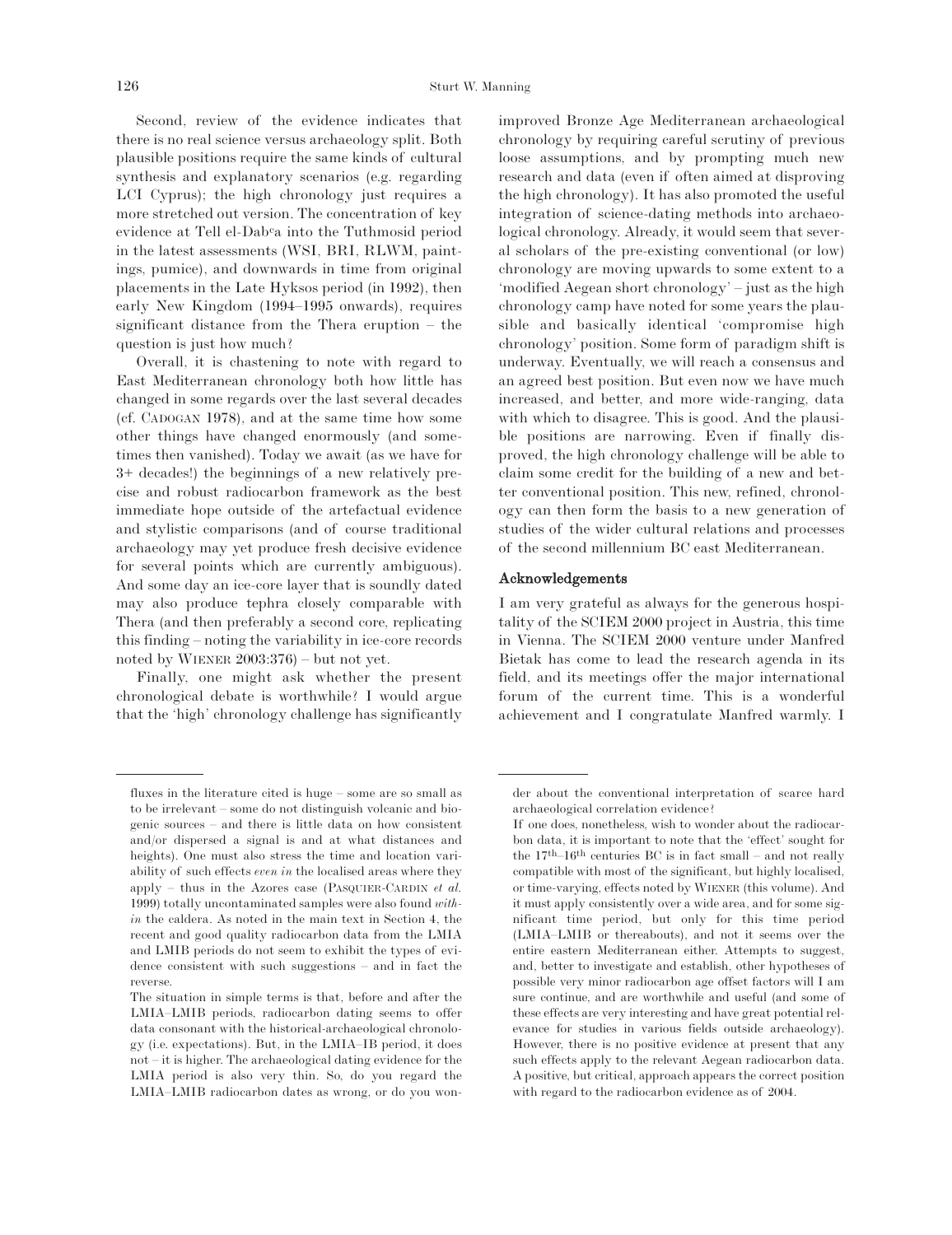am pleased to offer this on-going discussion document concerning how we best seek both to synchronise the civilisations of the east Mediterranean and to include science-dating evidence. I greatly appreciate and respect Manfred's attempts to include all views and evidence types, and his engagement with those interpretations and data which pose problems. This text offers my current perspective on some of the key issues, and thus contrasts with BIETAK (2003). Through the working out of problems and different interpretations progress will be made. Often neither side is completely right, nor completely wrong.

I thank my collaborators on second millennium BC east Mediterranean chronology projects, and especially Christopher Bronk Ramsey (co-principal investigator of the New Palace radiocarbon project), Bernd Kromer, Peter Ian Kuniholm, Walter Kutschera (and VERA colleagues), and Maryanne Newton. I thank very much also the site excavators and others who have collaborated with the New Palace radiocarbon project 2000–2003: Gerald Cadogan, Christos Doumas, Erik Hallager, Peter Ian Kuniholm, Toula Marketou, Maryanne Newton, Wolf-Dietrich Niemeier, Charlotte Pearson, Jeremy Rutter, Joseph and Maria Shaw, Yannis Tzedakis, and James Wright. I thank Malcolm Wiener for his constant encouragement to do better. I thank Peter and Maryanne very much for their rapidly supplied comments to improve a draft of this text.

#### APPENDIX: Some comments on 'Ancient Egyptian Chronology for Aegeanists' (KITCHEN 2002)

#### Introduction

KITCHEN (2002) criticises a portion (Appendix 1) of MANNING (1999). A review/response highlights a number of issues usefully and complements the discussion in Section 10 in the main text..

MANNING (1999) is a book about Aegean and east Mediterranean chronology and cultural relations in the mid-second millennium BC. In its main text (pp. 1–366), where pertinent, it uses (and clearly states this – see p. 66) the standard Egyptian chronologies of Kitchen and von Beckerath. All the main discussion and conclusions of the book as they relate to Egypt are so based. There are then two appendices to the book. Appendix 2 argues that various recent attempts radically to re-date (lower) Egyptian chronology are incorrect  $-$  i.e. it supports/ defends the standard position. Rather than simply approve, Kitchen instead chooses to misrepresent Manning's position, as if to imply he supports radical chronological shortening (p. 7); whereas Manning has for a decade been a critic of such scholarship (e.g. MANNING and WENINGER 1992). Appendix 1 investigates just how secure is standard Egyptian chronology. It is this appendix that particularly vexes Kitchen.

Kitchen accuses Manning of 'hypercriticism' (p. 5), 'needless delusions' (p. 5), and 'unnecessary foul-mouthing of the proper state of Egyptian chronology' (p. 11). There is in fact only a small to non-existent chronological dispute between Manning and Kitchen. KITCHEN (2002:11) concludes that Egyptian chronology is '…within a decade back to c.1480 BC, and within some 20 years back to 1550/1530 BC' (which oddly becomes '1550/1520 BC' on p.12). All MANNING (1999:Appendix 1) sought to investigate was whether there might be a possible error range of 11 to 25 years at c.1550BC, and all I concluded was that 'the conventional [i.e. Kitchen/von Beckerath] chronology of second millennium BC Egypt is sound in general terms, but … is not known with total precision and accuracy'. This is hardly 'foul-mouthing'! Moreover, for the record, I am happy to note here (AD2004) – and superseding text written in the late 1990s – that based on current evidence and assessment I continue to regard standard (Kitchen, von Beckerath, Krauss, et al.) New Kingdom Egyptian chronology as closely dated within small errors given the evidence we currently have to hand. And, further to, and notwithstanding, a couple of possible questions (versus proposals) raised in MANNING (1999) – discussed below – I regard a start date for the New Kingdom c.1550/1540BC and an accession of Tuthmosis III c.1479BC as the most likely current positions. I used these dates in the chronological synthesis in Manning 1999 (p.339 Fig.62) and in more recent papers (e.g. Manning et al. 2002a). There is no attempt radically to change Egyptian chronology.

Kitchen's paper does two things. First, it makes a number of supposed criticisms of MANNING (1999), often misrepresenting what is actually written. Kitchen is in fact criticising various extreme views – none of which are Manning's and none of which Manning supports. I respond to these points below. Second, Kitchen's paper offers an up-dated summary (polemical) review from his perspective of Egyptian chronology. This is of course (as always) useful, and requires no comment here.

#### Responses

(1) KITCHEN p. 5 begins by alleging that Manning wishes to raise the start of the New Kingdom to 1575BC. Nowhere in the 494 pages + xxxiii of MAN-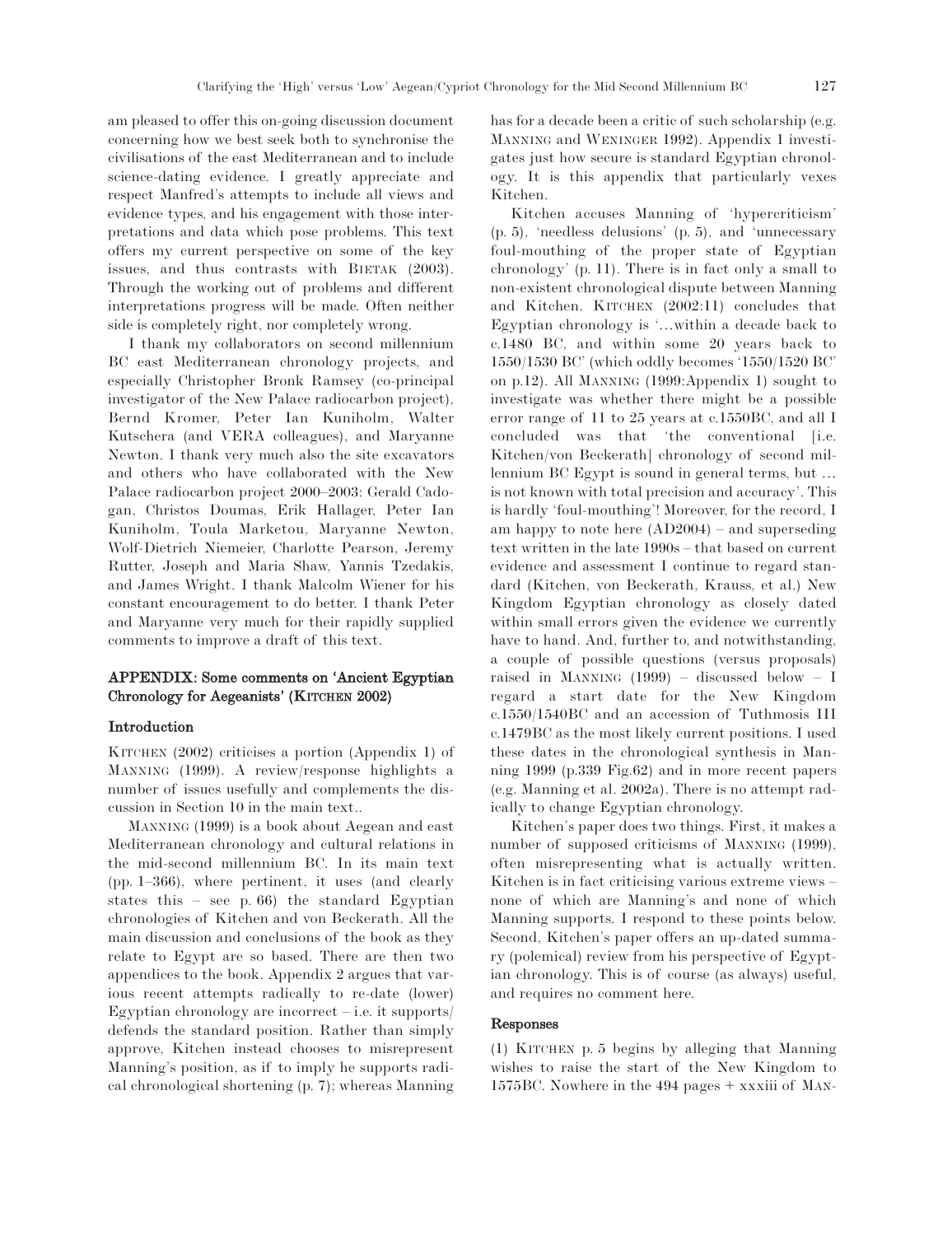NING (1999) does Manning say this. Manning merely wonders (p. 338) whether an 11 or 25 years adjustment to the current low chronology standard view is in any way possible (and refers readers to Appendix 1 for elaboration – where, as laid out on pp. 367–368, he 'seeks to review … (i) exactly how secure is the conventional chronology of the 18th Dynasty, and (ii) whether … a higher chronology is feasible?'). This is hardly odd when noted scholars, both Egyptologists and Aegeanists (KITCHEN, WIENER, WARD – cited p. 338), have acknowledged some slight movement being 'conceivable'. Manning's text nonetheless uses Kitchen's/von Beckerath's standard dates for his (then) proposed chronological synthesis (pp. 335–340 and esp. fig. 62). From the start, Kitchen is determinedly ascribing false views to Manning. Kitchen then enthusiastically attacks such asserted claims.

(2) KITCHEN pp. 5–6 is annoyed with MANNING (1999:373) which states that, although 664BC is usually agreed as the earliest fixed date for Egypt, in fact 'if one were strict' the earliest 'truly fixed' date is 525BC. Kitchen's own text proves Manning was correct. Kitchen writes 'There has never been any dispute over the beginning of the 26th Dynasty, except as to whether it began (accession of Psamtek I) in 664 or 663 BC, this turning on whether Amasis II reigned 43 or 44 full years. As there is good reason to accept 44 years, not 43 … 664 BC should be retained'. A 'truly fixed' (i.e. absolute) date means there cannot be any doubt at all. Hence there was nothing wrong with MANNING's (1999) statement p.373.

(3) KITCHEN p. 7 re- Shoshenq I states that 'Over this man, MANNING (1999:378) blunders horribly'. Kitchen tries to impute that Manning subscribes to the James et al. and Rohl (and others) revisionism whereby Ramesses II or III is referred to. MANNING (1999:378) says no such thing – he merely refers to their criticism of Kitchen and points out that Kitchen had not fully responded to all their points in a documented way. Continuing, Kitchen refers to 'MANNING (and the incompetents he chooses to cite)' (my italics). The scholars cited in the relevant section pp. 378–380 as expressing views which raise various uncertainties in the evidence, apart from James et al. and Rohl, are: Wente, Van Siclen, Cryer, Barnes, Hayes, Hooker, Tadmor and Cogan. Kitchen's definition of 'incompetents' is wide. (I ignore here the 'alternative' so-called New Chronology literature in places such as Journal of Ancient Chronology Forum or the book edited by VAN DER VEEN and ZERBST 2002). Finally, Kitchen complains that Manning 'cavalierly' dismisses the work of Thiele. Manning did no such thing. MANNING (p. 378) merely cites a scholarly critique of Thiele and the involved matters (Barnes), and points to the fact that several leading scholars have noted that 'an independent check on Biblical data for the reign lengths of Israelite kings is lacking' (Cryer, Tadmor, Cogan). I am happy to excise any reference to Shoshenq II.

(4) Kitchen p.8 complains that his date of 'either 1068, 1069 or 1070 BC for the death of Ramesses XI (and the New Kingdom) … must [be] treated more seriously than Manning does'. Not surprisingly, Kitchen fails to cite where Manning commits this sin. Why? Manning does not actually discuss the 21st Dynasty (and, as most readers will have noted: MAN-NING 1999 is not about the Third Intermediate Period – contra the apparent tone of KITCHEN 2002 – and issues regarding it occur at best on only a half dozen pages of 527!). But even so, Manning's basic point all through his 1999 Appendix 1 was that these sorts of 'Kitchen' dates are simply not truly absolute (as in fixed and with any associated uncertainty precisely quantified), and any stated error ranges are guesstimates and not solidly quantified. Kitchen himself confirms this point repeatedly in previous publications. Writing of 1069/1070BC, KITCHEN (1996a:3) admits this date is really to be seen as 'within some very narrow limits (not exceeding about 5 years)' (my italics).

MANNING's (1999:376–377) point in his discussion of Egyptian chronology from 525–1279BC is that KITCHEN (in publications of 1987 and 1996a) has to admit that he cannot find enough attested years in records to produce an acceptable date for Ramesses II simply from dead-reckoning. He had to make up 11–17 or 9–15 years between 664BC and 1279BC (accession of Ramesses II) (see also KITCHEN 2000:42, where Kitchen continues to note that 'clearly, the minimum and even "probable" dead-reckoning dates for Ramesses II are too low' – from his Table 4 by some 13 or 17 years). I note that KITCHEN (2002:9) now argues this discrepancy is reduced to  $0/1$  or  $4/5$  or  $8/9$  years, but at the same time Kitchen admits that 'one might smuggle in 11 [additional] years piecemeal'. And just one paragraph later, Kitchen says there might be a 14 year variation by the start of the reign of Ramesses I. Kitchen then writes: 'So, by accepting the higher date, Dr. Manning would gain more than his 11-year minimum gain!'. Fine. This was exactly the point MANNING (1999:Appendix 1) was making. I sought to highlight that there was some small flexibility in the dates.

(5) KITCHEN (2002), although very critical at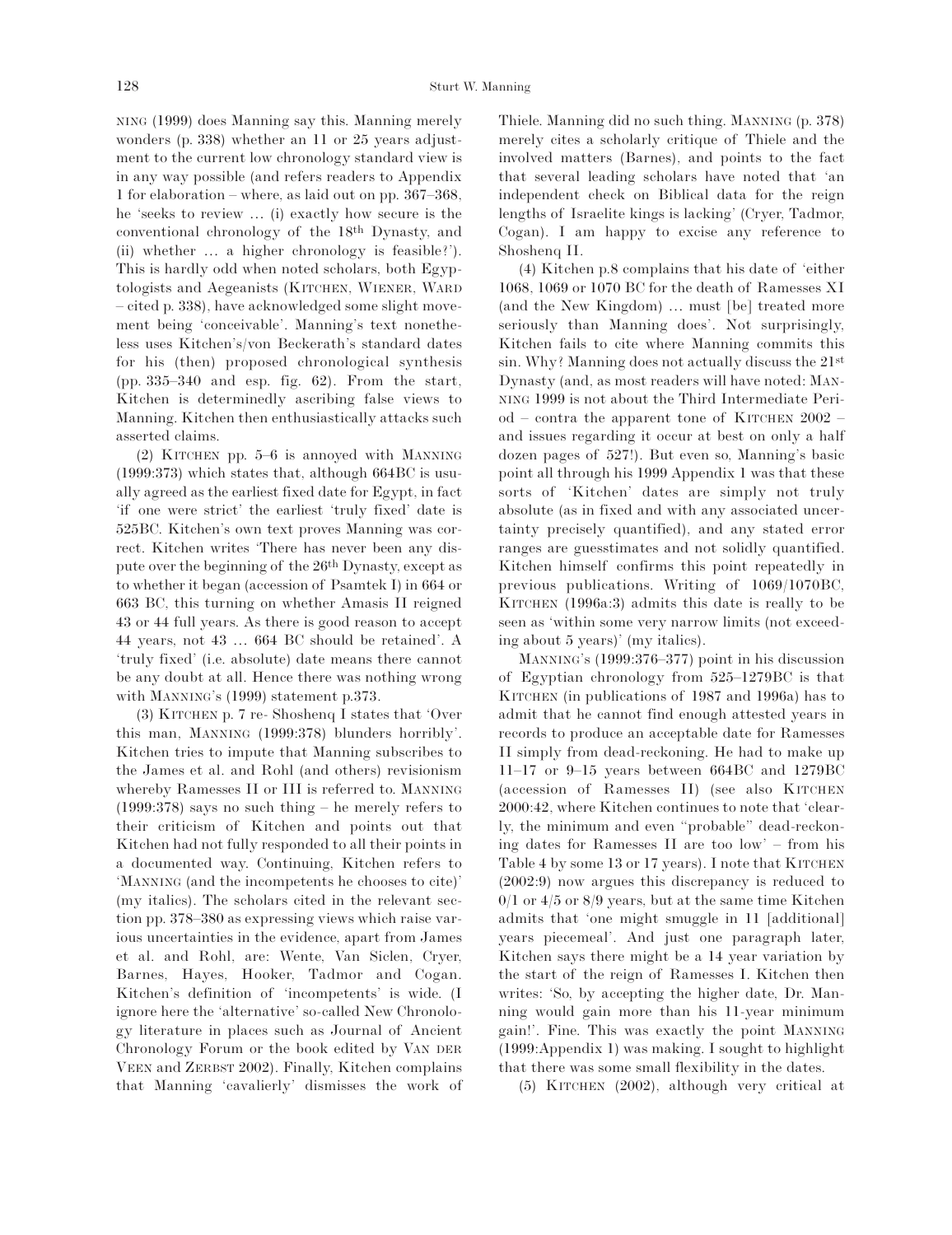length about things mentioned in brief, or tangentially, or not at all in MANNING (1999), is then notably silent about the reign of Ramesses II and an instance of an actual discussion by MANNING (1999:380–388). Here Manning investigated the Egyptian links with Babylonia, Assyria and Egypt and argued that this evidence could be compatible with a 1290BC or even perhaps a 1304BC accession date. My point then was that 1279BC had not been established beyond doubt (versus a probable argument). Here is an instance for Kitchen to prove his case. He chooses to avoid the topic. He instead only (p. 10) reviews the Amarna period Near Eastern linkages. But MANNING (1999:390) had already concluded that 'whereas the evidence surrounding Ramesses II perhaps favours an earlier Egyptian chronology, the Amarna evidence is more consistent with the middle or lower Egyptian chronology (although there is greater uncertainty over the Babylonian kinglist and chronology at this time…)' (my italics). Kitchen thus discusses the example where both he and Manning reach the same position.

If we return to Ramesses II, we may observe that previously KITCHEN (2000:42–43) noted the lunar dates from Ramesses year 52 as the key evidence. Analysis of these could lead to an accession date in 1279BC or 1290BC (or in earlier literature 1304BC). KITCHEN's dead-reckoning had got him to 1262BC or 1266BC (2000:Table 4). Thus he happily accepts the need for (then) 13/17 extra (non-attested) years to make the lowest of these lunar options, and sets about distributing some of these about. In turn, Kitchen ignores the obvious logical point that if one has incomplete minimum knowledge with no constraints (an extra 13/17 non-attested years are necessary even for Kitchen), then one cannot constrain what one does not know without other linked information. But notwithstanding, Kitchen goes on to assert 'there is no warrant whatever to add over a decade back to 1290 BC', and criticises the 'scepticism of MANNING 1995, 16, n.5'. He writes 'so, 1279 B.C. alone will fit all the data'. Now I wish to state that 1279 BC is probably correct as a best fit, and that the Amarna period evidence would support this view against 1290BC and especially 1304 BC. But Kitchen's published arguments/logic re-Ramesses II fail to prove this point. Instead, KITCHEN (1987:39) more correctly described the situation when he said that the data and calculation of extra years beyond those attested 'do not suit 1290 BC so well …[and it] is rather less realistic … [or it is] unlikely but just possible'. Nothing substantive has changed since then.

 $(6)$  KITCHEN  $(2002:9)$  finds a total of 184 years

between the accession of Sethos I and the accession of Tuthmosis III. He dates Sethos year 1 at 1295 (max) to 1281 (min). Hence we can have Tuthmosis III acceding in 1479 BC – the current standard date (NB. The '\*1475 BC' of Kitchen 2002:9 should be \*1465BC from  $184 + 1281$ . Adding the earlier  $18<sup>th</sup>$ Dynasty rulers we might reach 1550 BC (KITCHEN 2002:9) or at a minimum 1540/1531BC. Fine. For the record, I am perfectly happy with c.1550/1540BC! I used this approximate date in MANNING (1999:1–366) and in work since (e.g. MANNING *et al.* 2002a). Similarly, I accept on evidence to hand that 1479BC represents the likely date for the accession of Tuthmosis III as argued by von Beckerath (1992; 1994; 1997) and KITCHEN (1996a:6) and KRAUSS (2003:195) (and e.g. WARBURTON 2000:56, 58; etc.). Again, this is the date I used in my 1999 chronological synthesis, and have used in work since then.

The point of MANNING (1999:Appendix 1) was to argue that, although this is the now standard view, there are some flexibilities in the evidence assembled and interpreted to yield these dates. Simply reading the work of Kitchen – even just his most recent 2002 publication – nicely demonstrates this. Manning sought to highlight that any dead-reckoned chronology based on what is undeniably only partial evidence must – at best – only establish a minimum chronology. Of course, this may be the correct chronology. But this will only be known when proven by either comprehensive evidence, or other independent means – e.g. science-dating such as dendrochronology. Already science-based dating has recently narrowly defined the range of second millennium BC Syro-Mesopotamian chronology (MAN-NING *et al.* 2001a), and hopefully progress will be made with regard to Egypt in the not too distant future. Indeed, Kitchen may wish to note that the latest work combining radiocarbon dating and dendrochronology supports a middle to low Old Babylonian chronology (MANNING *et al.* 2001a, revising KUNIHOLM *et al.* 1996) and that, therefore, Kitchen might consider returning again (cf. Kitchen 2000:46) to the potential linkage between Neferhotep I of Egypt, Yantin of Byblos and Zimri-Lim of Mari and a Yantin-Ammu of Byblos (KITCHEN 1967).

(7) KITCHEN pp. 10–11 rejects criticism of his (and Bierbrier's) generation counts as decisive evidence. MANNING (1999:377, 387–388) had cited the study of Henige. Here Kitchen believes in a rigidity of evidence that is not possible from such limited demographic data (one only needs to read KITCHEN 1996b and BIERBRIER 1975 to see various flexibilities and best reconstructions and interpretations in their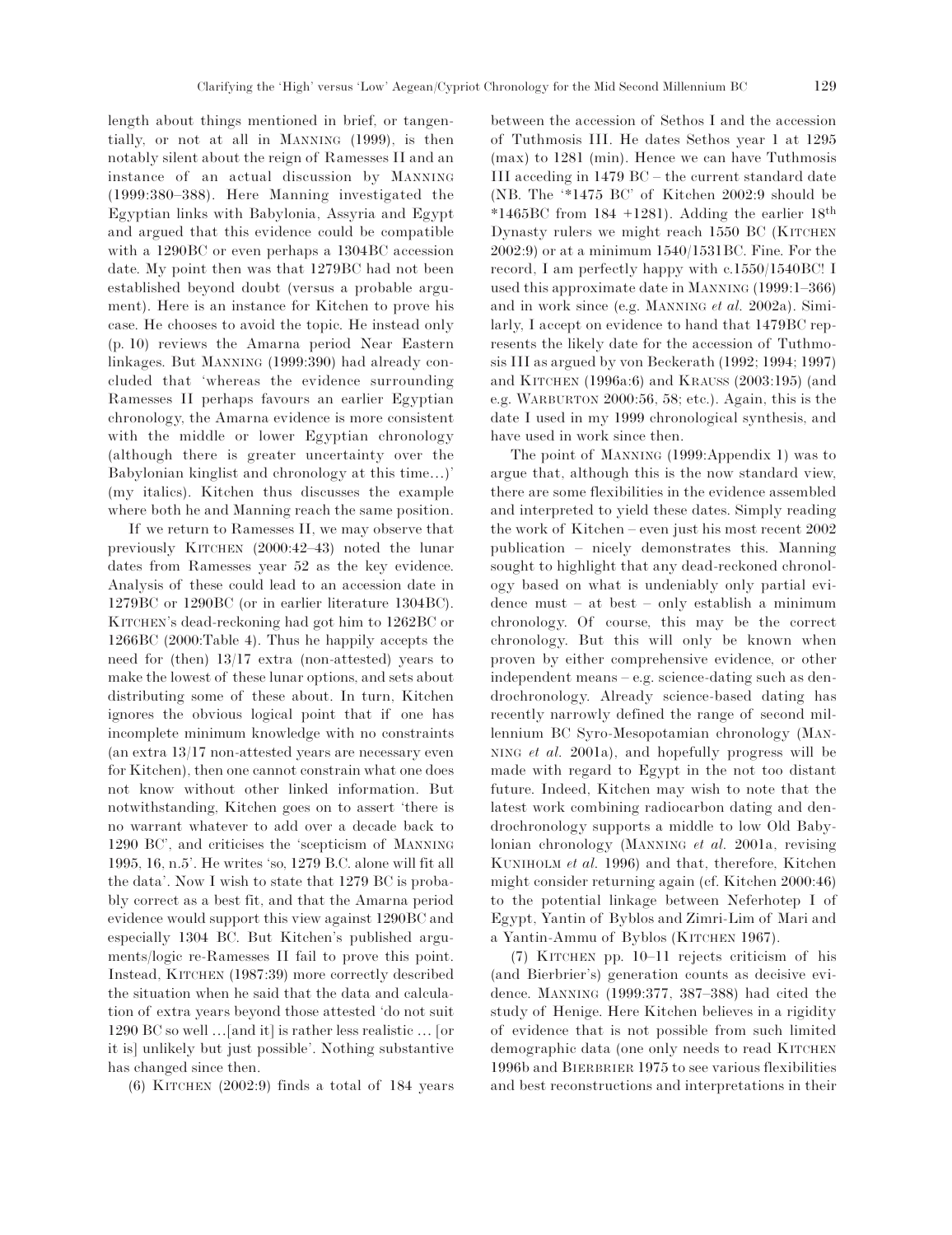analyses of the genealogies of various families of dignitaries – and even some disagreements). Kitchen also ignores the basic rule that limited examples do not discount the possibilities of some exceptions in the total population of data. I stand by the paragraph in MANNING (1999:377). Indeed, KITCHEN's (2002:10–11) own examples more or less demonstrate the point. These selected examples offer average generations ranging from 23/24 to 27/28 years – over let us say even 6 generations this implies a sensible error range of  $\pm 15$  years on the average – hardly insignificant. And of course the time-line against which the calculations are made is Kitchen's, and this itself has some small flexibilities. Compound errors should be calculated. But even from what Kitchen states, we see quite a bit of range. The real overall population will, by definition, exhibit at least a slightly larger range. And Kitchen still has no defence against the possibility (even likelihood over long time periods) of a few exceptional individuals who could throw his averages. BRYAN (1991:23) sums things up nicely: 'the average lifespan for ancient Egypt is unknown, and individual variations are great in all populations'. Thus there is some flexibility. As HENIGE (1981:184) wrote: 'the counting of generations in undated or partly dated genealogies, especially over a long period of time, cannot help in establishing exact dates'. Kitchen might argue his evidence can be compatible with such and such a view, but it in no way proves it, nor requires it. The genealogical data in no way rule out a 1290BC or even 1304BC date for the accession of Ramesses II (also HENIGE 1981:182). And note: I am not saying I believe in a 1290BC or 1304BC date (see above)  $-1$ am merely saying that the genealogical data by themselves do not rule out a very slightly longer chronology. (An interesting and slightly circular case of logic should be noted at this point. A key reason that Krauss proposed Elephantine as the observation point for the risings of Sothis (Sirius) was the chronological work of Bierbrier (KRAUSS 2003:184). But if this evidence were to be considered more critically within realistic errors, perhaps the case that needed to use the Elephantine observation location is slightly less strong.)

(8) KITCHEN p. 11 reviews Middle Kingdom and Second Intermediate chronology. He offers dates consistent with MANNING's review (1999:402–411). The sole issue Kitchen raises is that Manning 'overlooked' the evidence of the time-span provided by the number of rulers at Thebes regardless of who was  $16<sup>th</sup>$  or  $17<sup>th</sup>$  Dynasty (cf. KITCHEN 2000:44-46). OK. Kitchen himself nicely avoids discussion of the problems in his previous work introduced by the book of RYHOLT (1997 – cf. ALLEN *et al.* 1999). MAN-NING (1999:409) estimated from the Middle Kingdom and Second Intermediate Period evidence a likely range of 1564–1541BC for the accession of Ahmose – i.e. more or less the standard chronology. There is little to object to in the end result.

(9) KITCHEN p. 11 reaches the Thera eruption. He seems to regard dates from 1528BC to 1180BC as feasible. As noted above, any date after c.1530/1520BC must entirely ignore a considerable body of radiocarbon evidence (Kitchen of course has no interest in such matters). Kitchen correctly states – if the Aegean 'high' chronology is correct – that the eruption had nothing to do with the 18th Dynasty and was instead in the mid Second Intermediate Period. Yes: see text above, Manning et al. (2002a), etc. This is the high chronology synthesis.

Kitchen then accuses Manning of creating 'unnecessary fuss to try to insert 25 more years into the 18th Dynasty', contra the text of MANNING (1999), which uses the standard Kitchen/von Beckerath chronology. Only in Appendix 1 did I investigate whether there was any flexibility to the standard chronology and whether dates 11 or 25 years earlier were conceivable. I argued (as above) that there clearly is a little potential flexibility. I did not claim that the higher dates were a fact, nor recommend them, nor use such dates in my text and analysis. And I do not now – see statements above.

KITCHEN (p. 11) then states that 'Science cannot solve the intricate problems of detailed Egyptian successions, and the cross-links with the neighbouring Near East'. Yes, but only to a point. Dendrochronology is starting to do exactly the opposite (e.g. see MANNING *et al.* 2001a). And Kitchen contradicts himself when on p. 12 he too admits that dendrochronology may prove useful. Sophisticated high-quality radiocarbon sequence analyses from Egypt may also in the future prove useful.

Finally, Kitchen admonishes Aegeanists for thinking pots can give absolute dates and reminds them that 'time-spans of pottery-style use are matters of (gu)es(s)timate'. If this is meant to be criticism of Manning, then Kitchen did not read the main text of MANNING (1999); this is after all more or less the point of many pages in the book! (and several previous studies by several scholars, including the present one over the last 15 years – e.g. MANNING 1988).

#### **Conclusions**

The basis of the Aegean 'high' chronology case is entirely independent of Egyptian chronology. And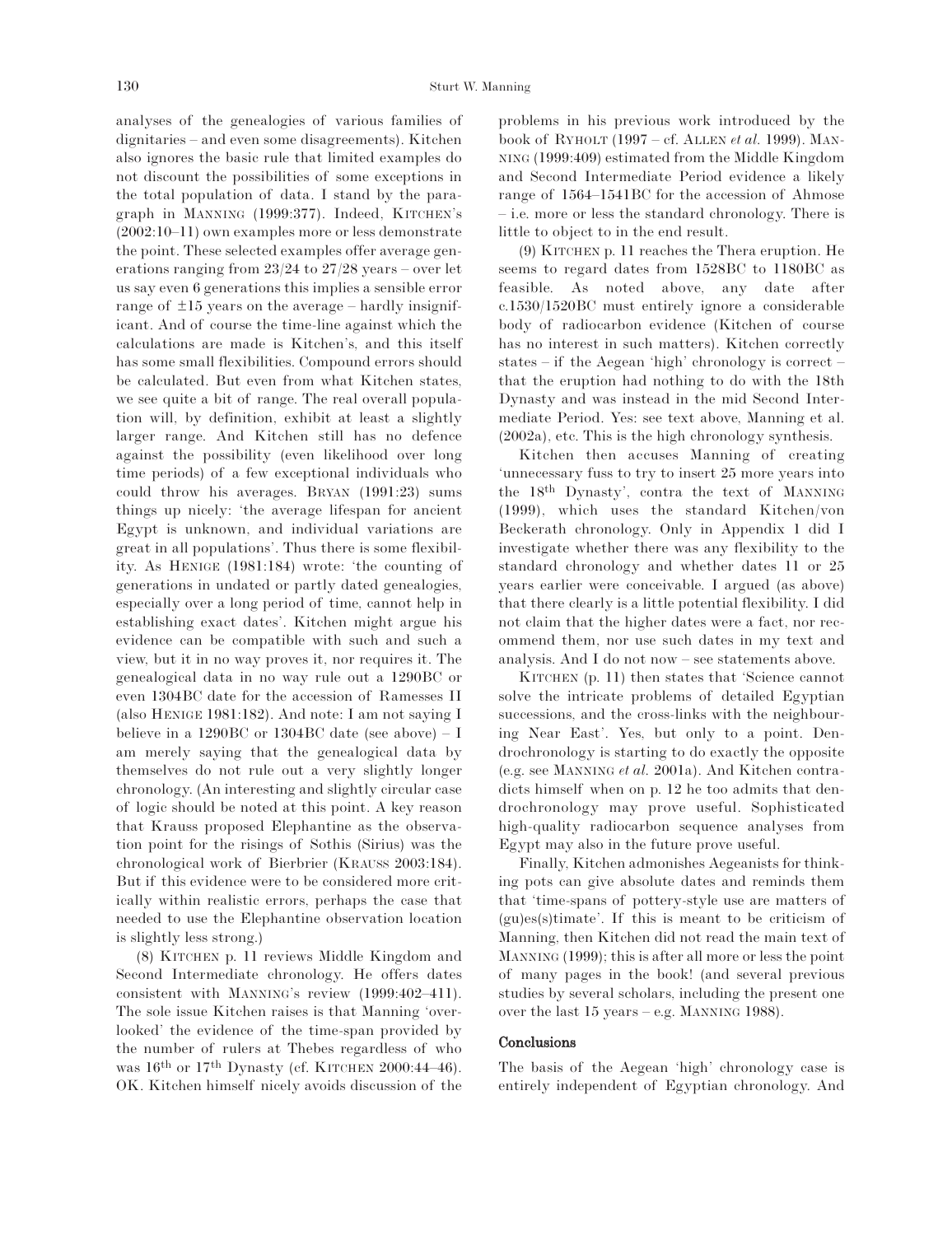it need not have any direct impact on Egyptian chronology (compare also WARBURTON's 2000 reasoned assessment). MANNING (1999) employed standard Egyptian chronology. However, as part of a critical review of all evidence, Manning also reviewed just how secure the standard Egyptian chronology was (as of 1998–1999 evidence). He also noted, if conventional linkages between the Late Minoan IB period and Tuthmosis III are maintained, that a slightly higher chronology might be more convenient (pp. 338, 412). He asked whether this was even possible. But MANNING also stated (p. 412) that 'the middle (or even low) Egyptian chronologies can easily be considered compatible' (and this position was the one used in the figure 62 synthesis on p. 339). He also made clear that this 'issue' only arose if the conventional art-historical views were maintained (p. 412). In fact, as noted above in Sections 4 and 5, there seem to be reasons from both radiocarbon and archaeology to in fact revise and somewhat raise the conventional linkages – hence there is perhaps no problem at all and no conflict between the Aegean and Egyptian dates at this point. MANNING (1999:412) concluded by writing that 'Nor, as I seek to stress, is there any actual conflict between the … early Aegean LBA chronology, and the conventional (middle or low) Egyptian chronology'. Contra KITCHEN (p. 5), I do not 'wish to adjust Egyptian

chronology'; I merely investigated its accuracy and precision.

Between when MANNING (1999) was written and now, some 5 years, a number of things have of course changed (and significantly): new evidence, new analyses, and so on. Issues with regard to sciencebased evidence have been briefly reviewed in the main text above. Some of the new evidence strongly enhances the case for the 'high' Aegean chronology, but other discussions (mainly archaeologicallyderived) create new problems or complications. Some new scientific evidence from Egypt from Tell el-Dab'a itself raises potential issues about the chronology of that site especially in the SIP (KUTSCHERA *et al.* 2004), and further work is anticipated to investigate this situation (Bietak pers. comm. Jan. 2004). Egyptian chronology is separate so far to current debates. The chronology for Egypt painstakingly built up, and as represented by the corpus of work by scholars such as Kitchen and von Beckerath, is more or less correct. The (inadequate) radiocarbon evidence available from Egypt offers, broadly, support, or at least compatible evidence (MANNING n.d.). There is, nonetheless, some small element of flexibility in even the best existing analyses, because we do not have comprehensive and/or fully replicated data, nor evidence which is entirely contradiction-free.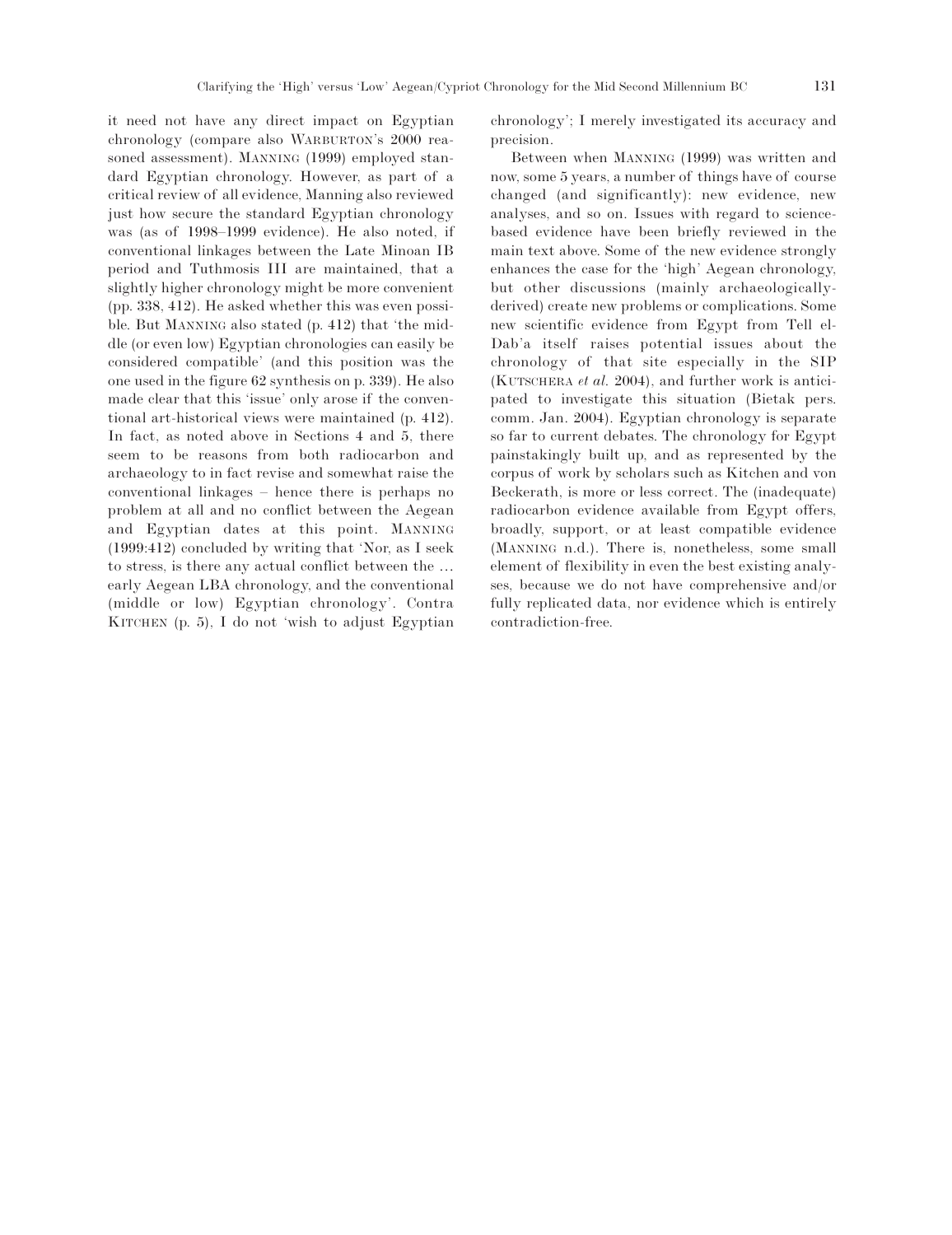#### Bibliography

ALLARD, P., CARBONNELLE, J., DAJLEVIC, D., LE BRONEC, J., MOREL, P., ROBE, M.C., MAURENAS, J.M., FAIVRE-PIERRET, R., MARTIN, D., SABROUX, J.C. and ZETTWOOG, P.

1991 Eruptive and diffuse emissions of  $CO<sub>2</sub>$  from Mount Etna, *Nature* 351:387 – 391.

ALLEN, J., ALLEN, S. and BEN-TOR, D.

1999 Seals and kings, review of K.S.B. Ryholt, The Political situation in Egypt during the Second Intermediate Period c.1800–1550 B.C., *BASOR* 315:47–74.

ARTZY, M., ASARO, F. and PERLMAN, I.

- 1973 The origin of the 'Palestinian' Bichrome Ware, *JAOS* 93:446–461.
- ASTON, D.
- 2003 New Kingdom pottery phases as revealed through well-dated tomb contexts, 135–162, in: M. BIETAK (ed.), *The Synchronisation of Civilisations in the Eastern Mediterranean in the Second Millennium BC. II. Proceedings of the SCIEM 2000 – EuroConference Haindorf, 2nd of May–7th of May 2001*, CChEM 4, Vienna.

ÅSTRÖM, P.

- 1972 The Late Cypriote Bronze Age. Relative and absolute chronology, foreign relations, summary and historical conclusions, 675–781, in: L. ÅSTRÖM and P. ÅSTRÖM (eds.), *The Swedish Cyprus Expedition,* vol. IV, part 1D, Lund.
- 2001 Bichrome Hand-made Ware and Bichrome Wheelmade Ware on Cyprus, 131–142, in: P. ÅSTRÖM (ed.), *The chronology of Base Ring ware and Bichrome Wheelmade ware,* Stockholm.

BAILLIE, M.G.L.

- 1995 *A slice through time: dendrochronology and precision dating,* London.
- 1996 Extreme environmental events and the linking of the tree-ring and ice-core records, 703–711, in: J.S. DEAN, D.M. MEKO and T.W. SWETNAM (eds.), *Tree rings, environment and humanity: proceedings of the International Conference, Tucson, Arizona, 17–21 May, 1994*, Tucson.

BAILLIE, M.G.L. and MUNRO, M.A.R.

1988 Irish tree rings, Santorini and volcanic dust veils, *Nature* 332:344–346.

BAURAIN, C.

1984 *Chypre et la Méditerranée Orientale au Bronze Récent: synthèse historique,* Études Chypriotes VI, Paris.

BECKERATH, J. VON

- 1992 Das Kalendarium des Papyrus Ebers und die Chronologie des ägyptischen Neuen Reiches. Gegenwärtiger Stand der Frage, *Ä&L* 3: 23–27.
- 1994 *Chronologie des ägyptischen Neuen Reiches,* HÄB 39, Hildesheim.
- 1997 *Chronologie des pharaonischen Ägypten. Die Zeitbestimmung der ägyptischen Geschichte von der Vorzeit bis 332 v. Chr.,* Mainz.

BERGOFFEN, C.

- 2001a The Proto White Slip and White Slip I Pottery from Tell el-Ajjul, 145–156, in: V. KARAGEORGHIS (ed.), *The White Slip Ware of Late Bronze Age Cyprus. Proceedings of an International Conference Organized by the Anastasios G. Leventis Foundation, Nicosia in Honour of Malcolm Wiener*, CChEM 2,Vienna.
- 2001b The Base Ring pottery from Tell el-cAjjul, 31–50, in: P. ÅSTRÖM (ed.), *The chronology of Base Ring ware and Bichrome Wheel-made ware,* Stockholm.
- 2002 Early Late Cypriot ceramic exports to Canaan: White Slip I, 23–41, in: E. EHRENBERG (ed.), *Leaving no stones unturned: essays on the ancient Near East and Egypt in honor of Donald P. Hansen*, Winona Lake.

BETANCOURT, P.P.

- 1987 Dating the Aegean Late Bronze Age with radiocarbon, *Archaeometry* 29:45–49.
- 1990 High chronology or low chronology: the archaeological evidence, 19–23, in: D.A. HARDY and A.C. REN-FREW (eds.), *Thera and the Aegean world III. Volume three: chronology*, London.
- 1998 The chronology of the Aegean Late Bronze Age: unanswered questions, 291–296, in: M.S. BALMUTH and R.H. TYKOT (eds.), *Sardinian and Aegean chronology: towards the resolution of relative and absolute dating in the Mediterranean,* Studies in Sardinian Archaeology V, Oxford.

BETANCOURT, P.P. and WEINSTEIN, G.A.

1976 Carbon-14 and the beginning of the Late Bronze Age in the Aegean, *AJA* 80:329–348.

BIERBRIER, M.L.

- 1975 *The late New Kingdom in Egypt,* Warminster.
- BIETAK, M.
- 1992 Die Chronologie Ägyptens und der Beginn der Mittleren Bronzezeit-Kultur, *Ä&L* 3:29–37.
- 1997 Avaris, capital of the Hyksos kingdom: new results of excavations, 87–139, in: E.D. OREN (ed.), *The Hyksos: new historical and archaeological perspectives,* Philadelphia.
- 2000 'Rich beyond the Dreams of Avaris: Tell el-Dab<sup>c</sup>a and the Aegean world – A Guide for the Perplexed': a response to Eric H. Cline, *ABSA* 95:185–205.
- 2001 Towards a chronology of Bichrome ware? some material from cEzbet Helmi and Tell el-Dabca, 175–201, in: P. ÅSTRÖM (ed.), *The chronology of Base Ring ware and Bichrome Wheel-made ware,* Stockholm.
- 2003 Science versus archaeology: problems and consequences of high Aegean chronology, 23–33, in: M. BIETAK (ed.), *The synchronisation of civilisations in the eastern Mediterranean in the second millennium B.C. II. Proceedings of the SCIEM 2000 – EuroConference Haindorf, 2nd of May–7th of May 2001*, CChEM 4, Vienna.

BRONK RAMSEY, C.

1995 Radiocarbon Calibration and Analysis of Stratigraphy: The OxCal Program, *Radiocarbon* 37: 425–430.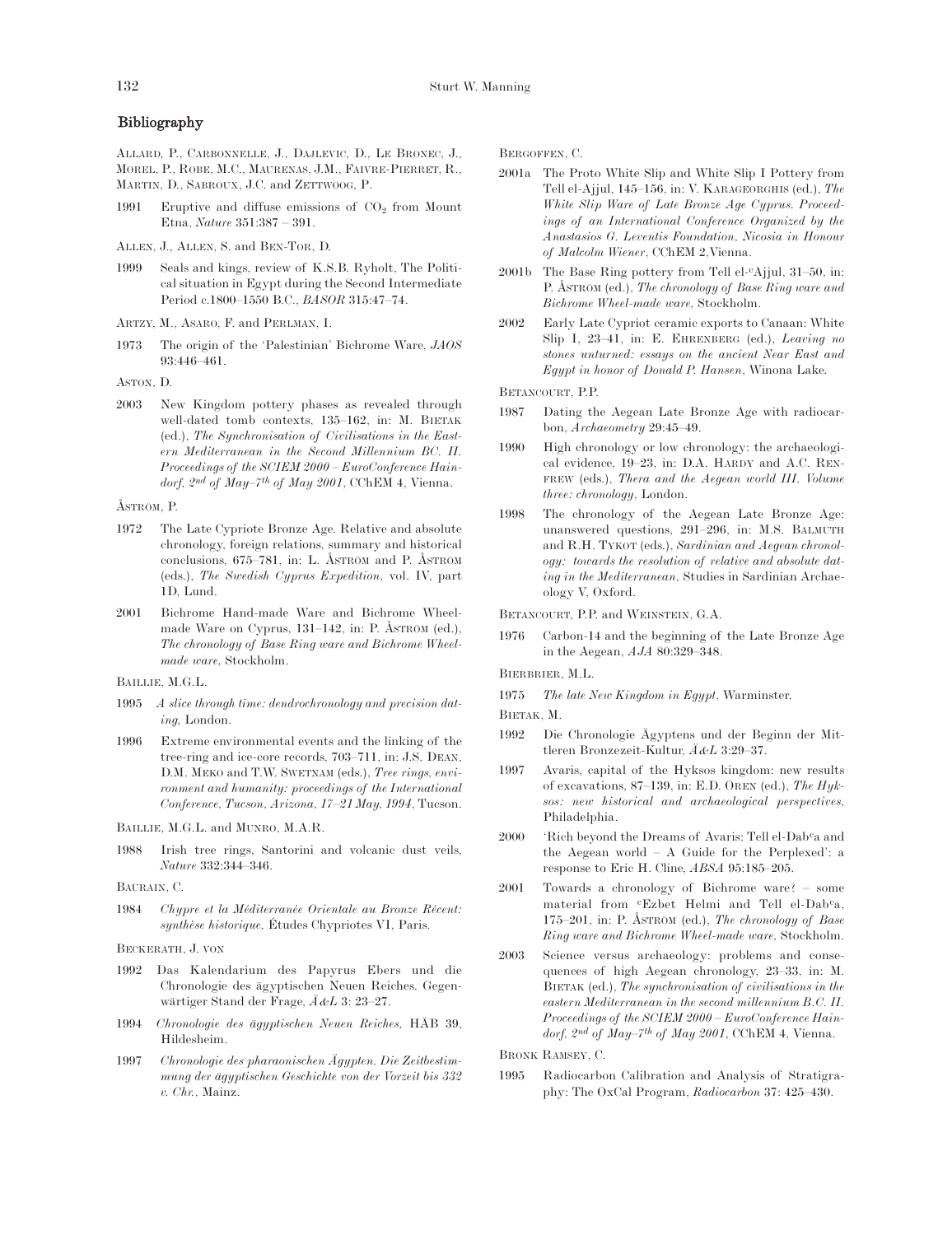- 2001 Development of the Radiocarbon Program OxCal, *Radiocarbon* 43: 355–363.
- BRONK RAMSEY, C, HIGHAM, T.F.G. and LEACH, P.
- 2004b Towards high precision AMS: progress and limitations, *Radiocarbon*, 46: 17–24.
- BRONK RAMSEY, C., HIGHAM, T.F.G., OWEN, D.C., PIKE, A.W.G. and HEDGES, R.E.M.
- 2002 Radiocarbon dates from the Oxford AMS system: *Archaeometry* Datelist 31. *Archaeometry* 44 (3), supplement 1: 1–149.

BRONK RAMSEY, C., MANNING, S.W. and GALIMBERTI. M.

- 2004a Dating the Volcanic Eruption at Thera, *Radiocarbon,* 46: 325–344.
- BRUINS H.J., and VAN DER PLICHT J.
- 1995 Tell Es-Sultan (Jericho): radiocarbon results of shortlived cereal and multiyear charcoal samples from the end of the Middle Bronze Age, *Radiocarbon* 37(2):213–220.

BRUNS, M., LEVIN, I., MÜNNICH, K.O., HUBBERTEN, H.-W. and FILIPPAKIS, S.

1980 Regional sources of volcanic carbon dioxide and their influence on the 14C content of present-day plant material, *Radiocarbon* 22:532–536.

BRYAN, B.M.

1991 *The reign of Tuthmose IV,* Baltimore.

CADOGAN, G.

- 1978 Dating the Aegean Bronze Age without radiocarbon, *Archaeometry* 20:209–214.
- 1990 Thera's eruption into our understanding of the Minoans, 93–97, in: D.A. HARDY, C.G. DOUMAS, J.A. SAKELLARAKIS and P.M. WARREN (eds.), *Thera and the Aegean World III. Volume One: Archaeology*, London.

CADOGAN, G., HERSCHER, E., RUSSELL, P. and MANNING, S.

2001 Maroni-Vournes: a Long White Slip Sequence and its Chronology, 75–88, in: V. KARAGEORGHIS (ed.), *The White Slip Ware of Late Bronze Age Cyprus. Proceedings of an International Conference Organized by the Anastasios G. Leventis Foundation, Nicosia in Honour of Malcolm Wiener,* CChEM 2,Vienna.

CALDERONI, G. and TURI, B.

1998 Major constraints on the use of radiocarbon dating for tephrochronology, *Quaternary International* 47–48: 153–159.

DEVER, W.G.

1997 Settlement patterns and chronology of Palestine in the Middle Bronze Age, 285–301, in: E.D. OREN (ed.), *The Hyksos: new historical and archaeological perspectives*, Philadelphia.

- 1991 *The Argolid at the transition to the Mycenaean age. Studies in the chronology and cultural development in the Shaft Grave period,* Copenhagen.
- 1997 The Cyclades and the Mainland in the Shaft Grave period – a summary, 9–36, in: S. DIETZ and S. ISAGER (eds.), *Proceedings of the Danish Institute at Athens II,* Århus.

DRIESSEN, J. and MACDONALD, C.F.

- 1997 *The troubled island: Minoan Crete before and after the Santorini eruption,* Aegaeum 17, Liège.
- ERIKSSON, K.O.
- 1992 Late Cypriot I and Thera: relative chronology in the eastern Mediterranean, 152–223, in: P. ÅSTRÖM (ed.), *Acta Cypria: acts of an international congress on Cypriote archaeology held in Göteborg on 22–24 August 1991,* Part 3, SIMA Pocket-book 120, Jonsered.
- 2001 Cypriot ceramics in Egypt during the reign of Tuthmosis III: the evidence of trade for synchronizing the Late Cypriot cultural sequence with Egypt at the beginning of the Late Bronze Age, 51–68, in: P. ÅSTRÖM (ed.), *The chronology of Base Ring ware and Bichrome Wheel-made ware,* Stockholm.

FORSTNER-MÜLLER, I.

- 2003 Continuity and discontinuity attempting to establish the beginning of the Hyksos period at Tell el-Dabca, 163–174, in: M. BIETAK (ed.), *The synchronisation of civilisations in the eastern Mediterranean in the second millennium B.C. II. Proceedings of the SCIEM 2000 – EuroConference Haindorf, 2nd of May–7th of May 2001*, CChEM 4,Vienna.
- FRIEDRICH, W.L., WAGNER, P. and TAUBER, H.
- 1990 Radiocarbon dated plant remains from the Akrotiri excavation on Santorini, Greece, 188–196, in: D.A. HARDY and A.C. RENFREW (eds.), *Thera and the Aegean world III. Volume three: chronology*, London.

FUSCALDO, P.

- 2003 The Base-Ring wares from the Palace complex at Tell el-Dabca (cEzbet Helmi, Areas H/III and H/VI), *Ä&L* 13:69–82.
- GRUDD, H., BRIFFA, K.R., GUNNARSON, B.E. and LINDER-HOLM, H.W.
- 2000 Swedish trees rings provide new evidence in support of a major, widespread environmental disruption in 1628 B.C., *Geophysical Research Letters* 27:2957–2960.

HALLAGER, E.

1988 Final palatial Crete. An essay in Minoan chronology, 11–21, in: A. DAMSGAARD-MADSEN, E. CHRISTIANSEN and E. HALLAGER (eds.), *Studies in ancient history and numismatics presented to Rudi Thomsen*, Aarhus.

HAMMER, C.U.

2000 What can Greenland ice core data say about the Thera eruption in the second millennium BC?, 35–37, in: M. BIETAK, (ed.), *The synchronisation of civilisations in the eastern Mediterranean in the second millennium BC. Proceedings of an international symposium at Schloß Haindorf, 15th–17th of November 1996 and at the Austrian Academy, Vienna, 11th–12th of May 1998*, CChEM 1,Vienna.

#### HAMMER C.U., KURAT G., HOPPE P., GRUM W. and CLAUSEN H.B.

2003 Thera eruption date 1645BC confirmed by new ice core data?, 87–94, in: M. BIETAK (ed.), *The synchronisation of civilisations in the eastern Mediterranean in the second millennium B.C. II. Proceedings of the SCIEM*

DIETZ, S.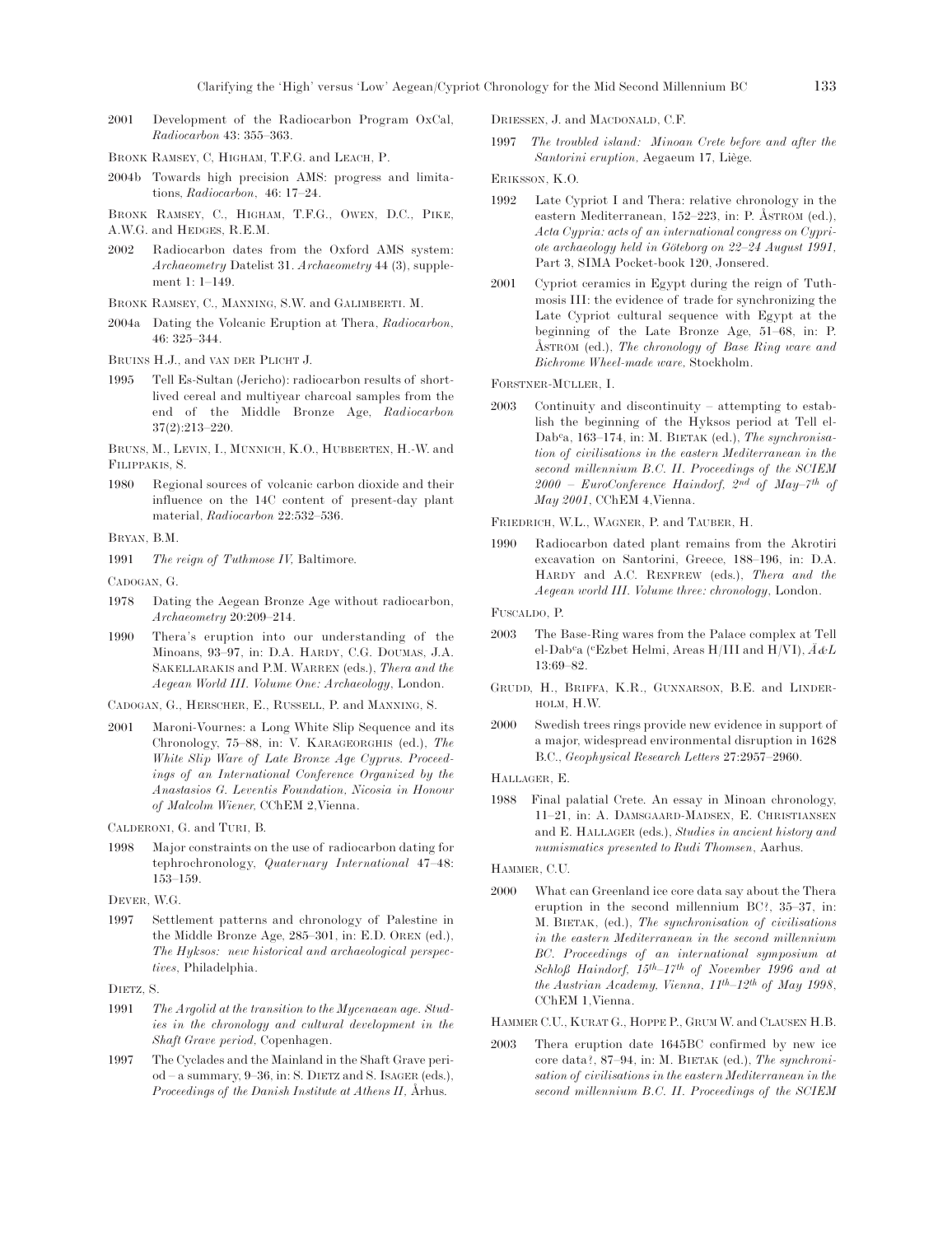*2000 – EuroConference Haindorf, 2nd of May–7th of May 2001*. CChEM 4, Vienna.

HANKEY, V. and ASTON, D.

- 1995 Mycenaean pottery at Saqqara: finds from excavations by the Egyptian Exploration Society of London and the Rijksmuseum Van Oudheden, Leiden, 1975–1990, 67–91, in: J.B. CARTER and S.P. MORRIS (eds.), *The ages of Homer: a tribute to Emily Townsend Vermeule*, Austin.
- HANKEY, V. and LEONARD, A. JR.
- 1998 Aegean LBI–II pottery in the east: 'who is the potter, pray, and who the pot?', *Aegaeum* 18:29–37.
- HEIN, I.
- 2001 On Bichrome and Base Ring ware from several excavation areas at cEzbet Helmi, 231–247, in: P. ÅSTRÖM (ed.), *The chronology of Base-Ring ware and Bichrome Wheel-Made ware*, Stockholm.

HENIGE, D.

1981 Generation-counting and late New Kingdom chronology, *JEA* 67:182–184.

HOOD, S.

1978 Discrepancies in 14C dating as illustrated from the Egyptian New and Middle Kingdoms and from the Aegean Bronze Age and Neolithic, *Archaeometry* 20:197–199.

HOUSLEY, R.A., HEDGES, R.E.M., LAW, I.A. and BRONK, C.R.

1990 Radiocarbon dating by AMS of the destruction of Akrotiri, 207–215, in: D.A. HARDY and A.C. RENFREW (eds.), *Thera and the Aegean world III. Volume three: chronology*, London.

HOUSLEY, R.A., MANNING, S.W., CADOGAN, G., JONES, R.E. and HEDGES, R.E.M.

1999 Radiocarbon, calibration, and the chronology of the Late Minoan IB phase, *Journal of Archaeological Science* 26:159–171.

HUBER, H., BICHLER, M. and MUSILEK, A.

2003 Identification of pumice and volcanic ash from archaeological sites in the eastern Mediterranean region, *Ä&L* 13:83–105.

HUBBERTON, H.-W., BRUNS, M., CALAMIOTOU, M., APOSTO-LAKIS, C., FILIPPAKIS, S. and GRIMANIS, A.

- Radiocarbon dates from Akrotiri, 179-187, in: D.A. HARDY and A.C. RENFREW (eds.), *Thera and the Aegean world III. Volume three: chronology*, London.
- HUGHES, M.K.
- 1988 Ice layer dating of the eruption of Santorini, *Nature* 335:211–212.

KARAGEORGHIS, V*.*

- 1990 *Tombs at Palaepaphos. 1. Teratsoudhia. 2. Eliomylia,* Nicosia.
- KARAGEORGHIS, V. (ed.)
- 2001a *The White Slip Ware of Late Bronze Age Cyprus. Proceedings of an International Conference Organized by the*

*Anastasios G. Leventis Foundation, Nicosia in Honour of Malcolm Wiener*. CChEM 2, Vienna.

- KARAGEORGHIS, V.
- 2001b Bichrome Wheel-made Ware: still a problem?, 143–155, in: P. ÅSTRÖM (ed.), *The chronology of Base Ring ware and Bichrome Wheel-made ware,* Stockholm.

KEENAN, D.J.

- 2003 Volcanic ash retrieved from the GRIP ice core is not from Thera, *Geochemistry, Geophysics, Geosystems* 4:1097.
- KEMP, B.J. and MERRILLEES, R.S.
- 1980 *Minoan pottery in second millennium Egypt,* Mainz am Rhein.

KITCHEN, K.A.

- 1967 Byblos, Egypt, and Mari in the Early Second Millennium B.C., *Orientalia* 36, 39–55.
- 1987 The basics of Egyptian chronology in relation to the Bronze Age, 37–55, in: P. ÅSTRÖM (ed.), *High, middle or low? Acts of an International Colloquium on Absolute Chronology held at the University of Gothenburg 20th–22nd August 1987,* Part 1, SIMA Pocket-book 56, Gothenburg.
- 1996a The historical chronology of ancient Egypt, a current assessment, *Acta Archaeologica* 67:1–13.
- 1996b *The Third Intermediate Period in Egypt (1100–650 BC).* Second revised edition with supplement. Warminster.
- 2000 Regnal and Genealogical data of Ancient Egypt (Absolute Chronology I). The Historical Chronology of Ancient Egypt, A Current Assessment, 39–52, in: M. BIETAK, (ed.), *The synchronisation of civilisations in the eastern Mediterranean in the second millennium BC. Proceedings of an international symposium at Schloß Haindorf, 15th–17th of November 1996 and at the Austrian Academy, Vienna, 11th–12th of May 1998*. CChEM 1, Vienna.
- 2002 Ancient Egyptian chronology for Aegeanists, *Mediterranean Archaeology and Archaeometry* 2(2):5–12.
- KOEHL, R.B.
- 2000 Minoan rhyta in Egypt, 94–100, in: A. KARETSOU (ed.), Κρητή-Αιγυπτος.Catalogue for an exhibition in the Heraklion Museum, 2000, Athens.

KRAUSS, R.

2003 Arguments in favor of a low chronology for the Middle and New Kingdom in Egypt, 175–197, in: M. BIETAK (ed.), *The synchronisation of civilisations in the eastern Mediterranean in the second millennium B.C. II. Proceedings of the SCIEM 2000 – EuroConference Haindorf, 2nd of May – 7th of May 2001*, CChEM 4,Vienna.

KROMER, B., KORFMANN, M. and JABLONKA, P.

2003 Heidelberg radiocarbon dates for Troia I to VIII and Kumtepe, 43–54, in: G.A. WAGNER, E. PERNICKA and H.-P. UERPMANN (eds.), *Troia and the Troad: scientific approaches*, Berlin.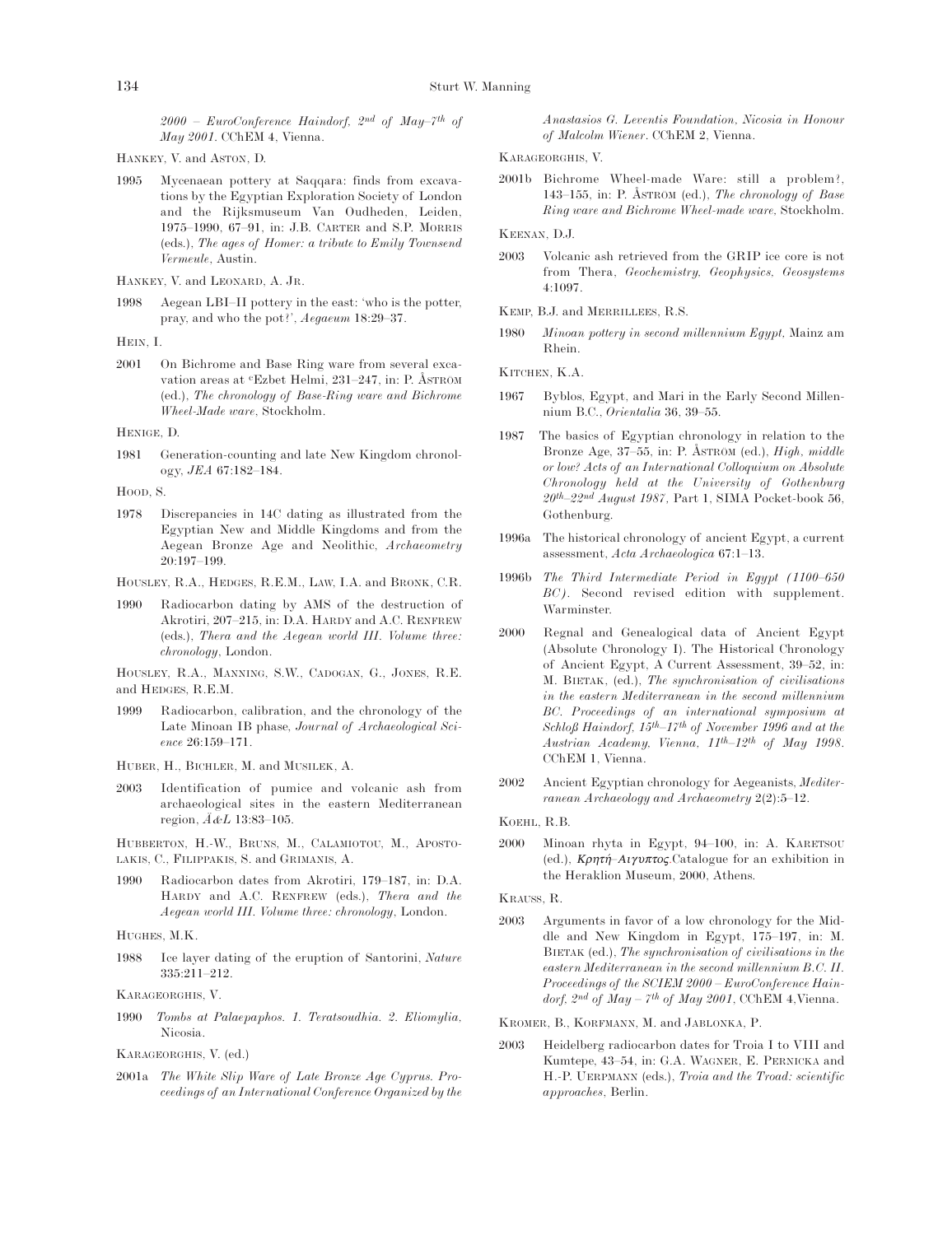KROMER, B., MANNING, S.W., KUNIHOLM, P.I., NEWTON, M.W., SPURK, M. and LEVIN, I.

 $2001$  Regional  ${}^{14}CO_2$  offsets in the troposphere: magnitude, mechanisms, and consequences, *Science* 294:2529–2532.

KUNIHOLM, P.I., KROMER, B., MANNING, S.W., NEWTON, M., LATINI, C.E. and BRUCE, M.J.

1996 Anatolian tree-rings and the absolute chronology of the east Mediterranean 2220–718BC. *Nature* 381:780–783.

KUTSCHERA W., BIETAK M., STADLER P., THRANHEISER U. and WILD E.M.

- n.d. Sequencing 14C data from Tel el-Dabca in Egypt, and the puzzle of the Thera Volcano Eruption, *Radiocarbon*.
- LAMARCHE, V.C. and HIRSCHBOECK, K.K.
- 1984 Frost rings in trees as records of major volcanic eruptions, Nature 307: 121–126.
- LUFT, U.
- 2003 Priorities in absolute chronology, 199–204, in: M. BIETAK (ed.), *The synchronisation of civilisations in the eastern Mediterranean in the second millennium B.C. II. Proceedings of the SCIEM 2000 – EuroConference Haindorf, 2nd of May–7th of May 2001*, CChEM 4, Vienna.

MACDONALD, C.

2001 Chronologies of the Thera eruption, *AJA* 105:527–532.

MAGUIRE, L.C.

1995 Tell el-Dabca: the Cypriot connection, 54–65, in: W.V. DAVIES and L. SCHOFIELD (eds.), *Egypt, the Aegean and the Levant: interconnections in the second millennium BC*, London.

MANNING, S.W.

- 1988 The Bronze Age eruption of Thera: absolute dating, Aegean chronology and Mediterranean cultural interrelations. *JMA* 1(1): 17–82.
- 1995 *The absolute chronology of the Aegean Early Bronze Age: archaeology, history and radiocarbon.* Monographs in Mediterranean Archaeology 1. Sheffield.
- 1997 Troy, radiocarbon, and the chronology of the northeast Aegean in the Early Bronze Age, 498–520, in: C.G. DOUMAS and V. LA ROSA (eds.), H  $H$ OAOIXNH ΚΑΙ Η ΠΡΩΙΜΗ ΕΠΟΧΗ ΤΟΥ ΧΑΛΚΟΥ ΣΤΟ ΒΟΡΕΙΟ AIFAIO, Athens.
- 1999 *A Test of Time: The Volcano of Thera and the chronology and history of the Aegean and east Mediterranean in the mid second millennium BC,* Oxford.
- 2001 The chronology and foreign connections of the Late Cypriot I period: times they are a-changing, 69–94, in: P. ÅSTRÖM (ed.), *The chronology of Base-Ring ware and Bichrome wheel-made war*e, Stockholm.
- n.d. Radiocarbon Dating and Egyptian Chronology, in: R. KRAUSS and E. HORNUNG (eds.), *Ancient Egyptian Chronology*, in press.

MANNING, S.W., BARBETTI, M., KROMER, B., KUNIHOLM, P.I., LEVIN, I, NEWTON, M.W. and REIMER, P.J.

2002c No systematic early bias to Mediterranean 14C ages: radiocarbon measurements from tree-ring and air

samples provide tight limits to age offsets, *Radiocarbon* 44:739–754.

MANNING, S.W. and BRONK RAMSEY, C.

2003 A Late Minoan I–II absolute chronology for the Aegean – combining archaeology with radiocarbon, 111–133, in: M. BIETAK (ed.), *The synchronisation of civilisations in the eastern Mediterranean in the second millennium B.C. II. Proceedings of the SCIEM 2000 – EuroConference Haindorf, 2nd of May–7th of May 2001*, CChEM 4, Vienna.

MANNING, S.W., BRONK RAMSEY, C., DOUMAS, C., MARKETOU, T., CADOGAN, G. and PEARSON, C.L.

- 2002b New evidence for an early date for the Aegean Late Bronze Age and Thera eruption, *Antiquity* 76: 733–744.
- MANNING, S.W., KROMER, B., KUNIHOLM, P.I. and

NEWTON, M.W.

- 2001a Anatolian tree-rings and a new chronology for the east Mediterranean Bronze-Iron Ages, *Science* 294: 2532–2535.
- 2003 Confirmation of near-absolute dating of east Mediterranean Bronze-Iron Dendrochronology, *Antiquity* 77 (295): http://antiquity.ac.uk/ProjGall/Manning/manning.html

MANNING, S.W. and MONKS, S.J. with contributions by STEEL, L., RIBEIRO, E.C. and WEINSTEIN, J.M.

1998 Late Cypriot tombs at Maroni *Tsaroukkas,* Cyprus. *Annual of the British School at Athens* 93:297–351.

MANNING, S.W. and SEWELL, D.A.

- 2002 Volcanoes and history: a significant relationship? The case of Santorini, 264–291, in: R. TORRENCE and J. GRATTAN (eds), *Natural disasters and cultural change,* London.
- MANNING, S.W., SEWELL, D.A. and HERSCHER, E.
- 2002a Late Cypriot IA maritime trade in action: underwater survey at Maroni-*Tsaroukkas* and the contemporary east Mediterranean trading system, *ABSA* 97:97–162.

MANNING, S.W. and WENINGER, B.

1992 A light in the dark: archaeological wiggle matching and the absolute chronology of the close of the Aegean Late Bronze Age, *Antiquity* 66:636–663.

MANNING, S.W., WENINGER, B., SOUTH, A.K., KLING, B., KUNIHOLM, P.I., MUHLY, J.D., HADJISAVVAS, S., SEWELL, D.A. and CADOGAN, G.

2001b Absolute age range of the Late Cypriot IIC period on Cyprus, *Antiquity* 75:328–340.

MARCUS, E.

2003 Dating the early Middle Bronze Age in the southern Levant: a preliminary comparison of radiocarbon and archaeo-historical synchronizations, 95–110, in: M. BIETAK (ed.), *The synchronisation of civilisations in the eastern Mediterranean in the second millennium B.C. II. Proceedings of the SCIEM 2000 – EuroConference Haindorf, 2nd of May–7th of May 2001*, CChEM 4, Vienna.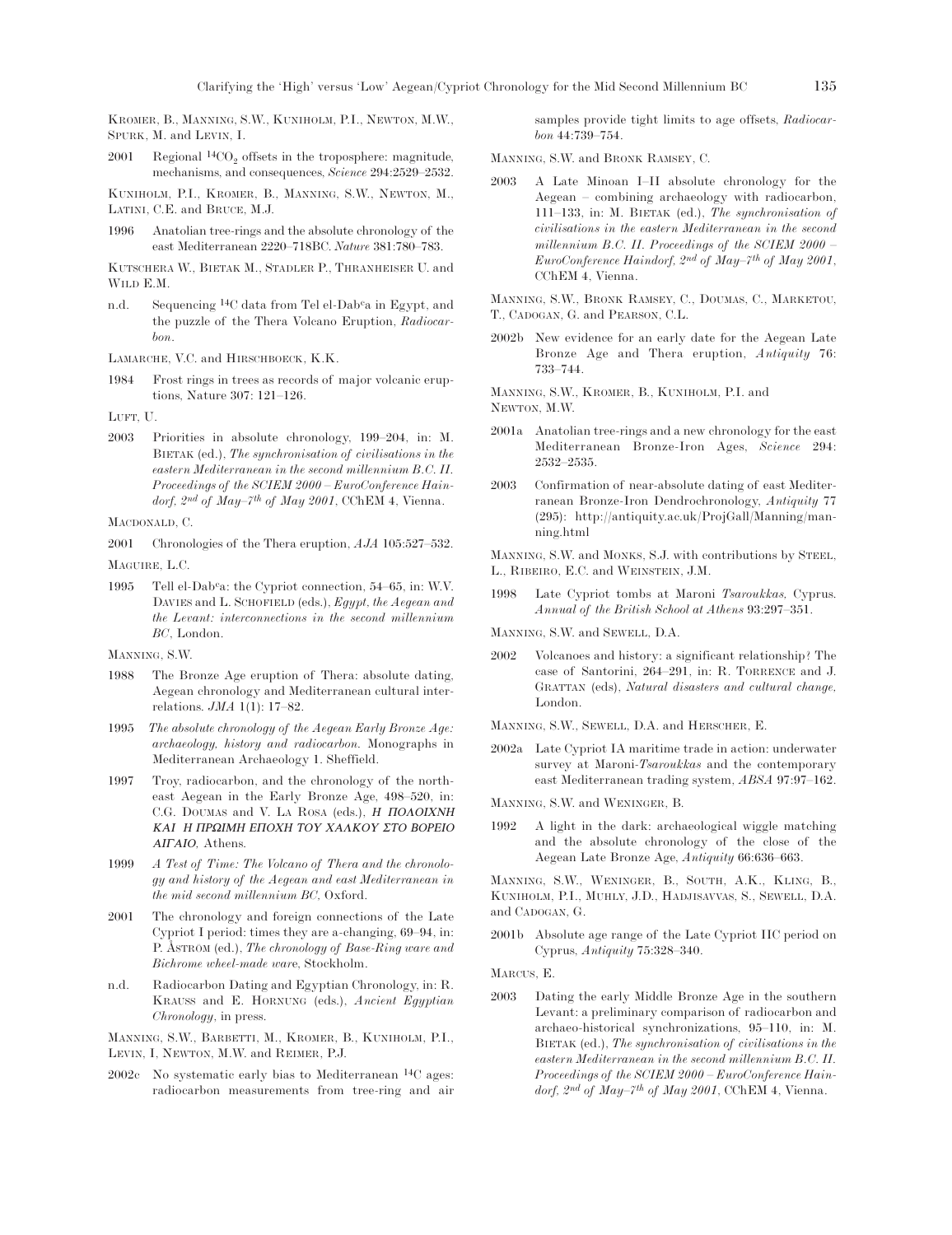MATTHÄUS, H.

- 1995 Representations of Keftiu in Egyptian tombs and the absolute chronology of the Aegean Late Bronze Age, *BICS* 40:177–194.
- MERRILLEES, R.S.
- 1968 *The Cypriote Bronze Age pottery found in Egypt,* SIMA 18, Göteborg.
- 1971 The Early History of LCI, *Levant* 3:56–79.
- 1974 *Trade and Transcendence in the Bronze Age Levant,* SIMA 39, Göteborg.
- 1977 The absolute chronology of the Bronze Age in Cyprus, *RDAC* 33–50.
- 1992 The absolute chronology of the Bronze Age in Cyprus: a revision, *BASOR* 288:47–52.
- 2001a The Cypriote Base-ring I jug from a secondary burial in Saqqara Mastaba 3507, 23–30, in: P. ÅSTRÖM (ed.), *The chronology of Base Ring ware and Bichrome Wheelmade ware,* Stockholm.
- 2001b Some Cypriote White Slip pottery from the Aegean, 89–100, in: V. KARAGEORGHIS (ed.), *The White Slip Ware of Late Bronze Age Cyprus. Proceedings of an International Conference Organized by the Anastasios G. Leventis Foundation, Nicosia in Honour of Malcolm Wiener*, CChEM 4, Vienna.
- 2002 The relative and absolute chronology of the Cypriote White Painted Pendent Line Style, *BASOR* 326:1–9.
- 2003 The first appearances of Kamares ware in the Levant, *Ä&L* 13:127–142.
- MOUNTJOY, P.A.
- 1999 *Regional Mycenaean decorated pottery,* Rahden.
- NELSON, D.E., VOGEL, J.S. and SOUTHON, J.R.
- 1990 Another suite of confusing radiocarbon dates for the destruction of Akrotiri, 197–206, in: D.A. HARDY and A.C. RENFREW (eds.), *Thera and the Aegean world III. Volume three: chronology*, London.
- NEWTON, M.W. and KUNIHOLM, P.I.
- 2004 A Dendrochronological Framework for the Assyrian Colony Period in Asia Minor, *TUBA-AR* 7, 7:165–176.
- NIEMEIER, W.-D.
- 1990 New archaeological evidence for a 17th century date of the 'Minoan eruption' from Israel (tel Kabri, western Galilee), 120–126, in: D.A. HARDY and A.C. REN-FREW (eds.), *Thera and the Aegean world III. Volume three: chronology*, London.

OLSSON, I.U.

1987 Carbon-14 Dating and Interpretation of the Validity of Some Dates from the Bronze Age in the Aegean, 4–38, in: P. ÅSTRÖM (ed.), *High, Middle or Low? Acts of an International Colloquium on Absolute Chronology Held at the University of Gothenburg 20th–22nd August 1987*, Part 2, SIMA Pocket-book 57, Gothenburg.

O'MARA, P.F.

2003 Censorinus, the Sothic Cycle, and Calendar Year One in Ancient Egypt: the Epistemological Problem, *JNES* 62, 17–26.

OREN, E.D.

- 1969 Cypriote imports in the Palestinian Late Bronze I context, *OpAth* 9:127–150.
- 1997 The "Kingdom of Sharuhen" and the Hyksos Kingdom, 253–283, in: E.D. OREN (ed.), *The Hyksos: new historical and archaeological perspectives*, Philadelphia.

PASQUIER-CARDIN, A., ALLARD, P., FERREIRA, T., HATTE, C., COUTINHO, R., FONTUGNE, M., and JAUDON, M.

1999 Magma-derived  $CO_2$  emissions recorded in <sup>14</sup>C and <sup>13</sup>C content of plants growing in Furnas caldera, Azores, *Journal of Volcanology and Geothermal Research* 92:195–207.

PEARCE N. J. G., PERKINS W. T., WESTGATE J. A., GORTON M. P., JACKSON S. E., NEAL C. R., and CHENERY S. P.

1997 A compilation of new and published major and trace element data for NIST SRM 610 and NIST SRM 612 glass reference materials, *Geostandards Newsletter* 21:115–144.

PEARCE, N., WESTGATE, J., PREECE, S., EASTWOOD, W. and PERKINS, W.

2004 Identification of Aniakchak (Alaska) tephra in Greenland ice core challenges the 1645 BC date for Minoan eruption of Santorini, *Geochemistry, Geophysics, Geosystems*, 5 (3), Q 03005, doi:10.1029/2003GC000672.

PEARCE, N.J.G., WESTGATE, J.A., PREECE, S.J., EASTWOOD, W.J., PERKINS, W.T. and HART, J.S.

n.d. Reinterpretation of Greenland ice-core data recognises the presence of the late Holocene Aniakchak tephra (Alaska), not the Minoan tephra (Santorini), at 1645 BC, this volume.

POPHAM, M.R.

- 1962 The Proto White Slip pottery of Cyprus, *OpAth* 4:277–297.
- 1990 Pottery styles and chronology, 27–28, in: D.A. HARDY and A.C. RENFREW (eds.), *Thera and the Aegean world III. Volume three: chronology*, London.

RYHOLT, K.S.B.

1997 *The political situation in Egypt during the Second Intermediate Period c.1800–1550 B.C.,* CNIP 20, Copenhagen.

SARPAKI, A.

1990 'Small fields or big fields?' That is the question, 422–431, in: D.A. HARDY, J. KELLER, V.P. GALANOPOULOS, N.C. FLEMMING and T.H. DRUITT (eds.), *Thera and the Aegean world III. Volume two: earth science,* London.

SOUTHON, J.

2002 A first step to reconciling the GRIP and GISP2 icecore chronologies, 0–14,500 yr B.P., *Quaternary Research* 57:32–37.

STUIVER, M., REIMER, P.J., BARD, E., BECK, J.W., BURR, G.S., HUGHEN, K.A., KROMER, B., MCCORMAC, G., PLICHT, J. VAN DER, and SPURK, M.

1998a INTCAL98 radiocarbon age calibration, 24,000–0 cal BP, *Radiocarbon* 40:1041–1083.